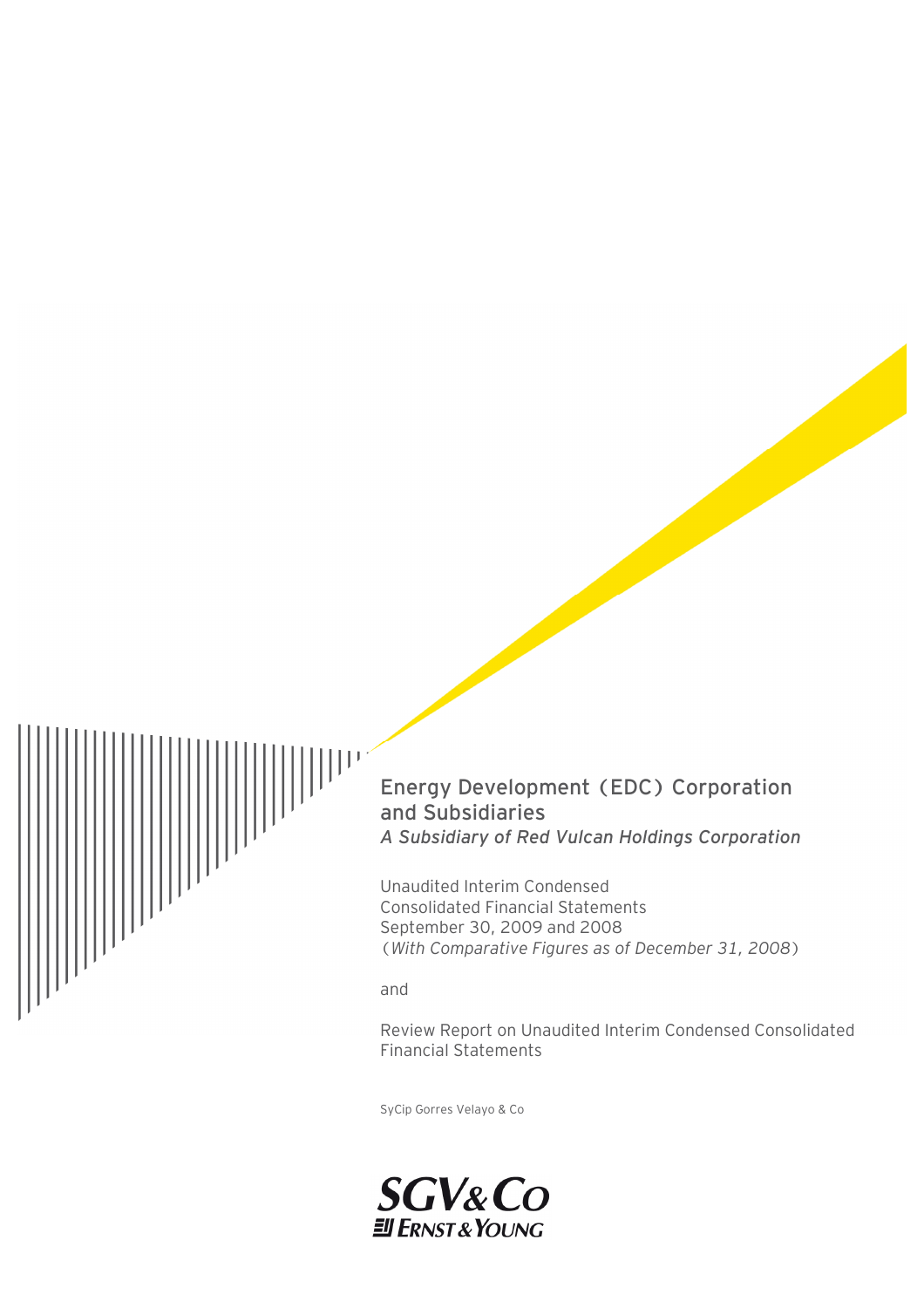

**SyCip Gorres Velayo & Co.** 6760 Ayala Avenue 1226 Makati City **Philippines** 

Phone: (632) 891 0307 Fax: (632) 819 0872 www.sgv.com.ph

BOA/PRC Reg. No. 0001 SEC Accreditation No. 0012-FR-1

#### **REVIEW REPORT ON UNAUDITED INTERIM CONDENSED CONSOLIDATED FINANCIAL STATEMENTS**

The Stockholders and the Board of Directors Energy Development (EDC) Corporation

#### **Introduction**

We have reviewed the accompanying unaudited interim condensed consolidated financial statements of Energy Development (EDC) Corporation and Subsidiaries, comprising the unaudited interim consolidated statements of financial position as of September 30, 2009 and 2008 and the related unaudited interim consolidated statements of income, comprehensive income, changes in equity and cash flows for the nine-month periods then ended, and a summary of selected explanatory notes to unaudited interim condensed consolidated financial statements. Management is responsible for the preparation and presentation of these unaudited interim condensed consolidated financial statements in accordance with Philippine Financial Reporting Standards' Philippine Accounting Standard 34, "Interim Financial Reporting" (PAS 34). Our responsibility is to express a conclusion on these unaudited interim condensed consolidated financial statements based on our review.

#### **Scope of Review**

We conducted our review in accordance with Philippine Standard on Review Engagements 2410, "Review" of Interim Financial Information Performed by the Independent Auditor of the Entity." A review of interim financial information consists of making inquiries, primarily of persons responsible for financial and accounting matters, and applying analytical and other review procedures. A review is substantially less in scope than an audit conducted in accordance with Philippine Standards on Auditing and consequently does not enable us to obtain assurance that we would become aware of all significant matters that might be identified in an audit. Accordingly, we do not express an audit opinion.

#### **Conclusion**

Based on our review, nothing has come to our attention that causes us to believe that the accompanying unaudited interim condensed consolidated financial statements are not prepared, in all material respects, in accordance with PAS 34.

SYCIP GORRES VELAYO & CO.

Martin C. Anarles

Partner CPA Certificate No. 88494 SEC Accreditation No. 0325-AR-1 Tax Identification No. 152-884-272 PTR No. 1566434, January 5, 2009, Makati City

October 14, 2009

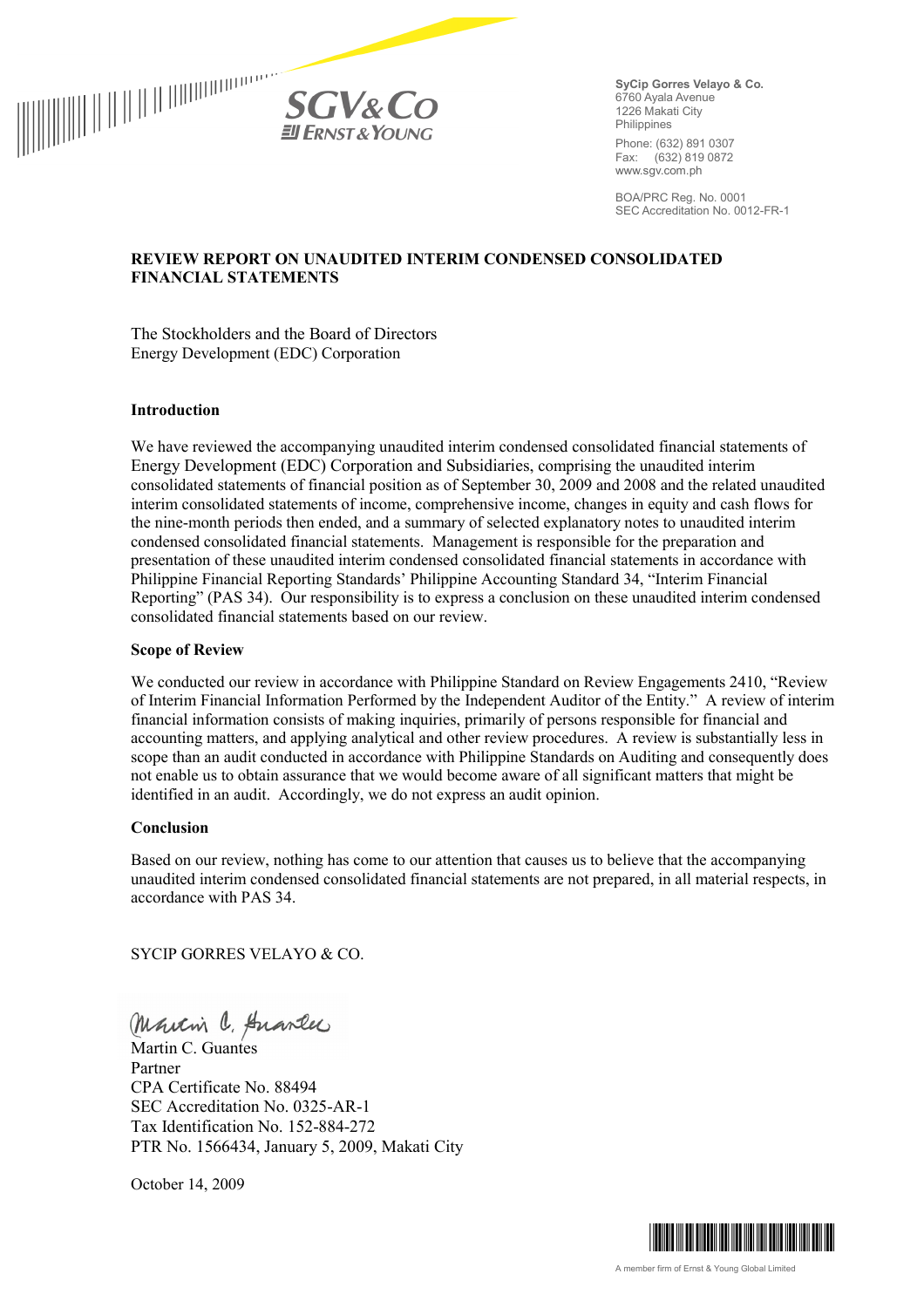# **ENERGY DEVELOPMENT (EDC) CORPORATION AND SUBSIDIARIES A Subsidiary of Red Vulcan Holdings Corporation**

# **UNAUDITED INTERIM CONSOLIDATED STATEMENTS OF FINANCIAL POSITION SEPTEMBER 30, 2009 AND 2008**

**(With Comparative Figures as of December 31, 2008)** 

|                                                   | September 30,<br>2009        | December 31.<br>2008        | September 30,<br>2008        |
|---------------------------------------------------|------------------------------|-----------------------------|------------------------------|
|                                                   | (Unaudited)                  | (Audited)                   | (Unaudited)                  |
| <b>ASSETS</b>                                     |                              |                             |                              |
| <b>Current Assets</b>                             |                              |                             |                              |
| Cash and cash equivalents (Note 5)                | P11,815,559,588              | P957,088,260                | P <sub>4</sub> ,047,509,523  |
| Trade and other receivables (Notes 6 and 21)      | 3,453,082,327                | 5,412,135,610               | 6,115,583,485                |
| Current portion of concession receivable          | 2,082,203,422                | 2,048,110,310               | 2,098,458,611                |
| Available-for-sale (AFS) investments              | 750,806,879                  | 674,494,128                 | 690,094,113                  |
| Parts and supplies inventories - at cost          | 1,518,949,734                | 1,563,284,383               | 1,496,662,837                |
| Due from related parties (Note 25)                | 5,314,010                    |                             |                              |
| Derivative assets (Note 35)                       |                              | 614,081,623                 | 15,502,310                   |
| Other current assets (Note 25)                    | 719,908,198                  | 657,407,901                 | 360, 313, 005                |
|                                                   | 20,345,824,158               | 11,926,602,215              | 14,824,123,884               |
| Noncurrent assets held for sale (Note 7)          | 541,842,000                  | 1,797,587,000               | 1,800,516,100                |
| <b>Total Current Assets</b>                       | 20,887,666,158               | 13,724,189,215              | 16,624,639,984               |
|                                                   |                              |                             |                              |
| <b>Noncurrent Assets</b>                          |                              |                             |                              |
| Concession receivable - net of current portion    | 31,077,179,714               | 32,647,323,888              | 33,159,383,135               |
| Property, plant and equipment (Note 8)            | 6,063,980,762                | 5,280,149,541               | 4,904,373,384                |
| Goodwill and intangible assets (Note 9)           | 12,121,122,880               | 11,882,881,883              | 11,772,396,939               |
| Deferred tax assets - net (Notes 23 and 24)       | 1,121,396,467                | 3,410,392,338               | 2,989,707,475                |
| Exploration and evaluation assets (Note 36)       | 1,028,788,629                | 999,757,259                 | 942,159,084                  |
| Derivative assets (Note 35)                       | 25,412,438                   | 34,907,195                  | 30,332,273                   |
| Other noncurrent assets (Note 10)                 | 833,255,392                  | 1,365,986,414               | 1,591,407,810                |
| <b>Total Noncurrent Assets</b>                    | 52,271,136,282               | 55,621,398,518              | 55,389,760,100               |
| <b>TOTAL ASSETS</b>                               |                              | P69,345,587,733             | P <sub>72</sub> ,014,400,084 |
|                                                   | P <sub>73</sub> ,158,802,440 |                             |                              |
|                                                   |                              |                             |                              |
| <b>LIABILITIES AND EQUITY</b>                     |                              |                             |                              |
| <b>Current Liabilities</b>                        |                              |                             |                              |
| Trade and other payables (Note 25)                | P <sub>2</sub> ,930,539,869  | P <sub>2</sub> ,979,859,848 | P3,358,484,203               |
| Loan payable (Note 37)                            | 2,000,000,000                | 2,000,000,000               | 84,000,000                   |
| Income tax payable (Note 24)                      | 8,443                        | 84,807,510                  | 171,395,230                  |
| Due to related parties (Note 25)                  | 170,911,278                  | 110,920,747                 | 4,129,911,024                |
| Derivative liabilities (Note 35)                  |                              | 54,250,018                  |                              |
| Obligations to a power plant contractor (Note 13) |                              | 112,187,446                 | 170,628,173                  |
| Current portion of:                               |                              |                             |                              |
| Long-term debt (Notes 12 and 29)                  | 14,738,416,797               | 8,672,427,694               | 7,615,181,009                |
| Royalty fee payable (Notes 11 and 29)             | 209,314,859                  | 1,688,282,467               | 1,714,003,653                |
| <b>Total Current Liabilities</b>                  | 20,049,191,246               | 15,702,735,730              | 17,243,603,292               |

**Total Current Liabilities 20,049,191,246** 15,702,735,730

(Forward)

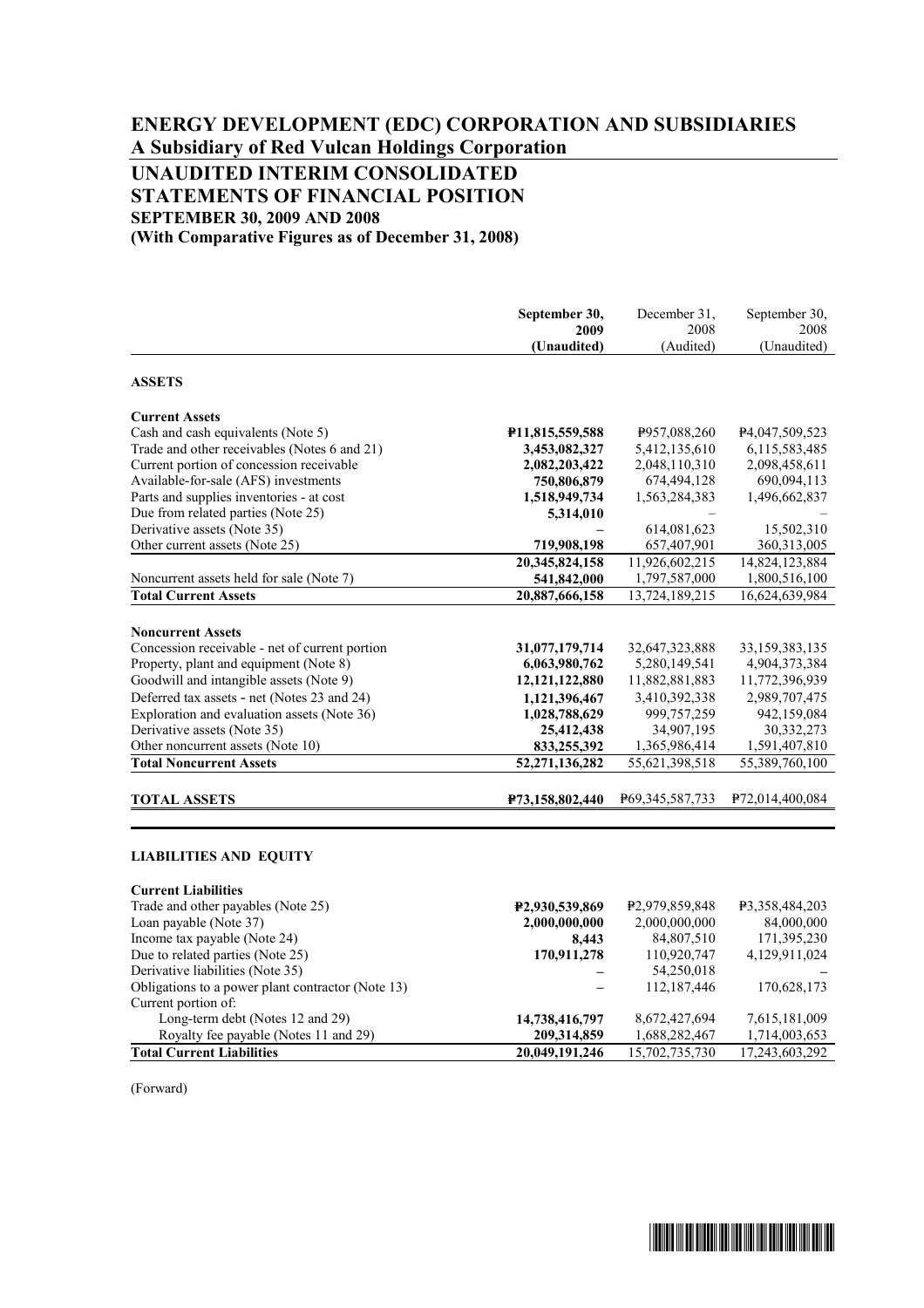|                                                                | September 30,   | December 31.    | September 30,                |
|----------------------------------------------------------------|-----------------|-----------------|------------------------------|
|                                                                | 2009            | 2008            | 2008                         |
|                                                                | (Unaudited)     | (Audited)       | (Unaudited)                  |
| <b>Noncurrent Liabilities</b>                                  |                 |                 |                              |
| Long-term debt - net of current portion (Notes 12 and 29)      | P22,736,173,022 | P23,557,027,591 | P21,724,930,777              |
| Royalty fee payable - net of current portion (Notes 11 and 29) | 607,879,950     |                 |                              |
| Deferred tax liabilities (Note 23)                             | 11,889,778      | 11,294,373      | 13,446,991                   |
| Retirement and other post-retirement benefits                  | 1,128,991,893   | 1,026,394,482   | 996,703,413                  |
| Other long-term liabilities                                    | 268,016,524     | 312,816,858     | 310,351,983                  |
| <b>Total Noncurrent Liabilities</b>                            | 24,752,951,167  | 24,907,533,304  | 23,045,433,164               |
| <b>Total Liabilities</b>                                       | 44,802,142,413  | 40,610,269,034  | 40,289,036,456               |
|                                                                |                 |                 |                              |
| Equity Attributable to Equity Holders of the Parent (Note 14)  |                 |                 |                              |
| Common stock - 15,000,000,000 shares                           | 15,000,000,000  | 15,000,000,000  | 15,000,000,000               |
| Preferred stock - 7,500,000,000 shares                         | 75,000,000      | 75,000,000      | 75,000,000                   |
| Additional paid-in capital                                     | 6,278,075,648   | 6,278,075,648   | 6,278,075,648                |
| Deposit for future preferred stock subscription (Note 14)      | 18,750,000      |                 |                              |
| Equity reserve                                                 | (3,706,430,769) | (3,706,430,769) | (3,706,430,769)              |
| Accumulated unrealized gain on AFS investments                 | 113,890,681     | 30,826,354      | 62,098,783                   |
| Retained earnings:                                             |                 |                 |                              |
| Appropriated                                                   |                 |                 | 1,653,315,043                |
| Unappropriated                                                 | 9,381,376,252   | 9,977,933,235   | 9,610,863,521                |
| Cost of treasury stock held - 93,000,000 shares (Note 34)      | (404, 219, 068) | (404, 219, 068) | (401,360,803)                |
|                                                                | 26,756,442,744  | 27,251,185,400  | 28,571,561,423               |
| <b>Minority Interest</b>                                       | 1,600,217,283   | 1,484,133,299   | 3,153,802,205                |
| <b>Total Equity</b>                                            | 28,356,660,027  | 28,735,318,699  | 31,725,363,628               |
| <b>TOTAL LIABILITIES AND EQUITY</b>                            | P73,158,802,440 | P69,345,587,733 | P <sub>72</sub> ,014,400,084 |

*See accompanying Notes to Unaudited Interim Condensed Consolidated Financial Statements.* 

- 2 -

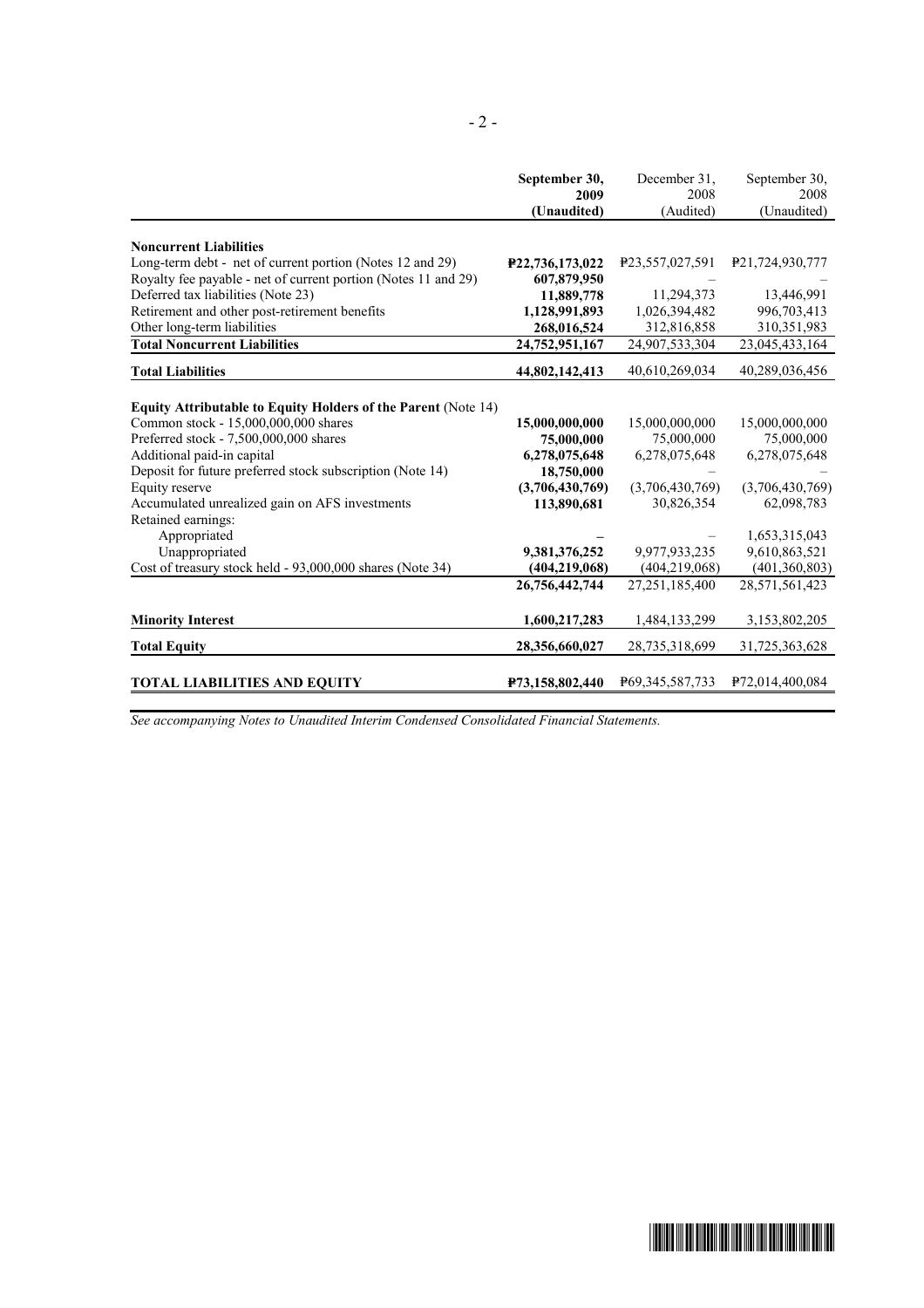# **ENERGY DEVELOPMENT (EDC) CORPORATION AND SUBSIDIARIES A Subsidiary of Red Vulcan Holdings Corporation**

### **UNAUDITED INTERIM CONSOLIDATED STATEMENTS OF INCOME FOR THE NINE-MONTH PERIODS ENDED SEPTEMBER 30, 2009 AND 2008**

|                                                                        | 2009                        | 2008                           |
|------------------------------------------------------------------------|-----------------------------|--------------------------------|
| <b>REVENUES</b>                                                        |                             |                                |
| Revenue from sale of electricity                                       | P10,232,475,326             | P9,135,009,632                 |
| Revenue from sale of steam                                             | 3,127,551,572               | 3,115,122,908                  |
| Interest income on service concession                                  | 1,490,446,446               | 1,593,291,884                  |
| Construction revenue                                                   | 521,807,836                 | 727,247,003                    |
| Revenue from drilling services                                         | 614,406,011                 | 515,354,505                    |
|                                                                        | 15,986,687,191              | 15,086,025,932                 |
|                                                                        |                             |                                |
| <b>OPERATING EXPENSES</b>                                              |                             |                                |
| Operations and maintenance (Note 16)                                   | (4,465,325,672)             | (3,699,588,320)                |
| General and administrative (Note 17)                                   | (2,603,534,354)             | (622, 182, 761)                |
| Purchased services and utilities (Note 15)                             | (1,375,418,661)             | (1,140,700,936)                |
| Construction costs                                                     | (449, 834, 341)             | (626, 937, 071)                |
| Depreciation and amortization (Note 8)                                 | (572, 993, 095)             | (506, 856, 939)                |
|                                                                        | (9,467,106,123)             | (6,596,266,027)                |
| <b>FINANCIAL INCOME (EXPENSES)</b>                                     |                             |                                |
| Interest income (Note 19)                                              | 305,132,477                 | 250,550,599                    |
| Interest expense                                                       | (2,063,641,356)             | (1,636,774,397)                |
|                                                                        | (1,758,508,879)             | (1,386,223,798)                |
|                                                                        |                             |                                |
| <b>OTHER INCOME (CHARGES)</b>                                          |                             |                                |
| Foreign exchange gain (loss) (Note 18)                                 | 197,091,575                 | (5,533,898,528)                |
| Revenue from arbitration award (Note 21)                               |                             | 2,067,343,343                  |
| Derivatives loss - net (Note 35)                                       | (185, 153, 946)             | (69, 108, 155)                 |
| Miscellaneous - net (Note 20)                                          | (28, 232, 420)              | 223,995,551                    |
|                                                                        | (16, 294, 791)              | (3,311,667,789)                |
|                                                                        |                             |                                |
| <b>INCOME BEFORE INCOME TAX</b>                                        | 4,744,777,398               | 3,791,868,318                  |
| <b>PROVISION FOR INCOME TAX (Notes 23 and 24)</b>                      |                             |                                |
| Current                                                                | (1,066,284,121)             | (1,550,882,031)                |
| Deferred:                                                              |                             |                                |
| Effect of Renewable Energy Law (Note 24)                               | (2,959,179,200)             |                                |
| Others                                                                 | 669,587,924                 | 412,175,596                    |
|                                                                        | (3,355,875,397)             | (1, 138, 706, 435)             |
|                                                                        |                             |                                |
| <b>NET INCOME</b>                                                      | P <sub>1</sub> ,388,902,001 | P <sub>2</sub> , 653, 161, 883 |
| <b>Attributable to</b>                                                 |                             |                                |
| Equity holders of the parent                                           | P1,272,818,017              | P <sub>2</sub> , 594, 267, 160 |
| Minority interest                                                      | 116,083,984                 | 58,894,723                     |
|                                                                        | P1,388,902,001              | P <sub>2</sub> , 653, 161, 883 |
|                                                                        |                             |                                |
| <b>Basic/Diluted Earnings Per Share Attributable to Equity Holders</b> |                             |                                |
| of the Parent (Note 22)                                                | <b>P0.068</b>               | P <sub>0.138</sub>             |

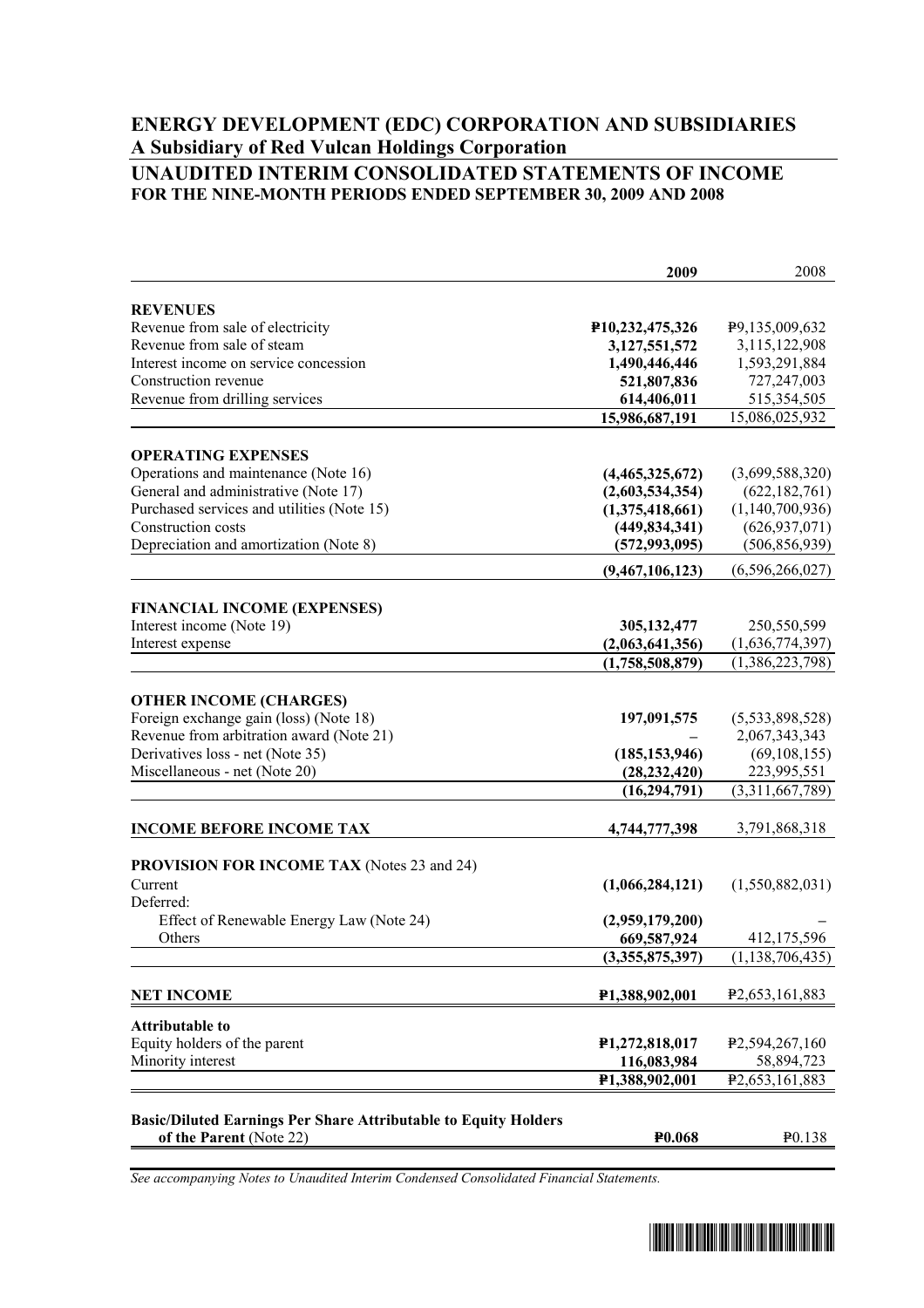# **ENERGY DEVELOPMENT (EDC) CORPORATION AND SUBSIDIARIES A Subsidiary of Red Vulcan Holdings Corporation**

### **UNAUDITED INTERIM CONSOLIDATED STATEMENTS OF COMPREHENSIVE INCOME FOR THE NINE-MONTH PERIODS ENDED SEPTEMBER 30, 2009 AND 2008**

|                                                                   | 2009                        | 2008                           |
|-------------------------------------------------------------------|-----------------------------|--------------------------------|
| <b>NET INCOME FOR THE PERIOD</b>                                  | P <sub>1</sub> ,388,902,001 | P <sub>2</sub> , 653, 161, 883 |
| <b>OTHER COMPREHENSIVE INCOME (LOSS)</b>                          |                             |                                |
| Changes in fair value recognized in equity                        | 79,735,694                  | (260, 127, 078)                |
| Net unrealized gain removed from equity and recognized in         |                             |                                |
| profit or loss (see Note 35)                                      | 3,328,633                   | (46,323,392)                   |
| Adjustment of related deferred tax liability of properties stated |                             |                                |
| at appraised values and designated at deemed cost                 |                             | (449, 433, 873)                |
|                                                                   | 83,064,327                  | (755, 884, 343)                |
| <b>TOTAL COMPREHENSIVE INCOME</b>                                 | P <sub>1</sub> ,471,966,328 | P <sub>1</sub> ,897,277,540    |
| Attributable to                                                   |                             |                                |
| Equity holders of the parent                                      | P1,355,882,344              | P <sub>1</sub> ,838,382,817    |
| Minority interest                                                 | 116,083,984                 | 58,894,723                     |
|                                                                   | P1,471,966,328              | P1,897,277,540                 |

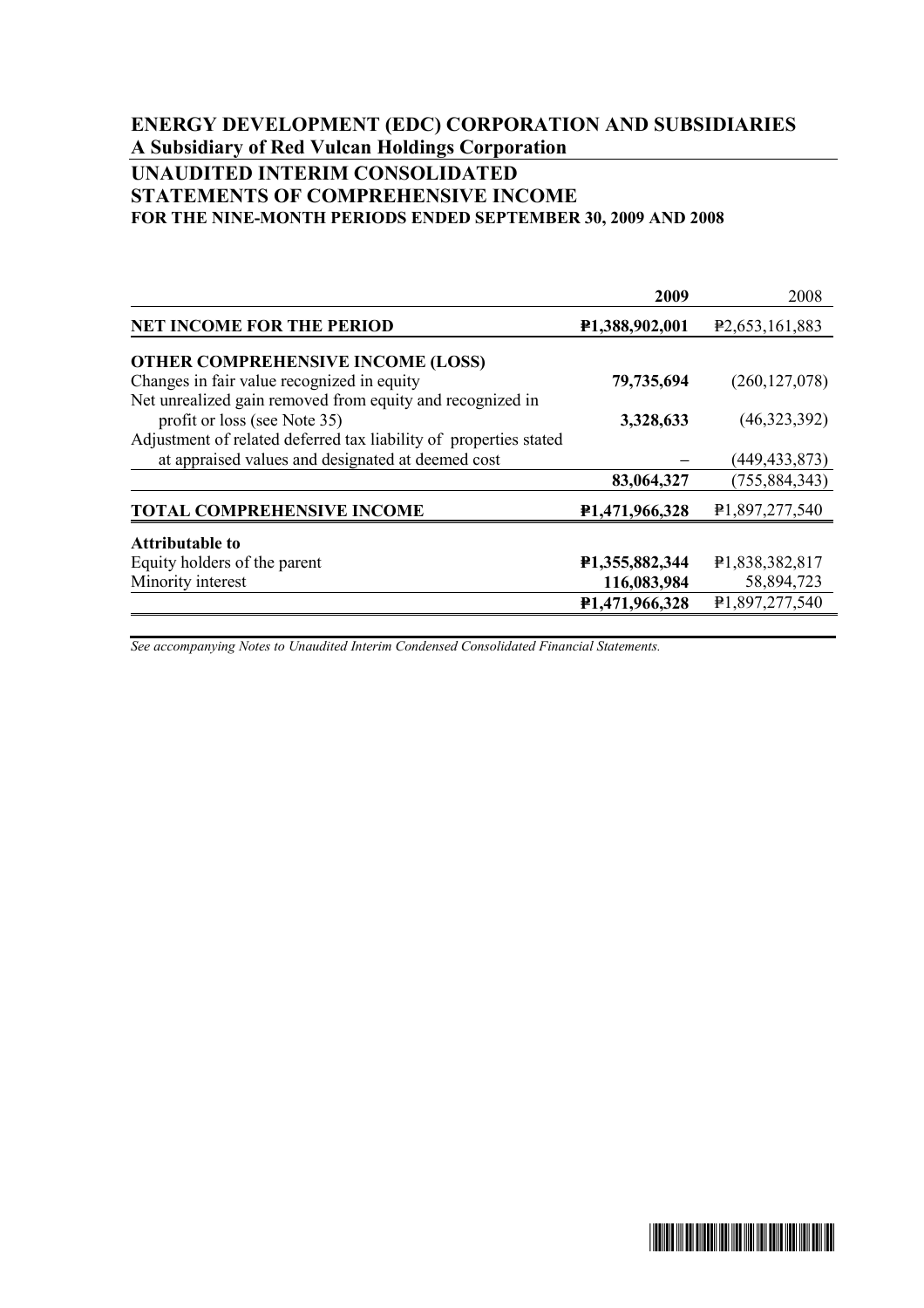# **ENERGY DEVELOPMENT (EDC) CORPORATION AND SUBSIDIARIES**

# **A Subsidiary of Red Vulcan Holdings Corporation**

# **UNAUDITED INTERIM CONSOLIDATED STATEMENTS OF CHANGES IN EQUITY FOR THE NINE-MONTH PERIODS ENDED SEPTEMBER 30, 2009 AND 2008**

|                                     |                 |                          |                          |                         |                          |                          | Equity Attributable to Equity Holders of the Parent |                          |                          |                 |                                 |                 |
|-------------------------------------|-----------------|--------------------------|--------------------------|-------------------------|--------------------------|--------------------------|-----------------------------------------------------|--------------------------|--------------------------|-----------------|---------------------------------|-----------------|
|                                     |                 |                          |                          | Deposit for             |                          | Accumulated              |                                                     |                          |                          |                 |                                 |                 |
|                                     |                 |                          |                          | <b>Future Preferred</b> |                          | Unrealized               |                                                     |                          |                          |                 |                                 |                 |
|                                     | Capital Stock   |                          | Additional               | Stock                   | Equity                   | Gain on AFS              |                                                     | <b>Retained Earnings</b> | Treasury Stock -         |                 | Minority                        | Total           |
|                                     | Common          | Preferred                | Paid-in Capital          | subscription            | Reserve                  | Investments              | Appropriated                                        | Unappropriated           | Common                   | Total           | Interest                        | Equity          |
| Balances, December 31, 2008         | P15,000,000,000 | P75,000,000              | F6,278,075,648           | ₽–                      | (F3, 706, 430, 769)      | P30.826.354              | $P-$                                                | P9,977,933,235           | (P404,219,068)           | P27,251,185,400 | P1,484,133,299                  | P28,735,318,699 |
| Total comprehensive income          | $\sim$          | $\overline{\phantom{a}}$ | $\overline{\phantom{a}}$ |                         |                          | 83,064,327               | $\hspace{0.1mm}-\hspace{0.1mm}$                     | 1,272,818,017            | $\overline{\phantom{a}}$ | 355,882,344     | 116,083,984                     | 1,471,966,328   |
| Deposit for future preferred stock  |                 |                          | $\overline{\phantom{a}}$ | 18,750,000              |                          | -                        | $\sim$                                              |                          | $\sim$                   | 18,750,000      | $\overline{\phantom{a}}$        | 18,750,000      |
| subscription (Notes 14 and 30)      |                 |                          |                          |                         |                          |                          |                                                     |                          |                          |                 |                                 |                 |
| Cash dividends (Note 30)            |                 | -                        |                          | $\sim$                  |                          |                          | $\hspace{0.1mm}-\hspace{0.1mm}$                     | (1,869,375,000)          | $\sim$                   | (1,869,375,000) | $\hspace{0.1mm}-\hspace{0.1mm}$ | (1,869,375,000) |
| Balances, September 30, 2009        | P15,000,000,000 | ₽75,000,000              | P6,278,075,648           | <b>P18,750,000</b>      | (F3,706,430,769)         | <b>P113,890,681</b>      | ₽—                                                  | F9,381,376,252           | (F404, 219, 068)         | P26,756,442,744 | P1,600,217,283                  | F28,356,660,027 |
|                                     |                 |                          |                          |                         |                          |                          |                                                     |                          |                          |                 |                                 |                 |
| Balances, December 31, 2007         | P15.000.000.000 | P75.000.000              | P6.278.075.648           | ₽–                      | (F3, 706, 430, 769)      | P368.549.253             | P1,653,315,043                                      | P11.519.030.231          | ₽—                       | P31.187.539.406 | P3.344.907.482                  | ¥34,532,446,888 |
| Total comprehensive income          | $\sim$          | $\overline{\phantom{a}}$ | $\overline{\phantom{a}}$ | $\sim$                  |                          | (306, 450, 470)          | $\hspace{0.1mm}-\hspace{0.1mm}$                     | 2,144,833,287            | $\overline{\phantom{a}}$ | 1.838.382.817   | 58,894,723                      | 1,897,277,540   |
| Redemption of common shares         |                 |                          | $\overline{\phantom{a}}$ |                         |                          | $\overline{\phantom{a}}$ | $\sim$                                              |                          | (401, 360, 803)          | (401, 360, 803) | $\overline{\phantom{a}}$        | (401, 360, 803) |
| Cash dividends                      | ÷               | -                        | -                        |                         | $\overline{\phantom{a}}$ | $\overline{\phantom{a}}$ | $\hspace{0.1mm}-\hspace{0.1mm}$                     | (4,052,999,997)          | $\overline{\phantom{a}}$ | (4,052,999,997) | $\overline{\phantom{a}}$        | (4,052,999,997) |
| Cash dividends to minority interest | <b>Service</b>  | $\sim$                   | -                        | $\sim$                  |                          | $\overline{\phantom{a}}$ | $\overline{\phantom{a}}$                            | $\overline{\phantom{a}}$ |                          |                 | (250,000,000)                   | (250,000,000)   |
| Balances, September 30, 2008        | P15,000,000,000 | P75,000,000              | P6,278,075,648           |                         | (F3, 706, 430, 769)      | P62,098,783              | P1,653,315,043                                      | P9,610,863,521           | (F401, 360, 803)         | P28,571,561,423 | F3,153,802,205                  | P31,725,363,628 |

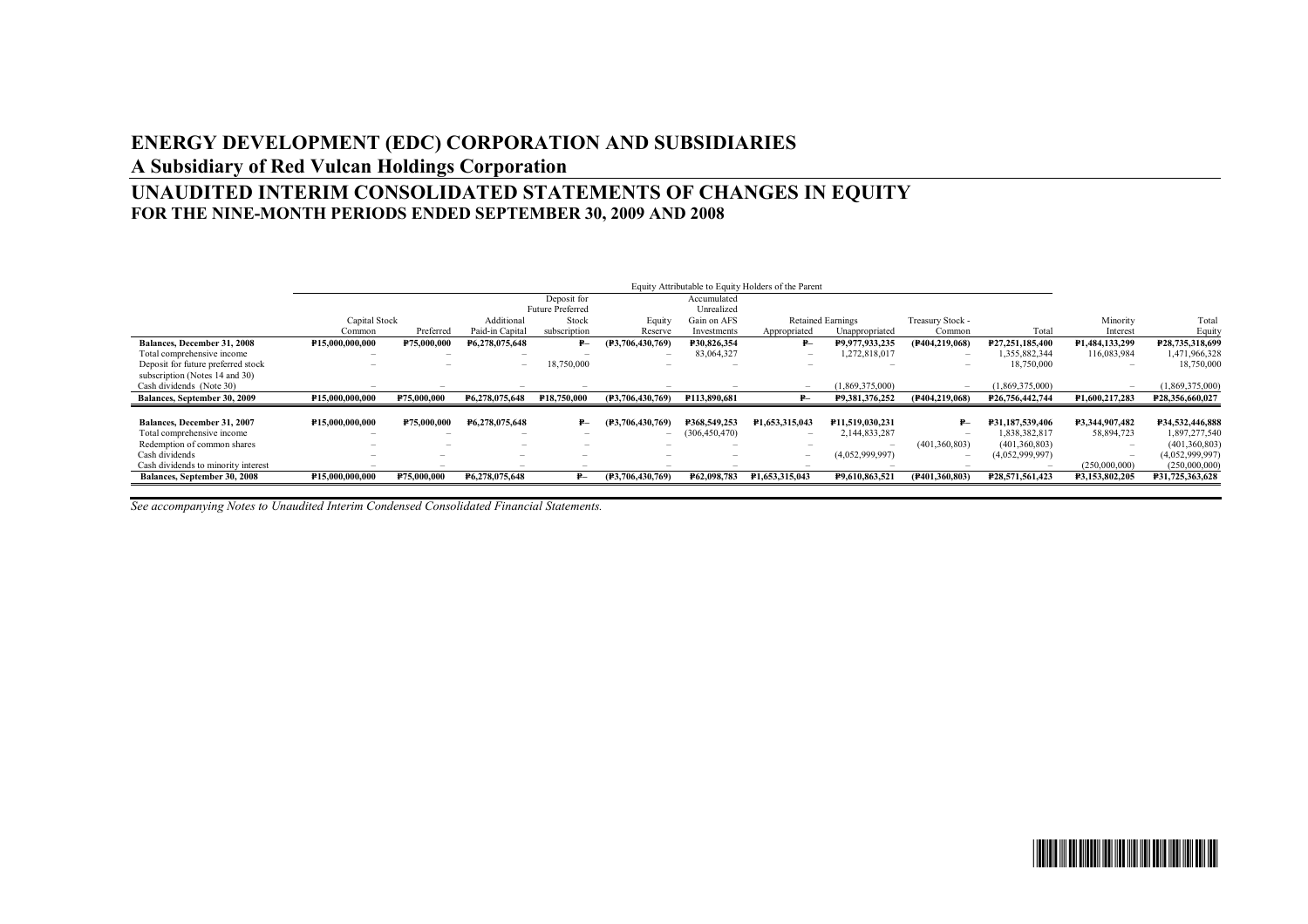# **ENERGY DEVELOPMENT (EDC) CORPORATION AND SUBSIDIARIES A Subsidiary of Red Vulcan Holdings Corporation**

### **UNAUDITED INTERIM CONSOLIDATED STATEMENTS OF CASH FLOWS FOR THE NINE-MONTH PERIODS ENDED SEPTEMBER 30, 2009 AND 2008**

| <b>CASH FLOWS FROM OPERATING ACTIVITIES</b><br>Income before income tax<br>P3,791,868,318<br>P4,744,777,398<br>Adjustments for:<br>1,636,774,397<br>Interest expense<br>2,063,641,356<br>(1,490,446,446)<br>(1, 593, 291, 884)<br>Interest income on service concession<br>Depreciation and amortization (Note 8)<br>572,993,095<br>506,856,939<br>Interest income (Note 19)<br>(250, 550, 599)<br>(305, 132, 477)<br>Write-off of input Value Added Tax (VAT) claimed (Note 20)<br>178,639,119<br>"Day 1" gain on deferred royalties (Note 20)<br>(168, 284, 986)<br>Unrealized foreign exchange losses<br>164,707,056<br>6,166,211,119<br>Write-down of inventories for disposal (Note 17)<br>119,753,786<br>Provision for retirement and other benefits<br>100,326,416<br>102,597,410<br>Provision for doubtful accounts (Note 17)<br>8,009,007<br>96,773,207<br>Write-down of exploration and evaluation assets (Note 20)<br>77,622,605<br>Receipt of inventories from power plant contractor (Note 20)<br>(53,992,600)<br>(260, 614, 700)<br>Losses from unused tax credit certificate and others<br>12,207,982<br>Derivatives loss - net<br>9,505,321<br>69,108,156<br>Loss on sale of noncurrent asset held for sale<br>4,000,000<br>Impairment loss on noncurrent AFS investments (Note 35)<br>3,328,633<br>Loss on retirement of property, plant and equipment (Note 8)<br>110,231<br>58,190<br>Reduction in allowance for doubtful accounts (Note 17)<br>(1, 116, 185, 993)<br>189,790,628<br>"Day 1" loss on NPC receivable (Note 20)<br>Gain on sale of AFS investments (Notes 20 and 35)<br>(46, 323, 392)<br>Operating income before working capital changes<br>9,202,088,643<br>6,132,748,649<br>Decrease (increase) in:<br>Trade and other receivables<br>(989, 578, 892)<br>2,393,623,116<br>3,026,497,509<br>3,230,870,663<br>Concession receivable<br>(95, 262, 769)<br>Parts and supplies inventories<br>(21, 426, 538)<br>Other current assets<br>(377, 377, 141)<br>(313,082,007)<br>Increase (decrease) in:<br>Trade and other payables<br>(765, 780, 908)<br>190,243,980<br>Due to related parties<br>11,463,530<br>(47, 148, 848)<br>Royalty fee payable<br>(484, 697, 707)<br>(788, 326, 726)<br>Cash generated from operations<br>9,796,020,553<br>10,508,834,001<br>Retirement and other long-term liabilities<br>(44,800,333)<br>(35,509,424)<br>Income taxes paid<br>(1,300,402,229)<br>(698, 862, 032)<br>Interest and financing charges paid<br>(2,004,983,843)<br>(1,331,106,555)<br>Net cash flows from operating activities<br>7,760,187,793<br>7,129,002,345<br><b>CASH FLOWS FROM INVESTING ACTIVITIES</b><br>Proceeds from sale of noncurrent assets held for sale<br>1,127,745,000<br>(615, 951, 404)<br>Acquisition of property, plant and equipment (Note 8)<br>(1,075,793,055)<br>Proceeds from sale of AFS investments<br>302,504,782<br>Proceeds from sale of property, plant and equipment<br>245,660<br>Additions to intangible assets (Note 9)<br>(727, 247, 004)<br>(521, 807, 837)<br>Decrease (increase) in:<br>Other noncurrent assets<br>275,396,263<br>844,767,840<br>Amounts due from related parties<br>(162, 434, 189)<br>(107, 699, 453)<br>229,763,091<br>Exploration and evaluation assets<br>Interest received<br>246,370,926<br>177,816,853<br>(218, 222, 345)<br>Net cash flows from (used in) investing activities<br>211,899,818 | 2009 | 2008 |
|--------------------------------------------------------------------------------------------------------------------------------------------------------------------------------------------------------------------------------------------------------------------------------------------------------------------------------------------------------------------------------------------------------------------------------------------------------------------------------------------------------------------------------------------------------------------------------------------------------------------------------------------------------------------------------------------------------------------------------------------------------------------------------------------------------------------------------------------------------------------------------------------------------------------------------------------------------------------------------------------------------------------------------------------------------------------------------------------------------------------------------------------------------------------------------------------------------------------------------------------------------------------------------------------------------------------------------------------------------------------------------------------------------------------------------------------------------------------------------------------------------------------------------------------------------------------------------------------------------------------------------------------------------------------------------------------------------------------------------------------------------------------------------------------------------------------------------------------------------------------------------------------------------------------------------------------------------------------------------------------------------------------------------------------------------------------------------------------------------------------------------------------------------------------------------------------------------------------------------------------------------------------------------------------------------------------------------------------------------------------------------------------------------------------------------------------------------------------------------------------------------------------------------------------------------------------------------------------------------------------------------------------------------------------------------------------------------------------------------------------------------------------------------------------------------------------------------------------------------------------------------------------------------------------------------------------------------------------------------------------------------------------------------------------------------------------------------------------------------------------------------------------------------------------------------------------------------------------------------------------------------------------------------------------------------------------------------------------------------------------------------------------------|------|------|
|                                                                                                                                                                                                                                                                                                                                                                                                                                                                                                                                                                                                                                                                                                                                                                                                                                                                                                                                                                                                                                                                                                                                                                                                                                                                                                                                                                                                                                                                                                                                                                                                                                                                                                                                                                                                                                                                                                                                                                                                                                                                                                                                                                                                                                                                                                                                                                                                                                                                                                                                                                                                                                                                                                                                                                                                                                                                                                                                                                                                                                                                                                                                                                                                                                                                                                                                                                                                  |      |      |
|                                                                                                                                                                                                                                                                                                                                                                                                                                                                                                                                                                                                                                                                                                                                                                                                                                                                                                                                                                                                                                                                                                                                                                                                                                                                                                                                                                                                                                                                                                                                                                                                                                                                                                                                                                                                                                                                                                                                                                                                                                                                                                                                                                                                                                                                                                                                                                                                                                                                                                                                                                                                                                                                                                                                                                                                                                                                                                                                                                                                                                                                                                                                                                                                                                                                                                                                                                                                  |      |      |
|                                                                                                                                                                                                                                                                                                                                                                                                                                                                                                                                                                                                                                                                                                                                                                                                                                                                                                                                                                                                                                                                                                                                                                                                                                                                                                                                                                                                                                                                                                                                                                                                                                                                                                                                                                                                                                                                                                                                                                                                                                                                                                                                                                                                                                                                                                                                                                                                                                                                                                                                                                                                                                                                                                                                                                                                                                                                                                                                                                                                                                                                                                                                                                                                                                                                                                                                                                                                  |      |      |
|                                                                                                                                                                                                                                                                                                                                                                                                                                                                                                                                                                                                                                                                                                                                                                                                                                                                                                                                                                                                                                                                                                                                                                                                                                                                                                                                                                                                                                                                                                                                                                                                                                                                                                                                                                                                                                                                                                                                                                                                                                                                                                                                                                                                                                                                                                                                                                                                                                                                                                                                                                                                                                                                                                                                                                                                                                                                                                                                                                                                                                                                                                                                                                                                                                                                                                                                                                                                  |      |      |
|                                                                                                                                                                                                                                                                                                                                                                                                                                                                                                                                                                                                                                                                                                                                                                                                                                                                                                                                                                                                                                                                                                                                                                                                                                                                                                                                                                                                                                                                                                                                                                                                                                                                                                                                                                                                                                                                                                                                                                                                                                                                                                                                                                                                                                                                                                                                                                                                                                                                                                                                                                                                                                                                                                                                                                                                                                                                                                                                                                                                                                                                                                                                                                                                                                                                                                                                                                                                  |      |      |
|                                                                                                                                                                                                                                                                                                                                                                                                                                                                                                                                                                                                                                                                                                                                                                                                                                                                                                                                                                                                                                                                                                                                                                                                                                                                                                                                                                                                                                                                                                                                                                                                                                                                                                                                                                                                                                                                                                                                                                                                                                                                                                                                                                                                                                                                                                                                                                                                                                                                                                                                                                                                                                                                                                                                                                                                                                                                                                                                                                                                                                                                                                                                                                                                                                                                                                                                                                                                  |      |      |
|                                                                                                                                                                                                                                                                                                                                                                                                                                                                                                                                                                                                                                                                                                                                                                                                                                                                                                                                                                                                                                                                                                                                                                                                                                                                                                                                                                                                                                                                                                                                                                                                                                                                                                                                                                                                                                                                                                                                                                                                                                                                                                                                                                                                                                                                                                                                                                                                                                                                                                                                                                                                                                                                                                                                                                                                                                                                                                                                                                                                                                                                                                                                                                                                                                                                                                                                                                                                  |      |      |
|                                                                                                                                                                                                                                                                                                                                                                                                                                                                                                                                                                                                                                                                                                                                                                                                                                                                                                                                                                                                                                                                                                                                                                                                                                                                                                                                                                                                                                                                                                                                                                                                                                                                                                                                                                                                                                                                                                                                                                                                                                                                                                                                                                                                                                                                                                                                                                                                                                                                                                                                                                                                                                                                                                                                                                                                                                                                                                                                                                                                                                                                                                                                                                                                                                                                                                                                                                                                  |      |      |
|                                                                                                                                                                                                                                                                                                                                                                                                                                                                                                                                                                                                                                                                                                                                                                                                                                                                                                                                                                                                                                                                                                                                                                                                                                                                                                                                                                                                                                                                                                                                                                                                                                                                                                                                                                                                                                                                                                                                                                                                                                                                                                                                                                                                                                                                                                                                                                                                                                                                                                                                                                                                                                                                                                                                                                                                                                                                                                                                                                                                                                                                                                                                                                                                                                                                                                                                                                                                  |      |      |
|                                                                                                                                                                                                                                                                                                                                                                                                                                                                                                                                                                                                                                                                                                                                                                                                                                                                                                                                                                                                                                                                                                                                                                                                                                                                                                                                                                                                                                                                                                                                                                                                                                                                                                                                                                                                                                                                                                                                                                                                                                                                                                                                                                                                                                                                                                                                                                                                                                                                                                                                                                                                                                                                                                                                                                                                                                                                                                                                                                                                                                                                                                                                                                                                                                                                                                                                                                                                  |      |      |
|                                                                                                                                                                                                                                                                                                                                                                                                                                                                                                                                                                                                                                                                                                                                                                                                                                                                                                                                                                                                                                                                                                                                                                                                                                                                                                                                                                                                                                                                                                                                                                                                                                                                                                                                                                                                                                                                                                                                                                                                                                                                                                                                                                                                                                                                                                                                                                                                                                                                                                                                                                                                                                                                                                                                                                                                                                                                                                                                                                                                                                                                                                                                                                                                                                                                                                                                                                                                  |      |      |
|                                                                                                                                                                                                                                                                                                                                                                                                                                                                                                                                                                                                                                                                                                                                                                                                                                                                                                                                                                                                                                                                                                                                                                                                                                                                                                                                                                                                                                                                                                                                                                                                                                                                                                                                                                                                                                                                                                                                                                                                                                                                                                                                                                                                                                                                                                                                                                                                                                                                                                                                                                                                                                                                                                                                                                                                                                                                                                                                                                                                                                                                                                                                                                                                                                                                                                                                                                                                  |      |      |
|                                                                                                                                                                                                                                                                                                                                                                                                                                                                                                                                                                                                                                                                                                                                                                                                                                                                                                                                                                                                                                                                                                                                                                                                                                                                                                                                                                                                                                                                                                                                                                                                                                                                                                                                                                                                                                                                                                                                                                                                                                                                                                                                                                                                                                                                                                                                                                                                                                                                                                                                                                                                                                                                                                                                                                                                                                                                                                                                                                                                                                                                                                                                                                                                                                                                                                                                                                                                  |      |      |
|                                                                                                                                                                                                                                                                                                                                                                                                                                                                                                                                                                                                                                                                                                                                                                                                                                                                                                                                                                                                                                                                                                                                                                                                                                                                                                                                                                                                                                                                                                                                                                                                                                                                                                                                                                                                                                                                                                                                                                                                                                                                                                                                                                                                                                                                                                                                                                                                                                                                                                                                                                                                                                                                                                                                                                                                                                                                                                                                                                                                                                                                                                                                                                                                                                                                                                                                                                                                  |      |      |
|                                                                                                                                                                                                                                                                                                                                                                                                                                                                                                                                                                                                                                                                                                                                                                                                                                                                                                                                                                                                                                                                                                                                                                                                                                                                                                                                                                                                                                                                                                                                                                                                                                                                                                                                                                                                                                                                                                                                                                                                                                                                                                                                                                                                                                                                                                                                                                                                                                                                                                                                                                                                                                                                                                                                                                                                                                                                                                                                                                                                                                                                                                                                                                                                                                                                                                                                                                                                  |      |      |
|                                                                                                                                                                                                                                                                                                                                                                                                                                                                                                                                                                                                                                                                                                                                                                                                                                                                                                                                                                                                                                                                                                                                                                                                                                                                                                                                                                                                                                                                                                                                                                                                                                                                                                                                                                                                                                                                                                                                                                                                                                                                                                                                                                                                                                                                                                                                                                                                                                                                                                                                                                                                                                                                                                                                                                                                                                                                                                                                                                                                                                                                                                                                                                                                                                                                                                                                                                                                  |      |      |
|                                                                                                                                                                                                                                                                                                                                                                                                                                                                                                                                                                                                                                                                                                                                                                                                                                                                                                                                                                                                                                                                                                                                                                                                                                                                                                                                                                                                                                                                                                                                                                                                                                                                                                                                                                                                                                                                                                                                                                                                                                                                                                                                                                                                                                                                                                                                                                                                                                                                                                                                                                                                                                                                                                                                                                                                                                                                                                                                                                                                                                                                                                                                                                                                                                                                                                                                                                                                  |      |      |
|                                                                                                                                                                                                                                                                                                                                                                                                                                                                                                                                                                                                                                                                                                                                                                                                                                                                                                                                                                                                                                                                                                                                                                                                                                                                                                                                                                                                                                                                                                                                                                                                                                                                                                                                                                                                                                                                                                                                                                                                                                                                                                                                                                                                                                                                                                                                                                                                                                                                                                                                                                                                                                                                                                                                                                                                                                                                                                                                                                                                                                                                                                                                                                                                                                                                                                                                                                                                  |      |      |
|                                                                                                                                                                                                                                                                                                                                                                                                                                                                                                                                                                                                                                                                                                                                                                                                                                                                                                                                                                                                                                                                                                                                                                                                                                                                                                                                                                                                                                                                                                                                                                                                                                                                                                                                                                                                                                                                                                                                                                                                                                                                                                                                                                                                                                                                                                                                                                                                                                                                                                                                                                                                                                                                                                                                                                                                                                                                                                                                                                                                                                                                                                                                                                                                                                                                                                                                                                                                  |      |      |
|                                                                                                                                                                                                                                                                                                                                                                                                                                                                                                                                                                                                                                                                                                                                                                                                                                                                                                                                                                                                                                                                                                                                                                                                                                                                                                                                                                                                                                                                                                                                                                                                                                                                                                                                                                                                                                                                                                                                                                                                                                                                                                                                                                                                                                                                                                                                                                                                                                                                                                                                                                                                                                                                                                                                                                                                                                                                                                                                                                                                                                                                                                                                                                                                                                                                                                                                                                                                  |      |      |
|                                                                                                                                                                                                                                                                                                                                                                                                                                                                                                                                                                                                                                                                                                                                                                                                                                                                                                                                                                                                                                                                                                                                                                                                                                                                                                                                                                                                                                                                                                                                                                                                                                                                                                                                                                                                                                                                                                                                                                                                                                                                                                                                                                                                                                                                                                                                                                                                                                                                                                                                                                                                                                                                                                                                                                                                                                                                                                                                                                                                                                                                                                                                                                                                                                                                                                                                                                                                  |      |      |
|                                                                                                                                                                                                                                                                                                                                                                                                                                                                                                                                                                                                                                                                                                                                                                                                                                                                                                                                                                                                                                                                                                                                                                                                                                                                                                                                                                                                                                                                                                                                                                                                                                                                                                                                                                                                                                                                                                                                                                                                                                                                                                                                                                                                                                                                                                                                                                                                                                                                                                                                                                                                                                                                                                                                                                                                                                                                                                                                                                                                                                                                                                                                                                                                                                                                                                                                                                                                  |      |      |
|                                                                                                                                                                                                                                                                                                                                                                                                                                                                                                                                                                                                                                                                                                                                                                                                                                                                                                                                                                                                                                                                                                                                                                                                                                                                                                                                                                                                                                                                                                                                                                                                                                                                                                                                                                                                                                                                                                                                                                                                                                                                                                                                                                                                                                                                                                                                                                                                                                                                                                                                                                                                                                                                                                                                                                                                                                                                                                                                                                                                                                                                                                                                                                                                                                                                                                                                                                                                  |      |      |
|                                                                                                                                                                                                                                                                                                                                                                                                                                                                                                                                                                                                                                                                                                                                                                                                                                                                                                                                                                                                                                                                                                                                                                                                                                                                                                                                                                                                                                                                                                                                                                                                                                                                                                                                                                                                                                                                                                                                                                                                                                                                                                                                                                                                                                                                                                                                                                                                                                                                                                                                                                                                                                                                                                                                                                                                                                                                                                                                                                                                                                                                                                                                                                                                                                                                                                                                                                                                  |      |      |
|                                                                                                                                                                                                                                                                                                                                                                                                                                                                                                                                                                                                                                                                                                                                                                                                                                                                                                                                                                                                                                                                                                                                                                                                                                                                                                                                                                                                                                                                                                                                                                                                                                                                                                                                                                                                                                                                                                                                                                                                                                                                                                                                                                                                                                                                                                                                                                                                                                                                                                                                                                                                                                                                                                                                                                                                                                                                                                                                                                                                                                                                                                                                                                                                                                                                                                                                                                                                  |      |      |
|                                                                                                                                                                                                                                                                                                                                                                                                                                                                                                                                                                                                                                                                                                                                                                                                                                                                                                                                                                                                                                                                                                                                                                                                                                                                                                                                                                                                                                                                                                                                                                                                                                                                                                                                                                                                                                                                                                                                                                                                                                                                                                                                                                                                                                                                                                                                                                                                                                                                                                                                                                                                                                                                                                                                                                                                                                                                                                                                                                                                                                                                                                                                                                                                                                                                                                                                                                                                  |      |      |
|                                                                                                                                                                                                                                                                                                                                                                                                                                                                                                                                                                                                                                                                                                                                                                                                                                                                                                                                                                                                                                                                                                                                                                                                                                                                                                                                                                                                                                                                                                                                                                                                                                                                                                                                                                                                                                                                                                                                                                                                                                                                                                                                                                                                                                                                                                                                                                                                                                                                                                                                                                                                                                                                                                                                                                                                                                                                                                                                                                                                                                                                                                                                                                                                                                                                                                                                                                                                  |      |      |
|                                                                                                                                                                                                                                                                                                                                                                                                                                                                                                                                                                                                                                                                                                                                                                                                                                                                                                                                                                                                                                                                                                                                                                                                                                                                                                                                                                                                                                                                                                                                                                                                                                                                                                                                                                                                                                                                                                                                                                                                                                                                                                                                                                                                                                                                                                                                                                                                                                                                                                                                                                                                                                                                                                                                                                                                                                                                                                                                                                                                                                                                                                                                                                                                                                                                                                                                                                                                  |      |      |
|                                                                                                                                                                                                                                                                                                                                                                                                                                                                                                                                                                                                                                                                                                                                                                                                                                                                                                                                                                                                                                                                                                                                                                                                                                                                                                                                                                                                                                                                                                                                                                                                                                                                                                                                                                                                                                                                                                                                                                                                                                                                                                                                                                                                                                                                                                                                                                                                                                                                                                                                                                                                                                                                                                                                                                                                                                                                                                                                                                                                                                                                                                                                                                                                                                                                                                                                                                                                  |      |      |
|                                                                                                                                                                                                                                                                                                                                                                                                                                                                                                                                                                                                                                                                                                                                                                                                                                                                                                                                                                                                                                                                                                                                                                                                                                                                                                                                                                                                                                                                                                                                                                                                                                                                                                                                                                                                                                                                                                                                                                                                                                                                                                                                                                                                                                                                                                                                                                                                                                                                                                                                                                                                                                                                                                                                                                                                                                                                                                                                                                                                                                                                                                                                                                                                                                                                                                                                                                                                  |      |      |
|                                                                                                                                                                                                                                                                                                                                                                                                                                                                                                                                                                                                                                                                                                                                                                                                                                                                                                                                                                                                                                                                                                                                                                                                                                                                                                                                                                                                                                                                                                                                                                                                                                                                                                                                                                                                                                                                                                                                                                                                                                                                                                                                                                                                                                                                                                                                                                                                                                                                                                                                                                                                                                                                                                                                                                                                                                                                                                                                                                                                                                                                                                                                                                                                                                                                                                                                                                                                  |      |      |
|                                                                                                                                                                                                                                                                                                                                                                                                                                                                                                                                                                                                                                                                                                                                                                                                                                                                                                                                                                                                                                                                                                                                                                                                                                                                                                                                                                                                                                                                                                                                                                                                                                                                                                                                                                                                                                                                                                                                                                                                                                                                                                                                                                                                                                                                                                                                                                                                                                                                                                                                                                                                                                                                                                                                                                                                                                                                                                                                                                                                                                                                                                                                                                                                                                                                                                                                                                                                  |      |      |
|                                                                                                                                                                                                                                                                                                                                                                                                                                                                                                                                                                                                                                                                                                                                                                                                                                                                                                                                                                                                                                                                                                                                                                                                                                                                                                                                                                                                                                                                                                                                                                                                                                                                                                                                                                                                                                                                                                                                                                                                                                                                                                                                                                                                                                                                                                                                                                                                                                                                                                                                                                                                                                                                                                                                                                                                                                                                                                                                                                                                                                                                                                                                                                                                                                                                                                                                                                                                  |      |      |
|                                                                                                                                                                                                                                                                                                                                                                                                                                                                                                                                                                                                                                                                                                                                                                                                                                                                                                                                                                                                                                                                                                                                                                                                                                                                                                                                                                                                                                                                                                                                                                                                                                                                                                                                                                                                                                                                                                                                                                                                                                                                                                                                                                                                                                                                                                                                                                                                                                                                                                                                                                                                                                                                                                                                                                                                                                                                                                                                                                                                                                                                                                                                                                                                                                                                                                                                                                                                  |      |      |
|                                                                                                                                                                                                                                                                                                                                                                                                                                                                                                                                                                                                                                                                                                                                                                                                                                                                                                                                                                                                                                                                                                                                                                                                                                                                                                                                                                                                                                                                                                                                                                                                                                                                                                                                                                                                                                                                                                                                                                                                                                                                                                                                                                                                                                                                                                                                                                                                                                                                                                                                                                                                                                                                                                                                                                                                                                                                                                                                                                                                                                                                                                                                                                                                                                                                                                                                                                                                  |      |      |
|                                                                                                                                                                                                                                                                                                                                                                                                                                                                                                                                                                                                                                                                                                                                                                                                                                                                                                                                                                                                                                                                                                                                                                                                                                                                                                                                                                                                                                                                                                                                                                                                                                                                                                                                                                                                                                                                                                                                                                                                                                                                                                                                                                                                                                                                                                                                                                                                                                                                                                                                                                                                                                                                                                                                                                                                                                                                                                                                                                                                                                                                                                                                                                                                                                                                                                                                                                                                  |      |      |
|                                                                                                                                                                                                                                                                                                                                                                                                                                                                                                                                                                                                                                                                                                                                                                                                                                                                                                                                                                                                                                                                                                                                                                                                                                                                                                                                                                                                                                                                                                                                                                                                                                                                                                                                                                                                                                                                                                                                                                                                                                                                                                                                                                                                                                                                                                                                                                                                                                                                                                                                                                                                                                                                                                                                                                                                                                                                                                                                                                                                                                                                                                                                                                                                                                                                                                                                                                                                  |      |      |
|                                                                                                                                                                                                                                                                                                                                                                                                                                                                                                                                                                                                                                                                                                                                                                                                                                                                                                                                                                                                                                                                                                                                                                                                                                                                                                                                                                                                                                                                                                                                                                                                                                                                                                                                                                                                                                                                                                                                                                                                                                                                                                                                                                                                                                                                                                                                                                                                                                                                                                                                                                                                                                                                                                                                                                                                                                                                                                                                                                                                                                                                                                                                                                                                                                                                                                                                                                                                  |      |      |
|                                                                                                                                                                                                                                                                                                                                                                                                                                                                                                                                                                                                                                                                                                                                                                                                                                                                                                                                                                                                                                                                                                                                                                                                                                                                                                                                                                                                                                                                                                                                                                                                                                                                                                                                                                                                                                                                                                                                                                                                                                                                                                                                                                                                                                                                                                                                                                                                                                                                                                                                                                                                                                                                                                                                                                                                                                                                                                                                                                                                                                                                                                                                                                                                                                                                                                                                                                                                  |      |      |
|                                                                                                                                                                                                                                                                                                                                                                                                                                                                                                                                                                                                                                                                                                                                                                                                                                                                                                                                                                                                                                                                                                                                                                                                                                                                                                                                                                                                                                                                                                                                                                                                                                                                                                                                                                                                                                                                                                                                                                                                                                                                                                                                                                                                                                                                                                                                                                                                                                                                                                                                                                                                                                                                                                                                                                                                                                                                                                                                                                                                                                                                                                                                                                                                                                                                                                                                                                                                  |      |      |
|                                                                                                                                                                                                                                                                                                                                                                                                                                                                                                                                                                                                                                                                                                                                                                                                                                                                                                                                                                                                                                                                                                                                                                                                                                                                                                                                                                                                                                                                                                                                                                                                                                                                                                                                                                                                                                                                                                                                                                                                                                                                                                                                                                                                                                                                                                                                                                                                                                                                                                                                                                                                                                                                                                                                                                                                                                                                                                                                                                                                                                                                                                                                                                                                                                                                                                                                                                                                  |      |      |
|                                                                                                                                                                                                                                                                                                                                                                                                                                                                                                                                                                                                                                                                                                                                                                                                                                                                                                                                                                                                                                                                                                                                                                                                                                                                                                                                                                                                                                                                                                                                                                                                                                                                                                                                                                                                                                                                                                                                                                                                                                                                                                                                                                                                                                                                                                                                                                                                                                                                                                                                                                                                                                                                                                                                                                                                                                                                                                                                                                                                                                                                                                                                                                                                                                                                                                                                                                                                  |      |      |
|                                                                                                                                                                                                                                                                                                                                                                                                                                                                                                                                                                                                                                                                                                                                                                                                                                                                                                                                                                                                                                                                                                                                                                                                                                                                                                                                                                                                                                                                                                                                                                                                                                                                                                                                                                                                                                                                                                                                                                                                                                                                                                                                                                                                                                                                                                                                                                                                                                                                                                                                                                                                                                                                                                                                                                                                                                                                                                                                                                                                                                                                                                                                                                                                                                                                                                                                                                                                  |      |      |
|                                                                                                                                                                                                                                                                                                                                                                                                                                                                                                                                                                                                                                                                                                                                                                                                                                                                                                                                                                                                                                                                                                                                                                                                                                                                                                                                                                                                                                                                                                                                                                                                                                                                                                                                                                                                                                                                                                                                                                                                                                                                                                                                                                                                                                                                                                                                                                                                                                                                                                                                                                                                                                                                                                                                                                                                                                                                                                                                                                                                                                                                                                                                                                                                                                                                                                                                                                                                  |      |      |
|                                                                                                                                                                                                                                                                                                                                                                                                                                                                                                                                                                                                                                                                                                                                                                                                                                                                                                                                                                                                                                                                                                                                                                                                                                                                                                                                                                                                                                                                                                                                                                                                                                                                                                                                                                                                                                                                                                                                                                                                                                                                                                                                                                                                                                                                                                                                                                                                                                                                                                                                                                                                                                                                                                                                                                                                                                                                                                                                                                                                                                                                                                                                                                                                                                                                                                                                                                                                  |      |      |
|                                                                                                                                                                                                                                                                                                                                                                                                                                                                                                                                                                                                                                                                                                                                                                                                                                                                                                                                                                                                                                                                                                                                                                                                                                                                                                                                                                                                                                                                                                                                                                                                                                                                                                                                                                                                                                                                                                                                                                                                                                                                                                                                                                                                                                                                                                                                                                                                                                                                                                                                                                                                                                                                                                                                                                                                                                                                                                                                                                                                                                                                                                                                                                                                                                                                                                                                                                                                  |      |      |
|                                                                                                                                                                                                                                                                                                                                                                                                                                                                                                                                                                                                                                                                                                                                                                                                                                                                                                                                                                                                                                                                                                                                                                                                                                                                                                                                                                                                                                                                                                                                                                                                                                                                                                                                                                                                                                                                                                                                                                                                                                                                                                                                                                                                                                                                                                                                                                                                                                                                                                                                                                                                                                                                                                                                                                                                                                                                                                                                                                                                                                                                                                                                                                                                                                                                                                                                                                                                  |      |      |
|                                                                                                                                                                                                                                                                                                                                                                                                                                                                                                                                                                                                                                                                                                                                                                                                                                                                                                                                                                                                                                                                                                                                                                                                                                                                                                                                                                                                                                                                                                                                                                                                                                                                                                                                                                                                                                                                                                                                                                                                                                                                                                                                                                                                                                                                                                                                                                                                                                                                                                                                                                                                                                                                                                                                                                                                                                                                                                                                                                                                                                                                                                                                                                                                                                                                                                                                                                                                  |      |      |
|                                                                                                                                                                                                                                                                                                                                                                                                                                                                                                                                                                                                                                                                                                                                                                                                                                                                                                                                                                                                                                                                                                                                                                                                                                                                                                                                                                                                                                                                                                                                                                                                                                                                                                                                                                                                                                                                                                                                                                                                                                                                                                                                                                                                                                                                                                                                                                                                                                                                                                                                                                                                                                                                                                                                                                                                                                                                                                                                                                                                                                                                                                                                                                                                                                                                                                                                                                                                  |      |      |
|                                                                                                                                                                                                                                                                                                                                                                                                                                                                                                                                                                                                                                                                                                                                                                                                                                                                                                                                                                                                                                                                                                                                                                                                                                                                                                                                                                                                                                                                                                                                                                                                                                                                                                                                                                                                                                                                                                                                                                                                                                                                                                                                                                                                                                                                                                                                                                                                                                                                                                                                                                                                                                                                                                                                                                                                                                                                                                                                                                                                                                                                                                                                                                                                                                                                                                                                                                                                  |      |      |
|                                                                                                                                                                                                                                                                                                                                                                                                                                                                                                                                                                                                                                                                                                                                                                                                                                                                                                                                                                                                                                                                                                                                                                                                                                                                                                                                                                                                                                                                                                                                                                                                                                                                                                                                                                                                                                                                                                                                                                                                                                                                                                                                                                                                                                                                                                                                                                                                                                                                                                                                                                                                                                                                                                                                                                                                                                                                                                                                                                                                                                                                                                                                                                                                                                                                                                                                                                                                  |      |      |

(Forward)

\*SGVMC310210\*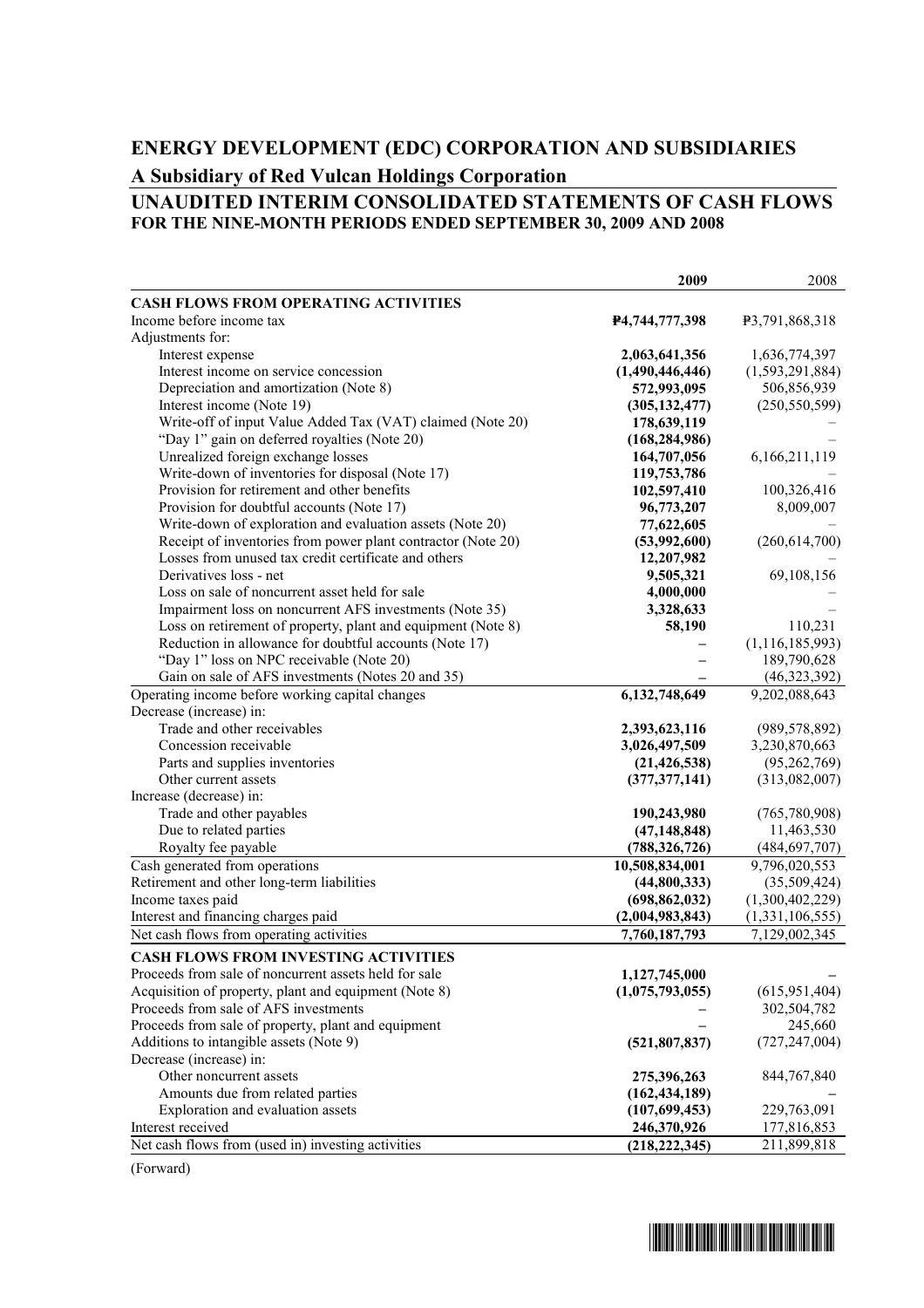|                                                                                       | 2009                         | 2008                        |
|---------------------------------------------------------------------------------------|------------------------------|-----------------------------|
| <b>CASH FLOWS FROM FINANCING ACTIVITIES</b>                                           |                              |                             |
| Proceeds from:                                                                        |                              |                             |
| Availment of long-term debt                                                           | P <sub>13</sub> ,100,000,000 | P84,000,000                 |
| Advances from related parties                                                         | 274,641,788                  |                             |
| Deposit for future preferred stock subscription                                       | 18,750,000                   |                             |
| Payments of:                                                                          |                              |                             |
| Long-term debts                                                                       | (8,090,280,067)              | (1,785,340,828)             |
| Cash dividends                                                                        | (1,869,375,000)              | (4,302,999,997)             |
| Obligations to a power plant contractor                                               | (113, 490, 959)              | (193, 508, 405)             |
| Advances from related parties                                                         |                              | (5,338,622)                 |
| Purchase of treasury stock                                                            |                              | (401, 360, 803)             |
| Net cash flows from (used in) financing activities                                    | 3,320,245,762                | (6,604,548,655)             |
| NET INCREASE IN CASH AND CASH EQUIVALENTS                                             | 10,862,211,210               | 736, 353, 508               |
| <b>EFFECT OF FOREIGN EXCHANGE RATE CHANGES ON CASH</b><br><b>AND CASH EQUIVALENTS</b> | (3,739,882)                  | 14,579,065                  |
| CASH AND CASH EQUIVALENTS AT BEGINNING OF PERIOD                                      | 957,088,260                  | 3,296,576,950               |
| <b>CASH AND CASH EQUIVALENTS AT END OF PERIOD</b>                                     | P <sub>11</sub> ,815,559,588 | P <sub>4</sub> ,047,509,523 |

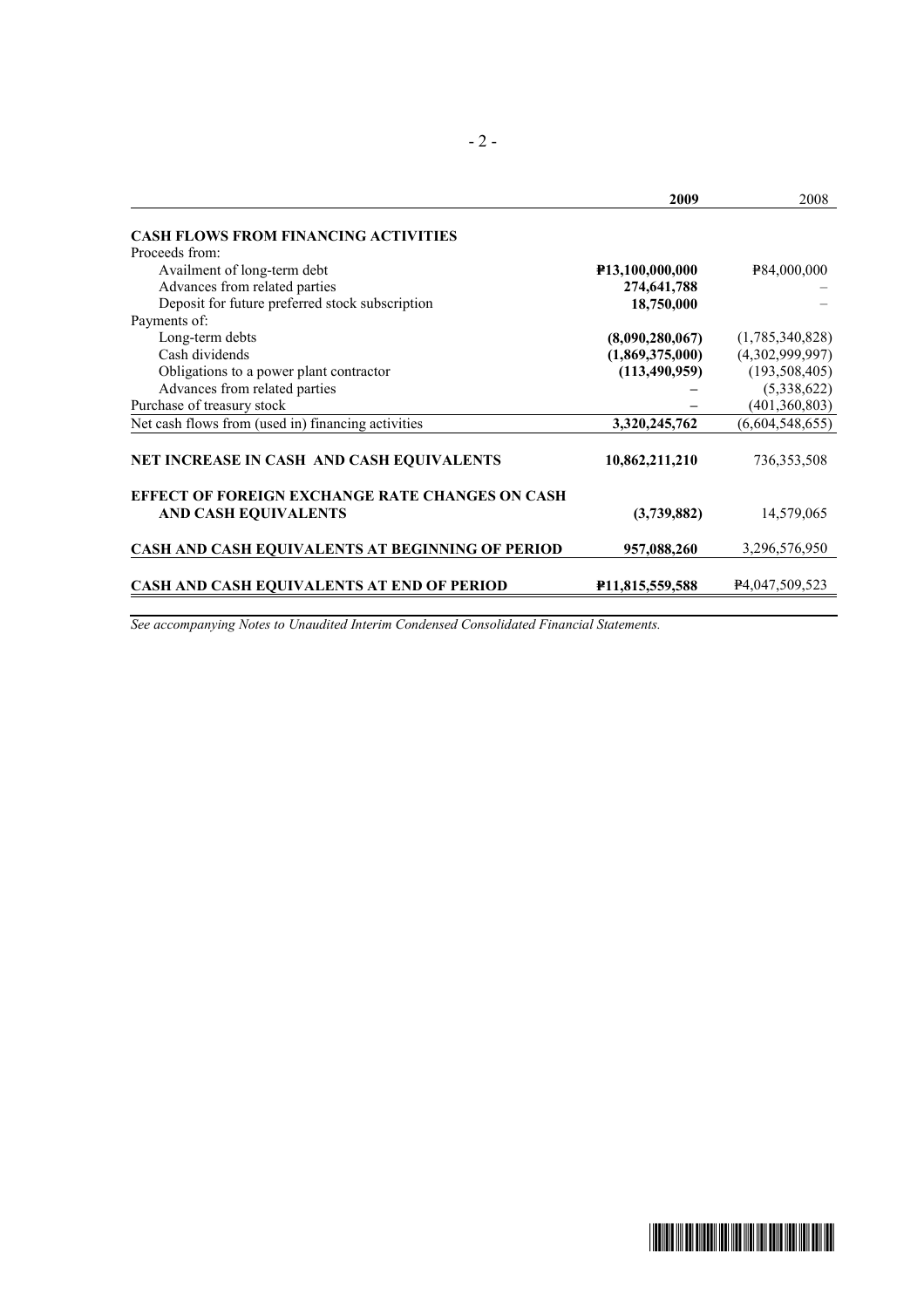# **ENERGY DEVELOPMENT (EDC) CORPORATION AND SUBSIDIARIES A Subsidiary of Red Vulcan Holdings Corporation SELECTED NOTES TO THE UNAUDITED INTERIM CONDENSED CONSOLIDATED FINANCIAL STATEMENTS**

#### 1. **Corporate Information**

Energy Development (EDC) Corporation (the "Parent Company" or "EDC") and the following subsidiaries (collectively hereinafter referred to as the "Company") are separately incorporated and registered with the Philippine Securities and Exchange Commission (SEC):

|                                                           | Percentage of Ownership |      |
|-----------------------------------------------------------|-------------------------|------|
|                                                           | 2009                    | 2008 |
| First Luzon Geothermal Energy Corporation (FL Geothermal) | <b>100%</b>             | 100% |
| First Gen Hydro Power Corporation (FG Hydro)              | 60%                     | 60%  |
| <b>EDC</b> Drillco Corporation                            | 100%                    |      |
| Green Core Geothermal Inc. (GCGI) <sup>(a)</sup>          | 100%                    |      |

*(a) A wholly owned subsidiary through FL Geothermal.* 

Beginning December 13, 2006, the common shares of EDC are listed and traded on the Philippine Stock Exchange (PSE). Up to November 2007, EDC was controlled by the Philippine National Oil Company (PNOC), a government-owned and controlled corporation and the PNOC EDC Retirement Fund.

On November 29, 2007, PNOC and PNOC EDC Retirement Fund sold their combined interests in EDC to Red Vulcan Holdings Corporation (Red Vulcan), a Filipino corporation. Red Vulcan is a wholly-owned subsidiary of First Gen Corporation (First Gen, a publicly-listed corporation) through Prime Terracota Holdings Corporation (Prime Terracota). First Gen's indirect interest in EDC consists of 6.0 billion common shares and 7.5 billion preferred shares. Control is established through First Gen's 60% indirect voting interest in EDC. Meanwhile, First Philippine Holdings Corporation (First Holdings) owns directly 66.2% of the common shares of First Gen. Accordingly, First Holdings became the ultimate parent of the Company.

In May 2009, First Gen's indirect voting interest in Red Vulcan was reduced to 45% with the balance taken up by Lopez Inc. Retirement Fund (40%) and Quialex Realty Corporation (15%) through the issuance of preferred shares by Prime Terracota. As a result of this transaction, Prime Terracota replaced First Holdings to become the ultimate parent of EDC effective on May 12, 2009.

The Parent Company operates twelve geothermal projects in five geothermal service contract areas, namely Leyte Geothermal Production Field (LGPF), Southern Negros Geothermal Production Field, BacMan Geothermal Production Field, Mindanao Geothermal Production Field and Northern Negros Geothermal Production Field under the Geothermal Service Contracts (GSCs) entered into with the Department of Energy (DOE) pursuant to the provisions of Presidential Decree (P.D.) 1442. Geothermal steam produced is sold to the National Power Corporation (NPC) or are fed to the Parent Company's Build-Operate-Transfer (BOT) contractors' power plants to produce electricity. EDC sells steam and power to NPC under the Steam Sales Agreements (SSAs) and Power Purchase Agreements (PPAs), respectively. EDC also sells electricity to Iloilo 1 Electric Cooperative (ILECO) under the Electricity Sales Agreement. Separately, it also has drilling activities in Papua New Guinea.

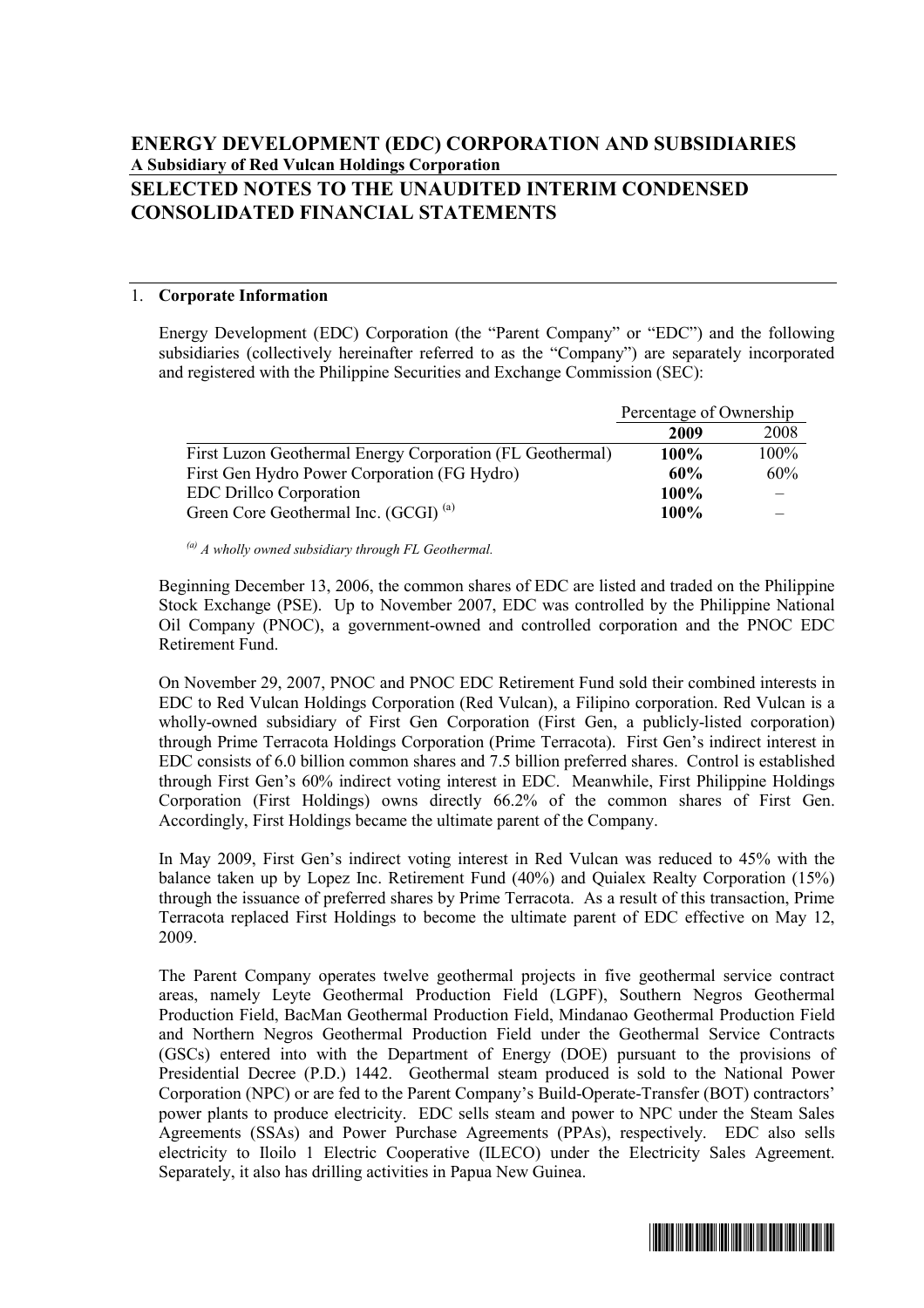On October 20 and November 17, 2008, in line with its objective of focusing on renewable energy, the Parent Company acquired a total of 60% interest in FG Hydro from First Gen. FG Hydro operates the 112 Megawatt (MW) Pantabangan and Masiway Hydro-Electric Power Plants (PAHEP/MAHEP) located in Nueva Ecija, Philippines. FG Hydro buys from and sells electricity to Wholesale Electricity Spot Market (WESM) and to various distribution utilities under the Transition Power Supply Contracts (TPSCs).

FL Geothermal is a special purpose company incorporated on April 9, 2008 to participate in the bid for another local power plant. The bid was won by and awarded to another local entity. Thereafter, there has been no business activity yet as far as FL Geothermal is concerned other than investment holding of a subsidiary.

FL Geothermal owns 100% of GCGI, a special purpose company incorporated on June 8, 2009 to participate in the bid for another local power plant. Green Core has an authorized capital stock of  $P=1.0$  million divided into 100,000 shares with a par value of  $P=10.00$  per share. Total subscribed and paid-up capital is  $\frac{1}{2}$ . million, 25% of the authorized capital stock.

EDC Drillco Corporation is a company incorporated on September 28, 2009 to act as an independent service contractor, consultant, specialized technical adviser for well construction and drilling and other allied activities. EDC Drillco has an authorized capital stock of P1.0 million divided into  $1,000,000$  shares with a par value of  $\text{P1.00}$  per share. Total subscribed and paid-up capital is  $P.25$  million, 25% of the authorized capital stock.

The registered office address of the Parent Company is Merritt Road, Fort Bonifacio, Taguig City.

The unaudited interim condensed consolidated financial statements were reviewed and recommended for approval by the Audit and Governance Committee to the Board of Directors (BOD) on October 14, 2009. The same unaudited interim condensed consolidated financial statements were also approved and authorized for issuance by the BOD on October 14, 2009.

#### 2. **Basis of Preparation**

The unaudited interim condensed consolidated financial statements have been prepared in accordance with Philippine Financial Reporting Standards (PFRS) Philippine Accounting Standard (PAS) 34, "Interim Financial Reporting."Accordingly, the unaudited interim condensed consolidated financial statements do not include all of the information and footnotes required in the annual consolidated financial statements, and should be read in conjunction with the Company's annual financial statements as at December 31, 2008.

The unaudited interim condensed consolidated financial statements, which have been prepared under the historical cost basis except for fair valuation of financial instruments (financial assets, financial liabilities and equity instruments), are presented in Philippine peso, which is the currency of the primary economic environment in which the Company operates.

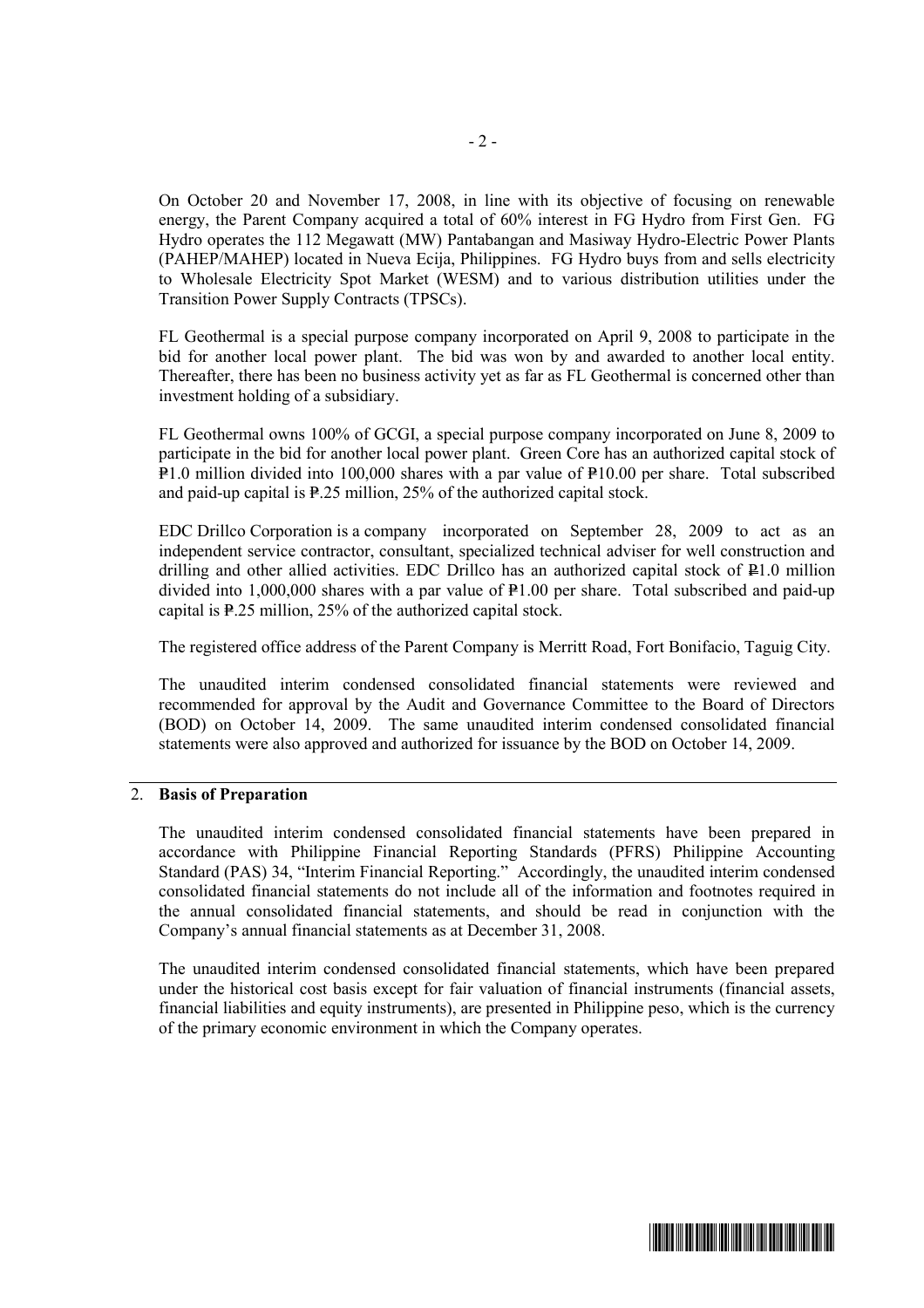#### 3. **Significant Accounting Policies**

The accounting policies adopted in the preparation of the unaudited interim consolidated financial statements are consistent with those followed in the preparation of the Company's annual consolidated financial statements as of and for the year ended December 31, 2008, except for the adoption of the following new and amended PFRS, Philippine Interpretations and improvements to PFRS, which became effective beginning January 1, 2009.

#### · Amendments to PFRS 7, *Financial Instruments: Disclosures*

This amended standard requires additional disclosure about fair value measurement and liquidity risk. Fair value measurements are to be disclosed by source of inputs using a threelevel hierarchy for each class of financial instrument. In addition, a reconciliation between the beginning and ending balance for Level 3 fair value measurements is now required as well as significant transfers between Level 1 and Level 2 fair value measurements. The amendments also clarify the requirements for liquidity risk disclosures. The fair value measurement disclosures are presented in Note 35 to the unaudited interim condensed consolidated financial statements.

· PFRS 8, *Operating Segments*

This standard requires disclosure of information about the Company's operating segments and replaces the requirement to determine primary (business) and secondary (geographical) reporting segments of the Company. Adoption of this standard did not have any effect on the financial position or performance of the Company. The Company determined that the operating segments were the same as the business segments previously identified under PAS 14, "Segment Reporting." Additional disclosures about each of these segments are shown in Note 4 to the unaudited interim condensed consolidated financial statements, including revised comparative information.

· Amendments to PAS 1, *Presentation of Financial Statements*

This amended standard separates owner and non-owner changes in equity. The consolidated statement of changes in equity includes only details of transactions with owners, with nonowner changes in equity presented as a single line. In addition, the standard introduces the consolidated statement of comprehensive income. It presents all items of recognized income and expenses, either in one consolidated single statement (a consolidated statement of comprehensive income), or in two linked consolidated statements (a separate consolidated statement of income and a consolidated statement of comprehensive income). The Company has elected to present two linked statements in its unaudited interim condensed consolidated financial statements.

Adoption of the following changes in PFRS did not have impact on the Company's unaudited interim condensed consolidated financial statements.

- · PFRS 1, *First-time Adoption of Philippine Financial Reporting Standards - Cost of an Investment in a Subsidiary, Jointly Controlled Entity or Associate*
- · PFRS 2, *Share-based Payment - Vesting Condition and Cancellations*
- · PAS 23, *Borrowing Costs* (Revised)
- · Amendments to PAS 27, *Consolidated and Separate Financial Statements - Cost of an Investment in a Subsidiary, Jointly Controlled Entity or Associate*
- · Amendment to PAS 32, *Financial Instruments: Presentation*, and PAS 1, *Presentation of Financial Statements - Puttable Financial Instruments and Obligations Arising on Liquidation*

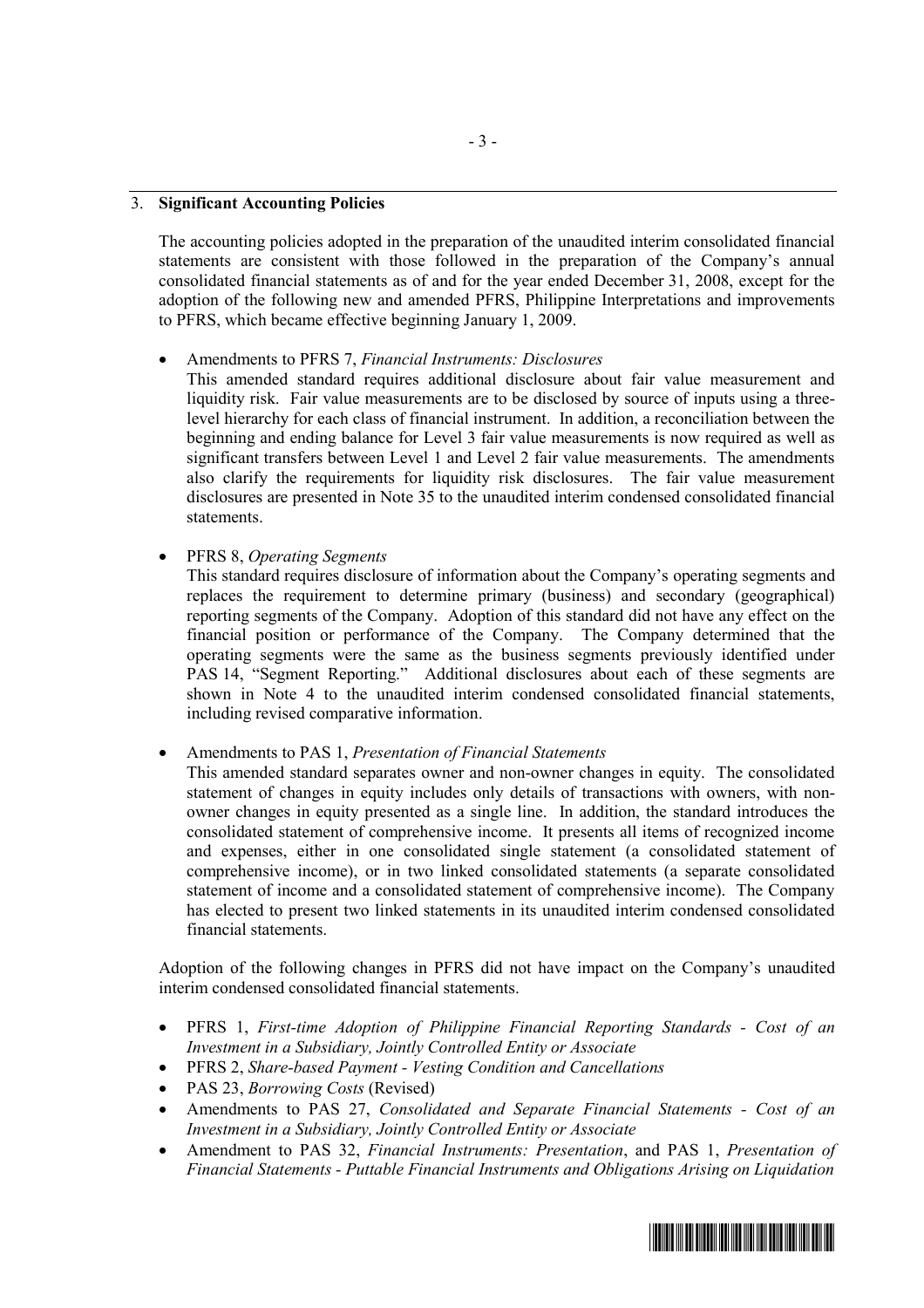- · Philippine Interpretation International Financial Reporting Interpretations Committee (IFRIC) 13, *Customer Loyalty Programmes*
- · Philippine Interpretation IFRIC 16, *Hedges of a Net Investment in a Foreign Operation*

*Improvements to PFRSs.* In May 2008, the International Accounting Standards Board (IASB) issued its first omnibus of amendments to certain standards, primarily with a view of removing inconsistencies and clarifying wording. There are separate transitional provisions for each standard. The amendments to the following standards did not have any significant impact on the financial position or performance of the Company.

- · PAS 1, *Presentation of Financial Statements*
- · PAS 16, *Property, Plant and Equipment*
- · PAS 19, *Employee Benefits*
- · PAS 20, *Accounting for Government Grants and Disclosures of Government Assistance*
- · PAS 23, *Borrowing Costs*
- · PAS 27, *Consolidated and Separate Financial Statements*
- · PAS 28, *Investments in Associates*
- · PAS 29, *Financial Reporting in Hyperinflationary Economies*
- · PAS 31, *Interests in Joint Ventures*
- · PAS 36, *Impairment of Assets*
- · PAS 38, *Intangible Assets*
- · PAS 39, *Financial Instruments: Recognition and Measurement*
- · PAS 40, *Investment Property*
- · PAS 41, *Agriculture*
- · PFRS 5, *Noncurrent Assets Held for Sale and Discontinued Operations*

Updates on New Accounting Standards, Interpretations, and Amendments to Existing Standards Effective Subsequent to December 31, 2009

The Company will adopt the following standards and interpretations enumerated below when these become effective. Except as otherwise indicated, the Company does not expect the adoption of these new and amended PFRS and Philippine Interpretations to have significant impact on its consolidated financial statements.

*Improvements to PFRSs.* The Financial Reporting Standards Council approved in its meeting in May 2009 the adoption of *Improvements to IFRSs* issued by IASB in April 2009 effective in 2010.

· PFRS 2, *Share-based Payment*

The amendment clarifies that the contribution of a business on formation of a joint venture and combinations under common control are not within the scope of PFRS 2 even though they are out of scope of PFRS 3.

· PFRS 5, *Noncurrent Assets Held for Sale and Discontinued Operations*

The amendment clarifies that the disclosures required in respect of non-current assets or disposal groups classified as held for sale or discontinued operations are only those set out in PFRS 5. The disclosure requirements of other PFRSs only apply if specifically required for such non-current assets or discontinued operations.

It also clarifies that the general requirements of PAS 1 still apply, particularly paragraphs 15 (to achieve fair presentation) and 125 (sources of estimation and uncertainty) of PAS 1.

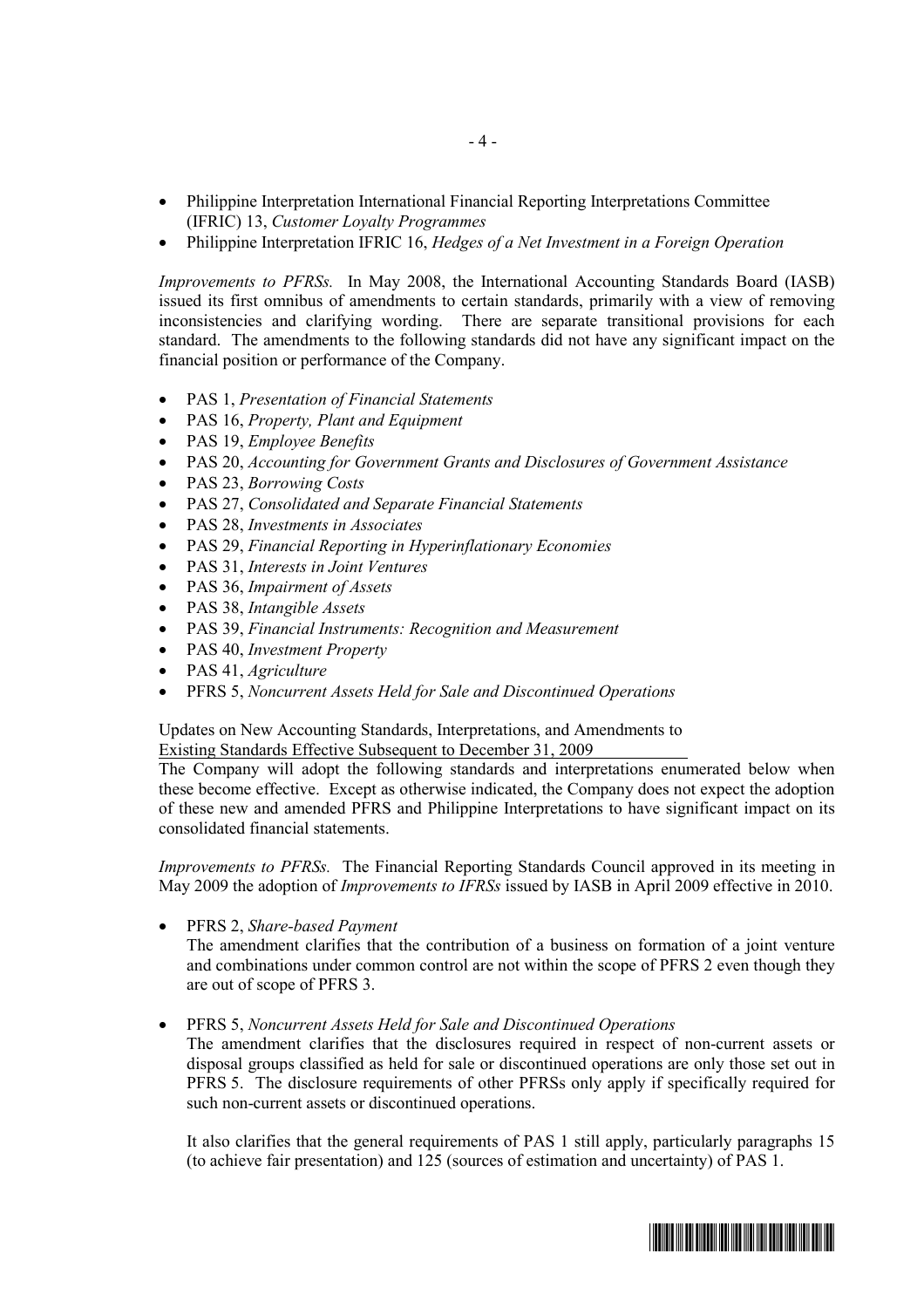- · PFRS 8, *Operating Segments* The amendment clarifies that segment assets and liabilities need only be reported when those assets and liabilities are included in measures that are used by the Chief Operating Decision Maker (CODM).
- · PAS 1, *Presentation of Financial Statements* The terms of a liability that could result, at anytime, in its settlement by the issuance of equity instruments at the option of the counterparty do not affect its classification.
- · PAS 7, *Statement of Cash Flows*

The amendment explicitly states that only expenditure that results in a recognized asset can be classified as a cash flow from investing activities.

· PAS 17, *Leases*

The amendment removes the specific guidance on classifying land as lease so that only the general guidance remains.

· PAS 18, *Revenue*

The IASB has added guidance (which accompanies the standard) to determine whether an entity is acting as a principal or as agent. The features indicating an entity is acting as a principal are whether the entity: (a) has primary responsibility for providing the goods or services; (b) has inventory risk; (c) has discretion in establishing prices; and (d) bears the credit risk.

· PAS 36, *Impairment of Assets*

The amendment clarifies that the largest unit permitted for allocating goodwill acquired in a business combination is the operating segment, as defined in PFRS 8 before aggregation for reporting purposes.

· PAS 38, *Intangible Assets*

The amendment clarifies that if an intangible asset acquired in a business combination is identifiable only with another intangible asset, the acquirer may recognize the group of intangible assets as a single asset provided the individual assets have similar useful lives.

It also clarifies that the valuation techniques presented for determining the fair value of intangible assets acquired in a business combination that are not traded in active markets are only examples and are not restrictive on the methods that can be used.

· PAS 39, *Financial Instruments: Recognition and Measurement*

The amendment clarifies that a prepayment option is considered closely related to the host contract when the exercise price of a prepayment option reimburses the lender up to the approximate present value of lost interest for the remaining term of the host contract.

The amendment also clarifies that the scope exemption for contracts between an acquirer and a vendor in a business combination to buy or sell an acquiree at a future date, applies only to binding forward contracts, and not derivative contracts where further actions by either party are still to be taken.

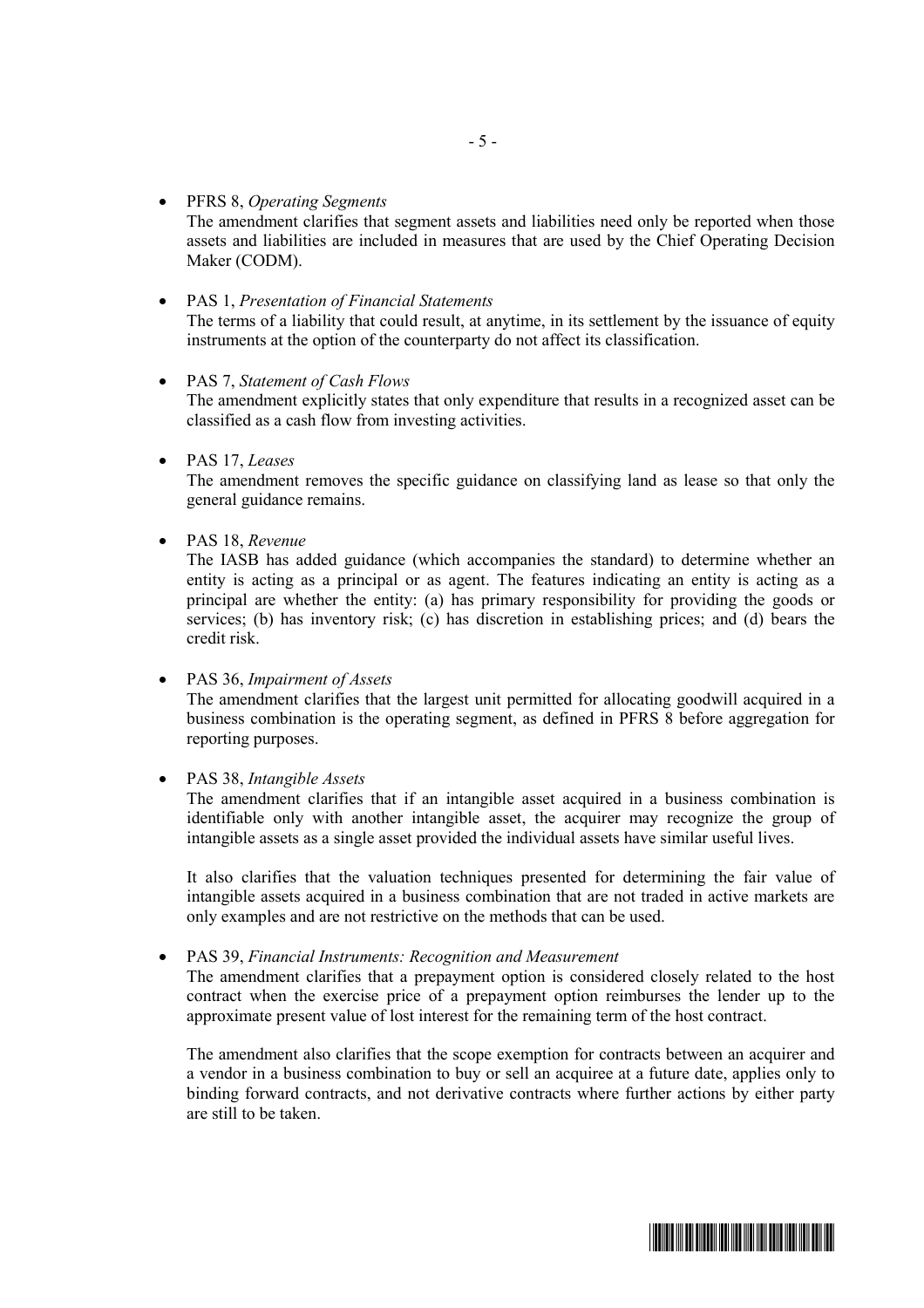It also clarifies that gains or losses on cash flow hedges of a forecast transaction that subsequently results in the recognition of a financial instrument or on cash flow hedges of recognized financial instruments should be reclassified in the period that the hedged forecast cash flows affect profit or loss.

- · IFRIC 9, *Reassessment of Embedded Derivatives* The improvement clarifies that it does not apply to possible reassessment, at the date of acquisition, to embedded derivatives in contracts acquired in a combination between entities or businesses under common control or the formation of a joint venture.
- · IFRIC 16, *Hedges of a Net Investment in a Foreign Operation* The improvement states that in a hedge of a net investment in a foreign operation, qualifying hedging instruments may be held by any entity or entities within the group, including the foreign operation itself, as long as the designation, documentation and effectiveness requirements of PAS 39 that relate to a net investment hedge are satisfied.

*Updates on significant accounting policies.* On July 15, 2009, the SEC issued SEC Memorandum Circular 8, Series of 2009 which covers scales of fines for non-compliance with the financial reporting requirements of the SEC. The memorandum circular provides guidance on what it considered as material deficiency. Accordingly, the Company updates its significant accounting policies in compliance with the said memorandum circular. The following significant accounting policies in addition to those disclosed on the Company's annual consolidated financial statements were consistently applied by the Company in its annual consolidated financial statements and unaudited interim condensed consolidated financial statements.

#### Prepayments

Prepayments are expenses paid in advance and recorded as asset before they are utilized. This account comprises prepaid rentals and insurance premiums, creditable withholding tax and advance payment to contractors. The prepaid rentals and insurance premiums are apportioned over the period covered by the payment and charged to the appropriate accounts in the consolidated statement of income when incurred; creditable withholding tax are deducted from income tax payable on the same year the revenue was recognized; and the advance payment to contractors are reclassified to the proper asset or expense account and deducted from the contractor's billings as specified on the provision of the contract. Prepayments that are expected to be realized for no more than twelve months after the reporting period are classified as current asset otherwise these are classified as other non-current asset.

#### Capital Stock

Capital stock is measured at par value for all shares issued. When the Company issues more than one class of stock, a separate account is maintained for each class of stock and the number of shares issued.

When the shares are sold at premium, the difference between the proceeds and the par value is credited to the "Additional paid-in capital" account. When shares are issued for a consideration other than cash, the proceeds are measured by the fair value of the consideration received. In case the shares are issued to extinguish or settled the liability of the Company, the shares shall be measured either at the fair value of the shares issued or fair value of the liability settled, whichever is more reliably determinable.

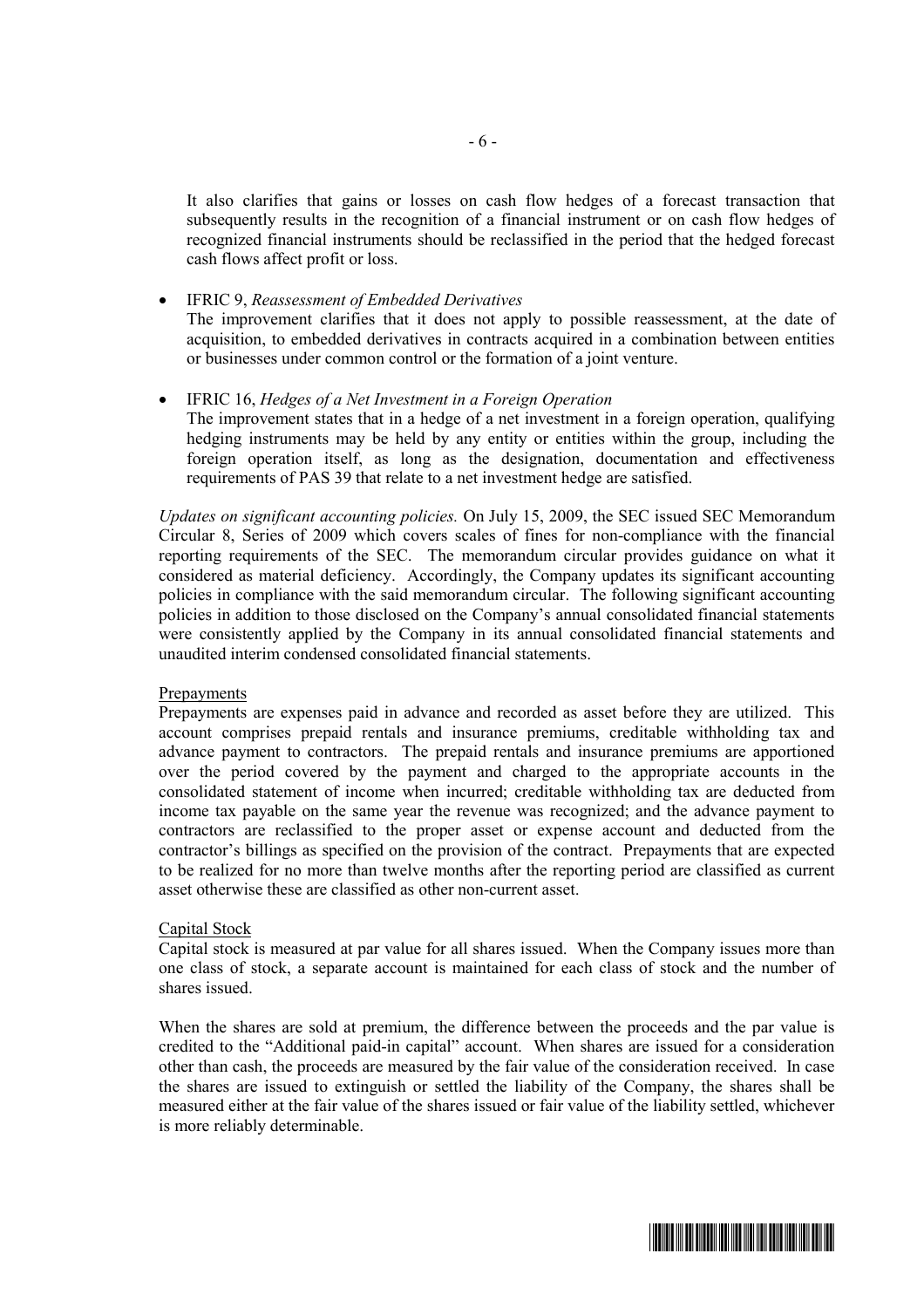Direct costs incurred related to equity issuance, such as underwriting, accounting and legal fees, printing costs and taxes are chargeable to the "Additional paid-in capital" account. If additional paid-in capital is not sufficient, the excess is charged against the equity reserve account.

#### Equity Reserve

Equity reserve was recognized as the difference between the amount paid by EDC against its share in the paid-in capital of FG Hydro. This accounted resulted from the acquisition of FG Hydro in 2008 accounted for under the pooling-of-interests method. In accordance with the pooling-ofinterests method, the prior year consolidated financial statements of EDC were restated to reflect the acquisition as if it occurred on November 29, 2007, the date when First Gen acquired and controlled EDC.

#### Purchased Services and Utilities and Operations and Maintenance Expenses

These include expenses incurred by the departments directly responsible for the generation of revenues from steam, electricity and drilling services (i.e., Plant Operations, Production, Maintenance, Transmission and Dispatch, Wells Drilling and Maintenance Department) at operating project locations. Purchased services and utilities and operations and maintenance expenses are expensed as incurred.

#### General and Administrative Expenses

General and administrative expenses constitute costs of administering the business and normally include the expenses incurred by the departments in Head Office (i.e., Management and Services, and Project Location's Administrative Services Department). General and administrative expenses are expensed as incurred.

#### Construction Cost

In conjunction with the policy on Service Concession Arrangements, the Company accounts and measures construction costs in accordance with PAS 11, "Construction Contracts", and IFRIC 12, "Service Concession Arrangements". This includes costs that relate directly to the construction of the infrastructure project that the Company incurs for the purpose of the service concession arrangement with the Philippine Government. These costs include costs that are related directly to the specific contract such as well drilling costs and costs incurred by departments directly responsible for the infrastructure project and costs that are attributable to the contract activity in general and can be allocated to the contract. This also includes accumulated exploration and evaluation costs incurred by the project once the technical, commercial and economic viability of the project are established.

#### 4. **Segment Revenue and Segment Results for Operating Segments**

The Company's operating businesses are organized and managed separately according to the nature of the products and services provided, with each segment representing a strategic business unit that offers different products and serves different markets.

The Company's identified operating segments, which are consistent with the segments reported to the BOD, the CODM of the Company, are as follows:

a. Electricity segment - These are revenues generated by EDC's power plants covered by longterm PPAs with NPC and First Gen Hydro's spot sales to and buying from the WESM and with various distribution utilities covered by TPSCs.

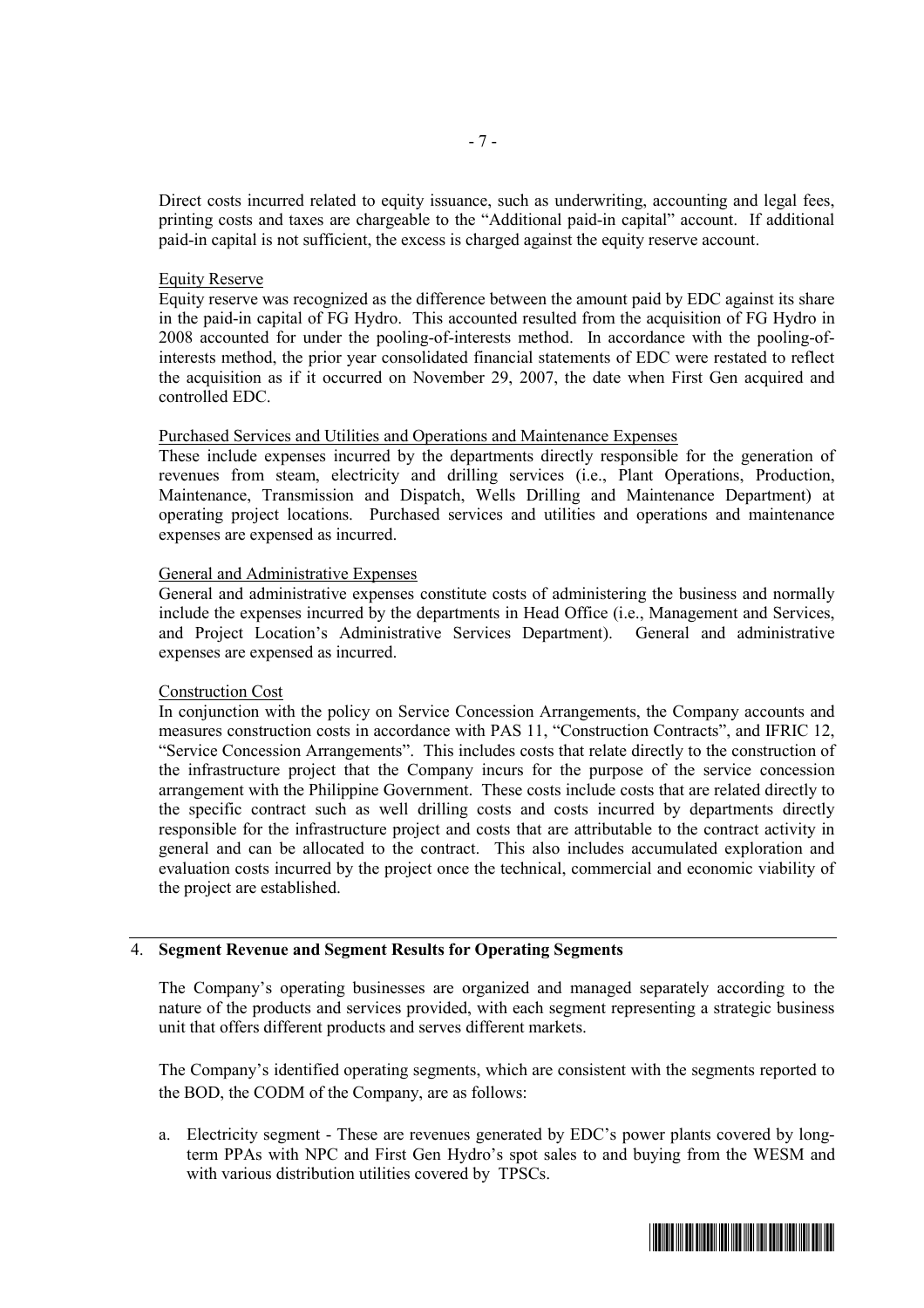- b. Steam segment These are revenues from sale of steam to NPC plants covered by SSAs.
- c. All other segments These are revenues generated from drilling services to Lihir Gold Ltd. and construction revenue recognized in compliance with IFRIC 12. This is in compliance with the provision of paragraph 16 of PFRS 8 which provides that "*Information about other business activities and operating segments that are not reportable shall be combined and disclosed in an 'all other segments' category separately from other reconciling items in the reconciliations required by paragraph 28. The sources of the revenue included in the 'all other segments' category shall be described*"*.* The combined revenue, assets and liabilities for all other segments are slightly below the 10% threshold.

Revenue is recognized to the extent that it is probable that the economic benefits will flow to the Company and the revenue can be reliably measured. Revenue is measured at the fair value of the consideration received or receivable, excluding discounts, rebates, and other sales taxes or duty.

All segment revenues are from external parties, with NPC as the main customer for the electricity segment which comprised 90% of the total electricity revenue and the only customer for the steam segment.

Unallocated expenses pertain to expenses of the corporate, technical and administrative support groups while unallocated corporate assets and liabilities pertain to the Head Office and are managed on a group basis.

All of the Company's operations are in the Philippines and revenues generated are from domestic operations except for revenue from drilling services, included in "All Other Segments" category which is from foreign services rendered to Lihir Gold Ltd.

Management monitors the operating results of the business segments separately for the purpose of making decisions about resources to be allocated and of assessing performance. Finance costs, finance income, income taxes and other charges and income are managed on a group basis.

|                                 | Electricity                 | Steam           | All Other Segments         | Total                        |
|---------------------------------|-----------------------------|-----------------|----------------------------|------------------------------|
| Period Ended September 30, 2009 |                             |                 |                            |                              |
| (Unaudited)                     |                             |                 |                            |                              |
| Segment revenue*                | P11,558,222,353             | P3,292,250,991  | P1,136,213,847             | P <sub>15</sub> ,986,687,191 |
| Segment expenses                | (6,051,995,203)             | (2,323,499,199) | (1,043,385,365)            | (9,418,879,767)              |
| Unallocated segment expenses    |                             |                 |                            | (10, 218, 356)               |
| Segment results                 | 5,506,227,150               | 968,751,792     | 92,828,482                 | 6,557,589,068                |
| Unallocated interest income     |                             |                 |                            | 305, 132, 477                |
| Unallocated interest expense    |                             |                 |                            | (2,063,641,356)              |
| Unallocated other charges       |                             |                 |                            | (54, 302, 791)               |
| Unallocated income taxes        |                             |                 |                            | (3,355,875,397)              |
| Net income                      | P5,506,227,150              | P968,751,792    | P92,828,482                | P1,388,902,001               |
| Period Ended September 30, 2008 |                             |                 |                            |                              |
| (Unaudited)                     |                             |                 |                            |                              |
| Segment revenue*                | P <sub>10,527,913,601</sub> | P3.315.510.823  | P <sub>1,242,601,508</sub> | P15,086,025,932              |
| Segment expenses                | (3,635,397,675)             | (1,887,597,727) | (1,067,433,786)            | (6,590,429,188)              |
| Unallocated segment expenses    |                             |                 |                            | (5,836,839)                  |

Financial information on the operating segments are summarized as follows:

(Forward)

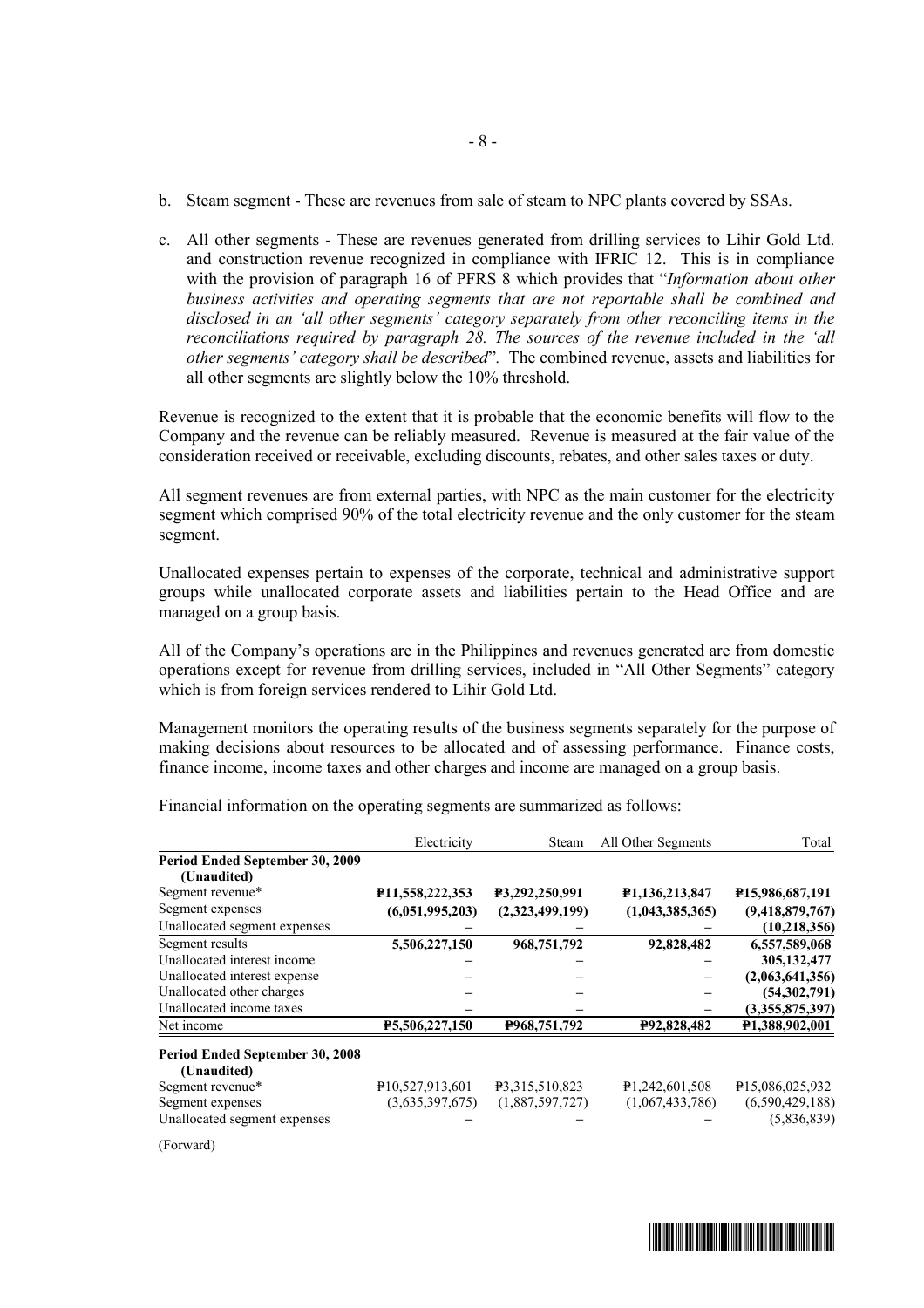|                              | Electricity    | Steam                       | All Other Segments       | Total                       |
|------------------------------|----------------|-----------------------------|--------------------------|-----------------------------|
| Segment results              | P6,892,515,926 | P <sub>1</sub> ,427,913,096 | P175,167,722             | P8.489.759.905              |
| Unallocated interest income  |                |                             |                          | 250,550,599                 |
| Unallocated interest expense |                |                             |                          | (1,636,774,397)             |
| Unallocated other charges    |                |                             |                          | (3,311,667,789)             |
| Unallocated income taxes     |                |                             |                          | (1, 138, 706, 435)          |
| Net income                   | P6,892,515,926 | P <sub>1</sub> 427,913,096  | P <sub>175,167,722</sub> | P <sub>2</sub> ,653,161,883 |

\*Interest income on service concession was allocated between the electricity and steam segments using the equivalent steam and electricity base price as basis since this pertains to income from the receivables arising from geothermal *service contracts.* 

| Electricity          | Steam                                                                                                                                          | All Other Segments                                                                                                                                                                                                                                    | Total                                                                                                                                                         |
|----------------------|------------------------------------------------------------------------------------------------------------------------------------------------|-------------------------------------------------------------------------------------------------------------------------------------------------------------------------------------------------------------------------------------------------------|---------------------------------------------------------------------------------------------------------------------------------------------------------------|
|                      |                                                                                                                                                |                                                                                                                                                                                                                                                       |                                                                                                                                                               |
|                      |                                                                                                                                                |                                                                                                                                                                                                                                                       |                                                                                                                                                               |
|                      |                                                                                                                                                |                                                                                                                                                                                                                                                       |                                                                                                                                                               |
|                      |                                                                                                                                                |                                                                                                                                                                                                                                                       | P60,891,572,875                                                                                                                                               |
|                      |                                                                                                                                                |                                                                                                                                                                                                                                                       | 12,267,229,565                                                                                                                                                |
|                      |                                                                                                                                                |                                                                                                                                                                                                                                                       | P73,158,802,440                                                                                                                                               |
|                      |                                                                                                                                                |                                                                                                                                                                                                                                                       | (P28,559,044,542)                                                                                                                                             |
|                      |                                                                                                                                                |                                                                                                                                                                                                                                                       | (16, 243, 097, 871)                                                                                                                                           |
|                      |                                                                                                                                                |                                                                                                                                                                                                                                                       | (F44, 802, 142, 413)                                                                                                                                          |
|                      |                                                                                                                                                |                                                                                                                                                                                                                                                       |                                                                                                                                                               |
|                      |                                                                                                                                                |                                                                                                                                                                                                                                                       |                                                                                                                                                               |
|                      |                                                                                                                                                |                                                                                                                                                                                                                                                       |                                                                                                                                                               |
|                      |                                                                                                                                                |                                                                                                                                                                                                                                                       | P64,790,800,988                                                                                                                                               |
|                      |                                                                                                                                                |                                                                                                                                                                                                                                                       | 4,554,786,745                                                                                                                                                 |
|                      |                                                                                                                                                |                                                                                                                                                                                                                                                       | P69,345,587,733                                                                                                                                               |
|                      |                                                                                                                                                |                                                                                                                                                                                                                                                       |                                                                                                                                                               |
|                      |                                                                                                                                                |                                                                                                                                                                                                                                                       | (P38, 398, 514, 234)                                                                                                                                          |
|                      |                                                                                                                                                |                                                                                                                                                                                                                                                       | (2,211,754,800)                                                                                                                                               |
|                      |                                                                                                                                                | (P254, 472, 633)                                                                                                                                                                                                                                      | (P40,610,269,034)                                                                                                                                             |
|                      |                                                                                                                                                |                                                                                                                                                                                                                                                       |                                                                                                                                                               |
|                      |                                                                                                                                                |                                                                                                                                                                                                                                                       |                                                                                                                                                               |
|                      |                                                                                                                                                |                                                                                                                                                                                                                                                       |                                                                                                                                                               |
| P61,643,311,437      | P1.796,842,246                                                                                                                                 | P949,685,159                                                                                                                                                                                                                                          | P64,389,838,842                                                                                                                                               |
|                      |                                                                                                                                                |                                                                                                                                                                                                                                                       | 7,624,561,242                                                                                                                                                 |
|                      | P1,796,842,246                                                                                                                                 |                                                                                                                                                                                                                                                       | P72,014,400,084                                                                                                                                               |
| (P20,612,987,154)    | (P11, 133, 977, 615)                                                                                                                           | (P146,009,341)                                                                                                                                                                                                                                        | (P31, 892, 974, 110)                                                                                                                                          |
|                      |                                                                                                                                                |                                                                                                                                                                                                                                                       | (8,396,062,346)                                                                                                                                               |
| (P20, 612, 987, 154) | (P11, 133, 977, 615)                                                                                                                           | (P146,009,341)                                                                                                                                                                                                                                        | (P40, 289, 036, 456)                                                                                                                                          |
|                      | P59,133,058,415<br>P59,133,058,415<br>(F19, 573, 260, 669)<br>(F19, 573, 260, 669)<br>P61,382,187,953<br>P61,382,187,953<br>P61, 643, 311, 437 | <b>P561,917,591</b><br>P561,917,591<br>(F8, 827, 852, 963)<br>(F8, 827, 852, 963)<br>P <sub>2</sub> ,069,496,194<br>P <sub>2</sub> ,069,496,194<br>(P25,273,809,991) (P12,870,231,610)<br>$(\text{P25}, 273, 809, 991)$ $(\text{P12}, 870, 231, 610)$ | P <sub>1</sub> ,196,596,869<br>P1,196,596,869<br>(F157, 930, 910)<br>(F157, 930, 910)<br>P1.339,116,841<br>P1,339,116,841<br>(P254, 472, 633)<br>P949,685,159 |

# 5. **Cash and Cash Equivalents**

This account consists of the following:

|                           | September 30,                | December 31.             | September 30,               |
|---------------------------|------------------------------|--------------------------|-----------------------------|
|                           | 2009                         | 2008                     | 2008                        |
|                           | (Unaudited)                  | (Audited)                | (Unaudited)                 |
| Cash on hand and in banks | P <sub>1</sub> ,806,817,958  | P <sub>27,875,003</sub>  | P <sub>65</sub> , 395, 033  |
| Cash equivalents          | 10,008,741,630               | 929,213,257              | 3,982,114,490               |
|                           | P <sub>11</sub> ,815,559,588 | P <sub>957,088,260</sub> | P <sub>4</sub> ,047,509,523 |

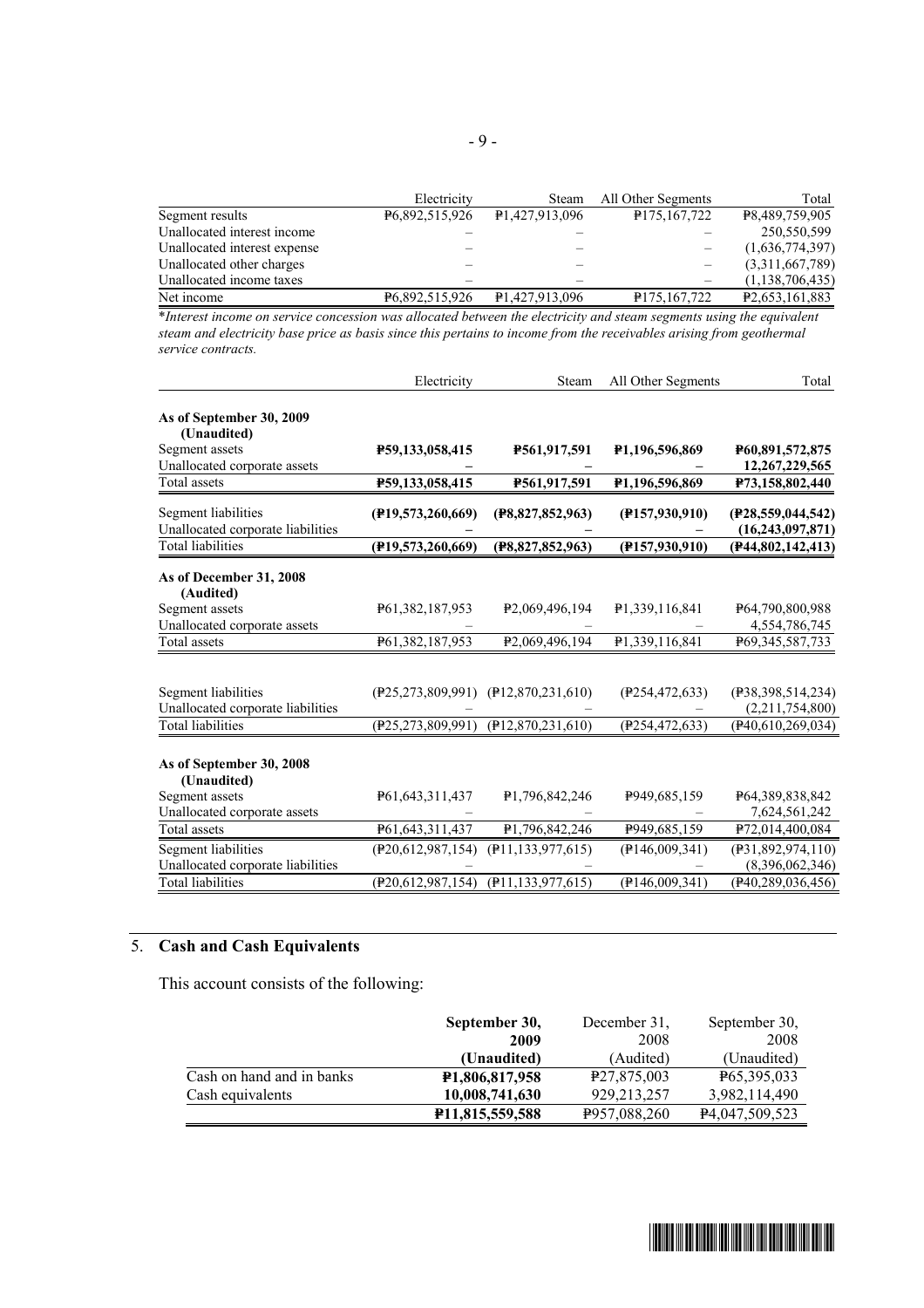#### 6. **Trade and Other Receivables**

This account consists of the following:

|                             | September 30,  | December 31,                | September 30,  |
|-----------------------------|----------------|-----------------------------|----------------|
|                             | 2009           | 2008                        | 2008           |
|                             | (Unaudited)    | (Audited)                   | (Unaudited)    |
| Trade                       | P3,278,443,277 | P4,774,822,706              | P5,423,555,023 |
| Others                      | 187,324,418    | 649,092,967                 | 695,528,469    |
| Total                       | 3,465,767,695  | 5,423,915,673               | 6,119,083,492  |
| Less allowance for doubtful |                |                             |                |
| accounts                    | 12,685,368     | 11,780,063                  | 3,500,007      |
|                             | P3,453,082,327 | P <sub>5</sub> ,412,135,610 | P6,115,583,485 |

#### 7. **Noncurrent Assets Held for Sale**

|                             | September 30, | December 31,                | September 30,               |
|-----------------------------|---------------|-----------------------------|-----------------------------|
|                             | 2009          | 2008                        | 2008                        |
|                             | (Unaudited)   | (Audited)                   | (Unaudited)                 |
| Land                        | P541,842,000  | P <sub>1</sub> ,669,587,000 | P1,672,516,100              |
| Buildings, improvements and |               |                             |                             |
| equipment                   |               | 128,000,000                 | 128,000,000                 |
|                             | P541,842,000  | P1,797,587,000              | P <sub>1</sub> ,800,516,100 |

This account pertains to the 29,291 square meters of land together with buildings, improvements and equipment owned by the Company in Fort Bonifacio. On November 13, 2007, the Company, through its Board Resolution No. 115 series of 2007, agreed to sell its 29,291 square meter land, buildings together with the improvements and immovable equipment owned by the Company in Fort Bonifacio.

The 19,785 square meters of land and buildings together with the improvements and immovable equipment were sold for P1,127.5 million through a deed of absolute sale dated May 29, 2009. The said sale resulted in the recognition of loss on sale amounting to  $P35.5$  million for the related documentary stamp taxes paid (see Note 20).

Management expects that the remaining 9,506 square meters portion of the land will be sold in 2009.

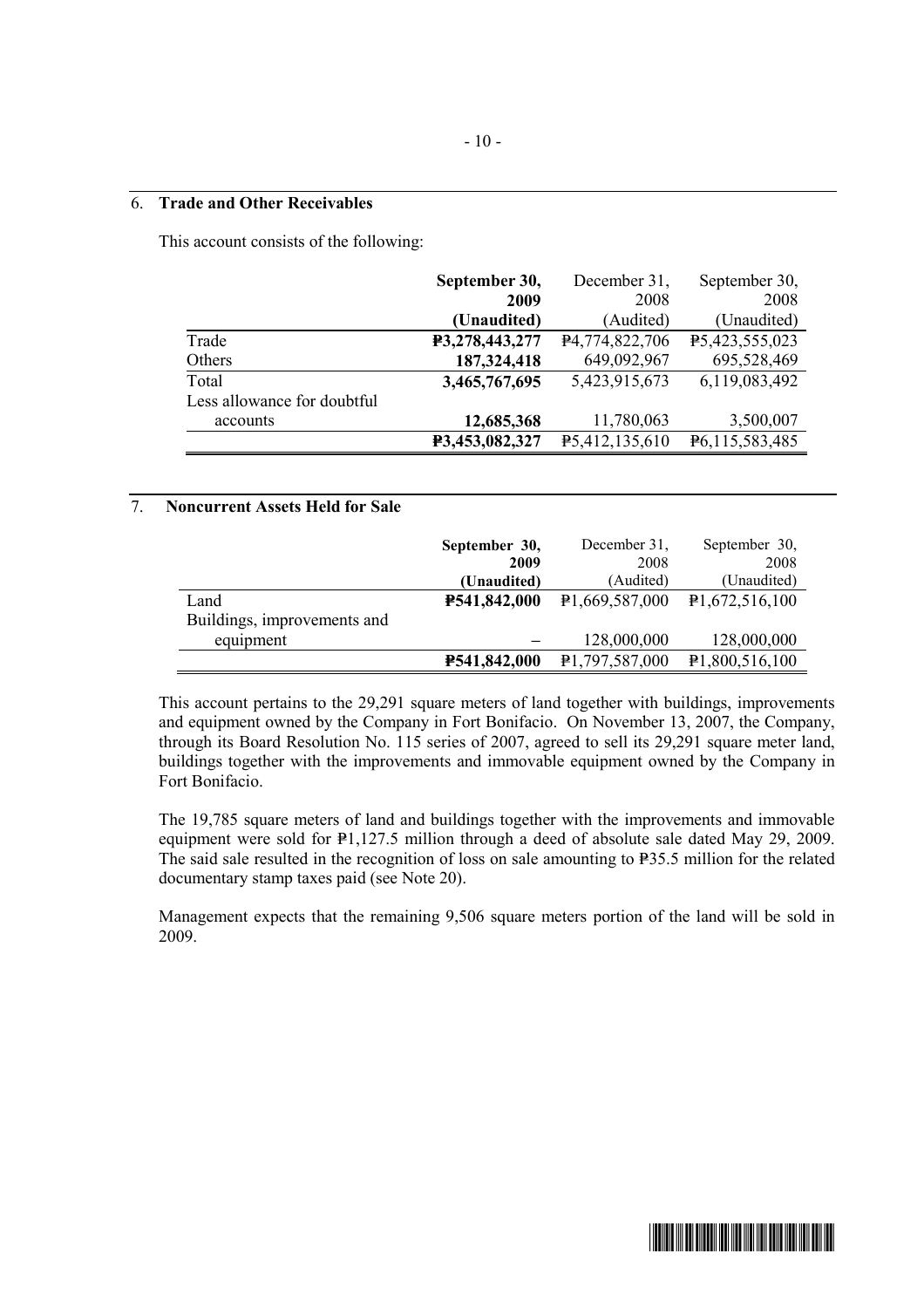# 8. **Property, Plant and Equipment**

|                                 | <b>September 30, 2009</b> |                      |                          |                           |                          |                              |                          |                             |                |
|---------------------------------|---------------------------|----------------------|--------------------------|---------------------------|--------------------------|------------------------------|--------------------------|-----------------------------|----------------|
|                                 | (Unaudited)               |                      |                          |                           |                          |                              |                          |                             |                |
|                                 | Buildings,                |                      |                          |                           |                          |                              |                          |                             |                |
|                                 | Improvements              | <b>Exploration,</b>  |                          | Furniture,                |                          |                              |                          |                             |                |
|                                 | and Other                 | <b>Machinery and</b> | <b>Transportation</b>    | <b>Fixtures and</b>       | Laboratory               |                              | <b>Major Spares</b>      | Construction                |                |
|                                 | <b>Structures</b>         | Equipment            | Equipment                | Equipment                 | Equipment                | Land                         | and Others               | in-Progress                 | Total          |
| Cost                            |                           |                      |                          |                           |                          |                              |                          |                             |                |
| Balance at January 1, 2009      | P3,856,663,035            | P1,198,403,584       | P72,844,529              | P <sub>208</sub> ,031,987 | P58,900,151              | P332,797,023                 | P21,088,394              | P1,073,721,431              | P6,822,450,134 |
| Additions                       | 10.199.183                | 460,318,953          | 1,805,239                | 11,697,287                | 8,974,935                | 268,683                      | 44,371,414               | 538,157,361                 | 1,075,793,055  |
| Retirements                     |                           | (1,409,209)          | (3,927,300)              | (3,481,552)               |                          |                              | 20,271                   |                             | (8,797,790)    |
| Balance at September 30, 2009   | 3,866,862,218             | 1,657,313,328        | 70,722,468               | 216, 247, 722             | 67,875,086               | 333,065,706                  | 65,480,079               | 1,611,878,792               | 7,889,445,399  |
| <b>Accumulated Depreciation</b> |                           |                      |                          |                           |                          |                              |                          |                             |                |
| Balance at January 1, 2009      | 444,527,765               | 856,086,805          | 51,248,444               | 145,019,664               | 45,417,915               |                              |                          | $\overline{\phantom{m}}$    | 1,542,300,593  |
| Depreciation                    | 146,380,975               | 118,977,145          | 5,697,506                | 14,704,246                | 3,666,383                | $\qquad \qquad \blacksquare$ | -                        | $\overline{\phantom{m}}$    | 289,426,255    |
| Retirements                     | $\overline{\phantom{m}}$  | (1,404,705)          | (3,927,292)              | (3,407,603)               | -                        | $\qquad \qquad$              | $\overline{\phantom{m}}$ | $\overline{\phantom{a}}$    | (8,739,600)    |
| Reclassifications               | $\overline{\phantom{m}}$  | 1,372,152            | 1,105,237                |                           |                          | $\qquad \qquad \blacksquare$ | $\overline{\phantom{m}}$ | $\overline{\phantom{m}}$    | 2,477,389      |
| Balance at September 30, 2009   | 590,908,740               | 975,031,397          | 54,123,895               | 156,316,307               | 49,084,298               |                              |                          | $\qquad \qquad -$           | 1,825,464,637  |
| Net Book Value                  | <b>P3.275.953.478</b>     | P682,281,931         | P <sub>16</sub> .598.573 | P59,931,415               | P <sub>18</sub> ,790,788 | <b>P333.065.706</b>          | P65,480,079              | P <sub>1.611</sub> ,878,792 | P6,063,980,762 |

| December 31, 2008 |  |
|-------------------|--|
|-------------------|--|

|                                 |                   |                              |                         |              | (Audited)                |                          |                                |                          |                 |
|---------------------------------|-------------------|------------------------------|-------------------------|--------------|--------------------------|--------------------------|--------------------------------|--------------------------|-----------------|
|                                 | Buildings,        |                              |                         |              |                          |                          |                                |                          |                 |
|                                 | Improvements      | Exploration,                 |                         | Furniture,   |                          |                          |                                |                          |                 |
|                                 | and Other         | Machinery and Transportation |                         | Fixtures and | Laboratory               |                          | Major Spares                   | Construction             |                 |
|                                 | <b>Structures</b> | Equipment                    | Equipment               | Equipment    | Equipment                | Land                     | and Others                     | in-Progress              | Total           |
| Cost                            |                   |                              |                         |              |                          |                          |                                |                          |                 |
| Balance at January 1, 2008      | P4,117,504,205    | P1.169.970.107               | P64,198,354             | P176,389,465 | P49,244,740              | P328,306,933             | P27,737,419                    | P201,851,481             | P6,135,202,704  |
| Additions                       | 16,437,730        | 24,236,030                   | 9,703,464               | 23, 262, 317 | 6,613,656                | 1,705,540                | 15,789,575                     | 974,772,407              | 1,072,520,719   |
| Retirements/Write-off           | (792, 412)        | (1,183,153)                  | (87,290)                | (8,602,616)  | (1,171,802)              | (144, 550)               | (33, 571)                      | $\overline{\phantom{m}}$ | (12,015,394)    |
| Reclassifications               | (276, 486, 488)   | 5,380,600                    | (969, 999)              | 16,982,821   | 4,213,557                | 2,929,100                | (22, 405, 029)                 | (102,902,457)            | (373, 257, 895) |
| Balance at December 31, 2008    | 3,856,663,035     | 198,403,584                  | 72,844,529              | 208,031,987  | 58,900,151               | 332,797,023              | 21,088,394                     | 1,073,721,431            | 6,822,450,134   |
| <b>Accumulated Depreciation</b> |                   |                              |                         |              |                          |                          |                                |                          |                 |
| Balance at January 1, 2008      | 420,490,218       | 787,004,802                  | 43,692,732              | 131,376,010  | 40,403,183               |                          |                                | $\overline{\phantom{m}}$ | 1,422,966,945   |
| Depreciation                    | 190,681,307       | 74,639,764                   | 8, 145, 749             | 19,805,270   | 4,441,799                |                          |                                | $\overline{\phantom{m}}$ | 297,713,889     |
| Retirements/Write-off           | (611, 841)        | (1, 136, 659)                | (87, 289)               | (8,470,136)  | (1,171,779)              |                          |                                | $\overline{\phantom{m}}$ | (11, 477, 704)  |
| Reclassifications               | (166, 031, 919)   | (4,421,102)                  | (502,748)               | 2,308,520    | 1,744,712                |                          |                                | $\overline{\phantom{m}}$ | (166, 902, 537) |
| Balance at December 31, 2008    | 444,527,765       | 856,086,805                  | 51,248,444              | 145,019,664  | 45,417,915               | $\overline{\phantom{m}}$ | $\qquad \qquad \longleftarrow$ | $\overline{\phantom{m}}$ | 542,300,593     |
| Net Book Value                  | P3,412,135,270    | P342,316,779                 | P <sub>21,596,085</sub> | P63,012,323  | P <sub>13</sub> ,482,236 | P332,797,023             | P21,088,394                    | P1.073.721.431           | P5.280,149,541  |

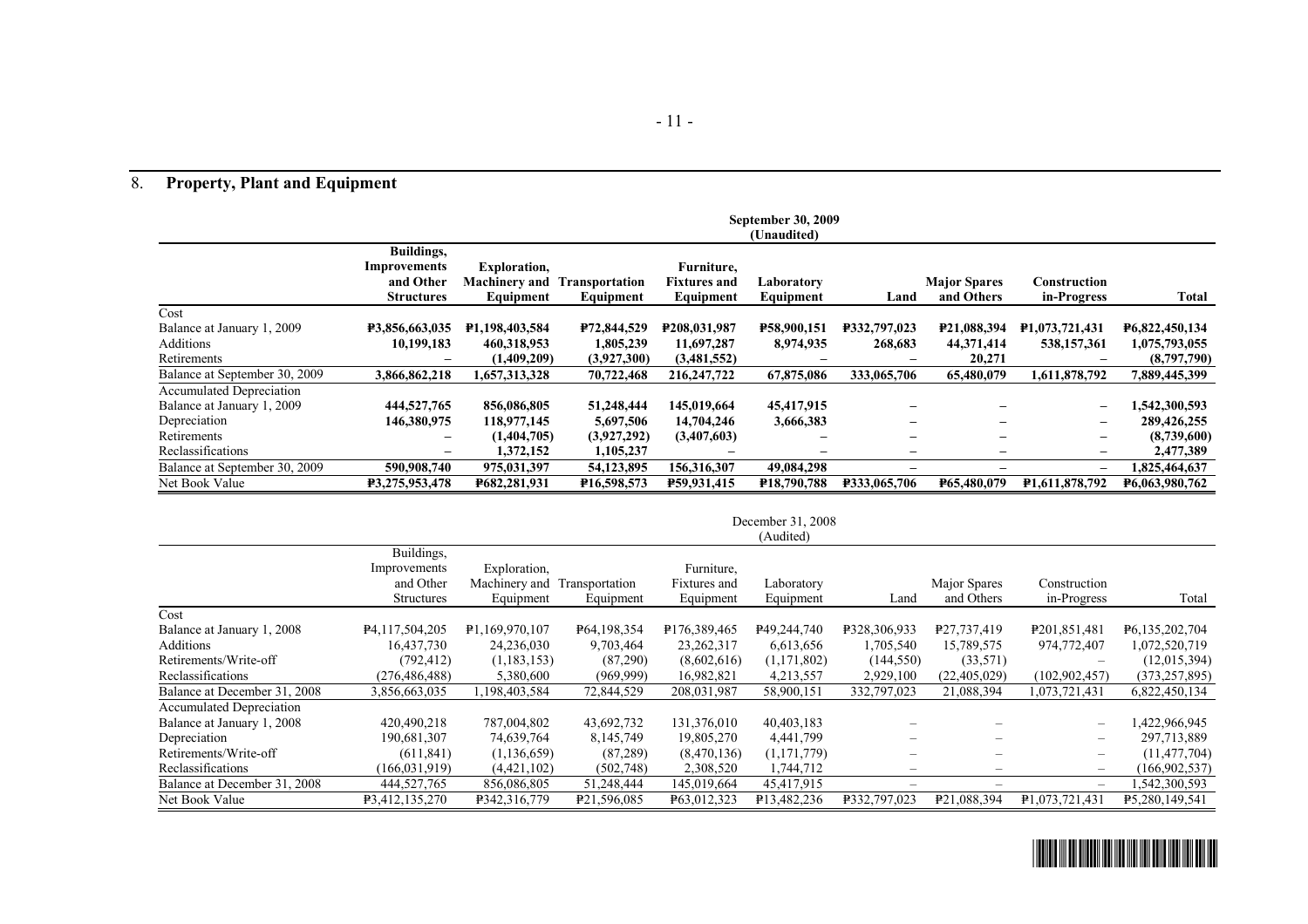|                                 |                             |                |                          |              | (Unaudited)                |                          |                |                          |                 |
|---------------------------------|-----------------------------|----------------|--------------------------|--------------|----------------------------|--------------------------|----------------|--------------------------|-----------------|
|                                 | Buildings,                  |                |                          |              |                            |                          |                |                          |                 |
|                                 | Improvements                | Exploration,   |                          | Furniture,   |                            |                          |                |                          |                 |
|                                 | and Other                   | Machinery and  | Transportation           | Fixtures and | Laboratory                 |                          | Major Spares   | Construction             |                 |
|                                 | <b>Structures</b>           | Equipment      | Equipment                | Equipment    | Equipment                  | Land                     | and Others     | in-Progress              | Total           |
| Cost                            |                             |                |                          |              |                            |                          |                |                          |                 |
| Balance at January 1, 2008      | P <sub>4</sub> ,117,504,205 | P1.169.970.107 | P64,198,354              | P176,389,465 | P49,244,740                | P328,306,933             | P27,737,419    | P <sub>201,851,481</sub> | P6,135,202,704  |
| <b>Additions</b>                | 13,581,678                  | 12,612,618     | 9,703,464                | 18,513,476   | 6,327,341                  | 1,472,127                | 5,705,574      | 548,035,126              | 615,951,404     |
| Retirements                     | (23, 499)                   | (1, 183, 153)  | (87,290)                 | (8,419,837)  | (1,171,802)                |                          | 66,286         |                          | (10, 819, 295)  |
| Sale                            |                             |                |                          |              |                            | (144, 550)               | (101, 110)     |                          | (245,660)       |
| Reclassifications               | (276, 458, 267)             | 6,162,284      | (969, 999)               | 17,557,197   | 3,914,739                  | $\overline{\phantom{0}}$ | (20, 868, 878) | (94, 564, 287)           | (365, 227, 211) |
| Balance at September 30, 2008   | 3,854,604,117               | 1,187,561,856  | 72,844,529               | 204,040,301  | 58,315,018                 | 329,634,510              | 12,539,291     | 655, 322, 320            | 6,374,861,942   |
| <b>Accumulated Depreciation</b> |                             |                |                          |              |                            |                          |                |                          |                 |
| Balance at January 1, 2008      | 420,490,218                 | 787,004,802    | 43,692,732               | 131,376,010  | 40,403,183                 |                          |                | $\qquad \qquad -$        | 422,966,945     |
| Depreciation                    | 147,691,988                 | 51,596,945     | 6,046,772                | 14,719,924   | 3,234,470                  |                          |                | -                        | 223,290,099     |
| Retirements                     | (38,996)                    | (1,121,161)    | (87, 289)                | (8,289,838)  | (1,171,779)                | —                        |                | -                        | (10,709,063)    |
| Reclassifications               | (169, 623, 033)             | 893,761        | (502,749)                | 2,427,886    | 1,744,712                  | —                        |                | $\overline{\phantom{0}}$ | (165, 059, 423) |
| Balance at September 30, 2008   | 398,520,177                 | 838, 374, 347  | 49,149,466               | 140,233,982  | 44,210,586                 | -                        |                | $\overline{\phantom{0}}$ | ,470,488,558    |
| Net Book Value                  | P3,456,083,940              | P349,187,509   | P <sub>23</sub> ,695,063 | P63,806,319  | P <sub>14</sub> , 104, 432 | P329,634,510             | P12,539,291    | P655,322,320             | P4,904,373,384  |

Details of depreciation and amortization charges are shown below:

|                               | September 30,               | December 31.             | September 30.            |
|-------------------------------|-----------------------------|--------------------------|--------------------------|
|                               | 2009                        | 2008                     | 2008                     |
|                               | (Unaudited)                 | (Audited)                | (Unaudited)              |
| Property, plant and equipment | P <sub>289</sub> , 426, 255 | P <sub>297,713,889</sub> | P223.290.099             |
| Intangible assets (Note 9)    | 283,566,840                 | 378,089,119              | 283,566,840              |
| Depreciation and amortization | P572,993,095                | P675.803.008             | P506,856,939             |
| Operating expenses            | P <sub>262</sub> .374.295   | P <sub>278.986.219</sub> | P <sub>201,759,662</sub> |
| General and administrative    | 27,051,960                  | 18,727,670               | 21,530,437               |
| Depreciation                  | P289,426,255                | P297,713,889             | P223,290,099             |

Construction in-progress includes capital expenditures related to the on-going Pantabangan Refurbishment and Upgrade Project (PRUP) amounting to P1,399.2 million as of September 30, 2009. On January 24, 2008, FG Hydro signed the Letter of Acceptance (LA) for the PRUP with VA TECH HYDRO GmbH, now known as Andritz Hydro GmbH (Contractor), an Austrian company. The contract provides that the Contractor will undertake the engineering, procurement, installation, testing and commissioning of the PRUP, with a total contract price of  $\epsilon$ 30.3 million (\$44.7 million).

September 30, 2008

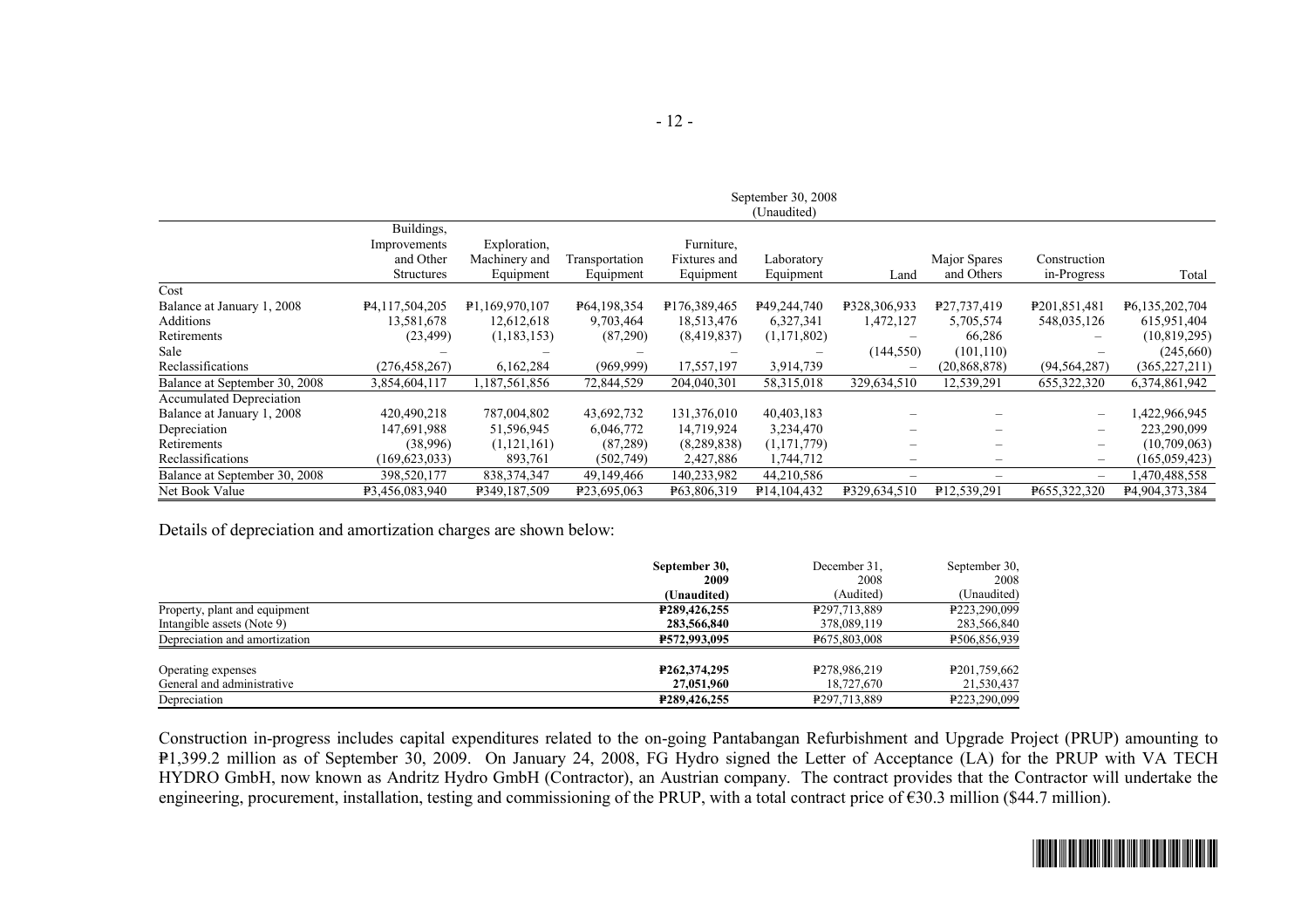#### 9. **Goodwill and Intangible Assets**

|                               | <b>September 30, 2009</b><br>(Unaudited)                                  |                             |              |                 |  |
|-------------------------------|---------------------------------------------------------------------------|-----------------------------|--------------|-----------------|--|
|                               | Intangible<br><b>Assets Arising</b><br>from Service<br><b>Concessions</b> | <b>Water Rights</b>         | Goodwill     | <b>Total</b>    |  |
| Cost                          |                                                                           |                             |              |                 |  |
| Balance at January 1, 2009    | P9,835,385,122                                                            | P <sub>2</sub> ,404,778,918 | P293,316,082 | P12,533,480,122 |  |
| <b>Additions</b>              | 521,807,837                                                               |                             |              | 521,807,837     |  |
| Balance at September 30, 2009 | 10,357,192,959                                                            | 2,404,778,918               | 293.316.082  | 13.055.287.959  |  |
| Accumulated Amortization      |                                                                           |                             |              |                 |  |
| Balance at January 1, 2009    | 446,192,031                                                               | 204,406,208                 |              | 650,598,239     |  |
| Amortization                  | 211,423,472                                                               | 72,143,368                  |              | 283,566,840     |  |
| Balance at September 30, 2009 | 657, 615, 503                                                             | 276,549,576                 |              | 934,165,079     |  |
| Net Book Value                | P9,699,577,456                                                            | P2,128,229,342              | P293,316,082 | P12,121,122,880 |  |

|                              | December 31, 2008<br>(Audited)      |                             |                          |                             |  |  |
|------------------------------|-------------------------------------|-----------------------------|--------------------------|-----------------------------|--|--|
|                              | Intangible<br><b>Assets Arising</b> |                             |                          |                             |  |  |
|                              | from Service<br>Concessions         | Water Rights                | Goodwill                 | Total                       |  |  |
| Cost                         |                                     |                             |                          |                             |  |  |
| Balance at January 1, 2008   | P8,903,130,895                      | P <sub>2</sub> ,404,778,918 | P <sub>293,316,082</sub> | P <sub>11,601,225,895</sub> |  |  |
| Additions                    | 932,254,227                         |                             |                          | 932,254,227                 |  |  |
| Balance at December 31, 2008 | 9,835,385,122                       | 2,404,778,918               | 293,316,082              | 12,533,480,122              |  |  |
| Accumulated Amortization     |                                     |                             |                          |                             |  |  |
| Balance at January 1, 2008   | 164,294,068                         | 108,215,052                 |                          | 272,509,120                 |  |  |
| Amortization                 | 281,897,963                         | 96, 191, 156                |                          | 378,089,119                 |  |  |
| Balance at December 31, 2008 | 446,192,031                         | 204,406,208                 |                          | 650,598,239                 |  |  |
| Net Book Value               | P9.389.193.091                      | P <sub>2</sub> ,200,372,710 | P <sub>293,316,082</sub> | P11,882,881,883             |  |  |

|                               | September 30, 2008<br>(Unaudited)                   |                             |                          |                             |  |  |
|-------------------------------|-----------------------------------------------------|-----------------------------|--------------------------|-----------------------------|--|--|
|                               | Intangible<br><b>Assets Arising</b><br>from Service |                             |                          |                             |  |  |
|                               | Concessions                                         | Water Rights                | Goodwill                 | Total                       |  |  |
| Cost                          |                                                     |                             |                          |                             |  |  |
| Balance at January 1, 2008    | P8,903,130,895                                      | P <sub>2</sub> ,404,778,918 | P <sub>293,316,082</sub> | P <sub>11,601,225,895</sub> |  |  |
| Additions                     | 727,247,004                                         |                             |                          | 727,247,004                 |  |  |
| Balance at September 30, 2008 | 9,630,377,899                                       | 2,404,778,918               | 293,316,082              | 12,328,472,899              |  |  |
| Accumulated Amortization      |                                                     |                             |                          |                             |  |  |
| Balance at January 1, 2008    | 164,294,068                                         | 108,215,052                 |                          | 272,509,120                 |  |  |
| Amortization                  | 211,423,472                                         | 72,143,368                  |                          | 283,566,840                 |  |  |
| Balance at September 30, 2008 | 375,717,540                                         | 180,358,420                 |                          | 556,075,960                 |  |  |
| Net book value                | P9.254,660,359                                      | P <sub>2.224.420.49</sub>   | P <sub>293,316,08</sub>  | P <sub>11.772.396.939</sub> |  |  |

The Company performs impairment review on goodwill, annually or more frequently, if events or changes in circumstances indicate that the carrying value may be impaired. As of September 30, 2009, there are no impairment indicators that would warrant an interim impairment assessment.

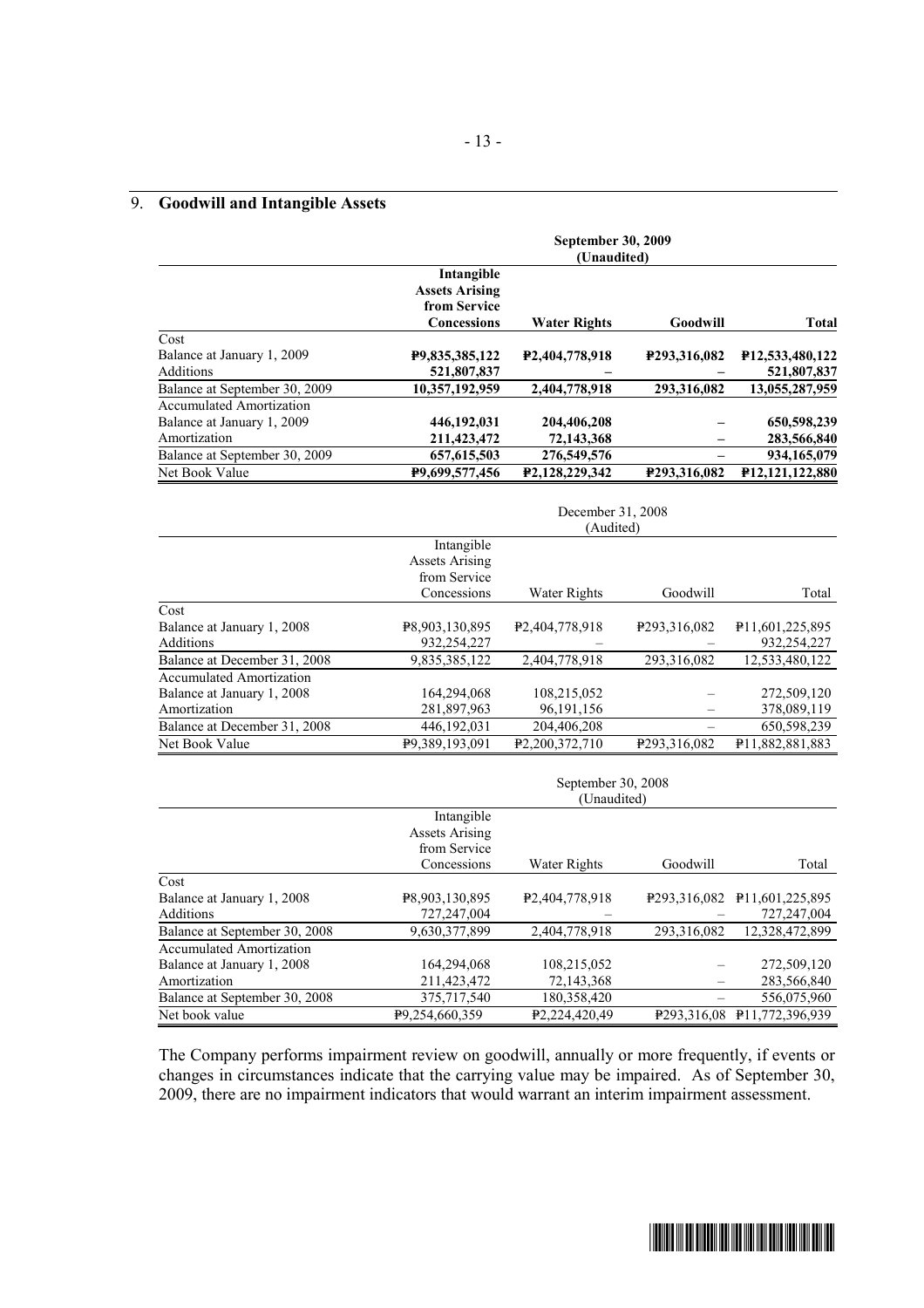#### 10. **Other Noncurrent Assets**

|                               | September 30,  | December 31,                | September 30,               |
|-------------------------------|----------------|-----------------------------|-----------------------------|
|                               | 2009           | 2008                        | 2008                        |
|                               | (Unaudited)    | (Audited)                   | (Unaudited)                 |
| Long-term receivables         | P2,349,308,721 | P <sub>2</sub> ,780,884,962 | P <sub>2</sub> ,736,465,967 |
| Input VAT (see Note 20)       | 315,633,320    | 423,004,135                 | 361,460,242                 |
| Prepaid expenses              | 119,878,799    | 22,359,991                  | 24, 262, 647                |
| Special deposits and funds    | 38,981,231     | 37,171,098                  | 31,418,324                  |
| Royalty fee chargeable to NPC |                |                             | 364,908,024                 |
| Others                        | 66, 344, 796   | 63,589,801                  | 34,587,960                  |
|                               | 2,890,146,867  | 3,327,009,987               | 3,553,103,164               |
| Less allowance for doubtful   |                |                             |                             |
| accounts                      | 2,056,891,475  | 1,961,023,573               | 1,961,695,354               |
|                               | P833,255,392   | P1,365,986,414              | P1,591,407,810              |

#### Long-term receivables

The composition of long-term receivables is as follows:

|                                         | September 30,<br>2009       | December 31,<br>2008 | September 30,<br>2008 |
|-----------------------------------------|-----------------------------|----------------------|-----------------------|
|                                         | (Unaudited)                 | (Audited)            | (Unaudited)           |
| Claims for VAT refund                   | P <sub>2</sub> ,319,401,701 | P1,894,719,994       | P1,894,719,994        |
| NPC accounts and other                  |                             |                      |                       |
| receivables                             | 29,907,020                  | 886,164,968          | 959,408,510           |
| Day 1 interest on NPC                   |                             |                      | (117, 662, 537)       |
|                                         | 2,349,308,721               | 2,780,884,962        | 2,736,465,967         |
| Less allowance for doubtful<br>accounts |                             |                      |                       |
| Claims for VAT refund                   | 2,026,984,455               | 1,894,719,994        | 1,894,719,994         |
| NPC accounts and other                  |                             |                      |                       |
| receivables                             | 29,907,020                  | 66, 303, 579         | 66,975,360            |
|                                         | 2,056,891,475               | 1,961,023,573        | 1,961,695,354         |
|                                         | P292,417,246                | P819,861,389         | P774,770,613          |

Others include AFS equity securities amounting to  $P16.0$  million,  $P13.6$  million,  $P20.8$  million as of September 30, 2009, December 31, 2008 and September 30, 2008, respectively.

#### 11. **Royalty Fee Payable**

On July 8, 2009, the Parent Company negotiated with the DOE for the payment of deferred royalty due to DOE amounting to  $P1.4$  billion for a period of four years with a quarterly amortization of P87.5 million or an annual payment of P350.0 million. This resulted in the recognition of "Day 1" gain amounting to P168.3 million in the "Miscellaneous-net" account in the September 30, 2009 unaudited interim condensed consolidated statement of income (see Note 20). Beginning in 2009, royalty fee due shall be paid as it becomes due.

On September 11, 2009, the Parent Company received the provisional certificates of registration as Renewable Energy (RE) Developer.

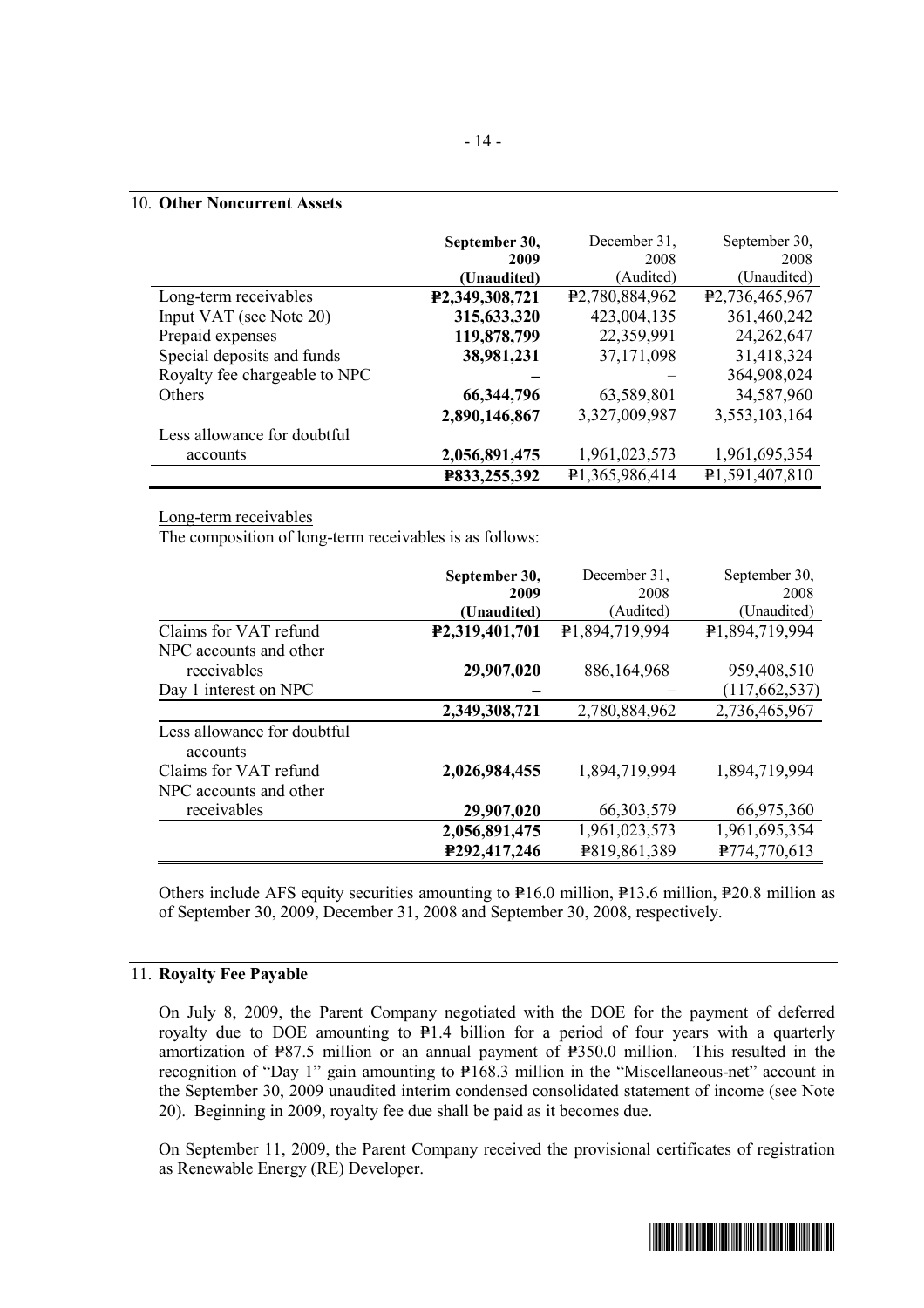Royalty fee expense decreased due to the fiscal incentives availed pursuant to the RE Law. The RE Law was implemented retroactive to February 1, 2009, which is the effective date of the RE Law.

#### 12. **Long-term Debt**

|                                  | September 30,       | December 31,    | September 30,     |
|----------------------------------|---------------------|-----------------|-------------------|
|                                  | 2009                | 2008            | 2008              |
|                                  | (Unaudited)         | (Audited)       | (Unaudited)       |
| Total US Dollar-denominated debt | P5,789,083,098      | P6,636,009,076  | P7,043,964,414    |
| Total Japanese Yen-denominated   |                     |                 |                   |
| debt                             | 18,764,176,572      | 25,593,446,209  | 22, 296, 147, 372 |
| Total Peso-denominated debt      |                     |                 |                   |
| (see Note 28)                    | 12,921,330,149      |                 |                   |
|                                  | 37,474,589,819      | 32,229,455,285  | 29, 340, 111, 786 |
| Current portion                  | (14, 738, 416, 797) | (8,672,427,694) | (7,615,181,009)   |
| Long-term portion                | P22,736,173,022     | P23,557,027,591 | P21,724,930,777   |

The Company's foreign currency-denominated long-term debts were translated into Philippine pesos based on the prevailing foreign exchange rates at the date of the unaudited interim consolidated statement of financial position (US\$1=JPY90.106: US\$1=PHP47.390 on September 30, 2009, US\$1=JPY90.942: US\$1=PHP47.520 on December 31, 2008 and US\$1=JPY104.188: US\$1=PHP47.050 on September 30, 2008).

As of September 30, 2009, the Company is in compliance with the loan covenants of all its outstanding debt except for the prohibition in issuing any guarantee by the Parent Company and the financial debt to earnings before income tax, depreciation and amortization (EBITDA) ratio required by IFC for which it has obtained a waiver as discussed below.

#### Waivers and temporary amendment of IFC Loan Agreement

As of September 30, 2009, the IFC has approved the Parent Company's requests for waivers and temporary amendments to the provisions of the Loan Agreement which prohibit EDC from issuing any guarantees and for EDC to maintain at all times on an Unconsolidated Basis, a Financial Debt to EBITDA Ratio of not more than 3.6, such temporary waiver to be effective for the period from September 30, 2009 to earlier of (a) December 31, 2010 or (b) the date falling at the end of any quarter ending prior to December 31, 2010 on which EDC has submitted evidence satisfactory to IFC that EDC's Financial Debt to EBITDA on a unconsolidated basis for such quarter is not more than 3.6 ("Temporary Waiver Period").

The temporary waivers and amendments to the Loan Agreement are granted subject to the following conditions:

- 1. Parent Company's issuance of a guarantee to the lenders of FG Hydro Loan for up to US\$72 million shall cover only:
	- a. The punctual and complete payment when due and payable of scheduled payments under the FG Hydro Loan and specifically exclude coverage of all payments under the FG Hydro Loan due upon prepayment.

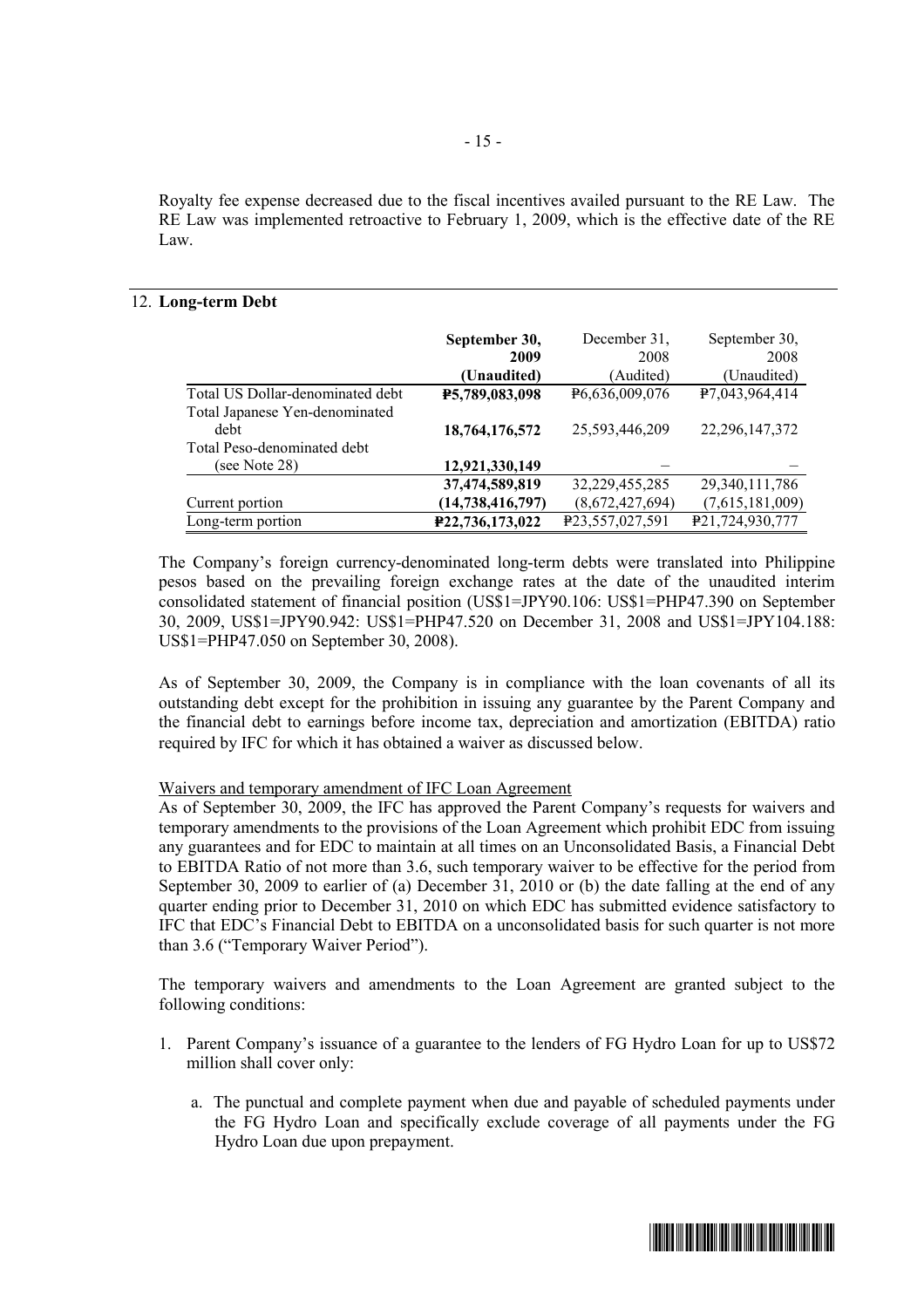- b. The FG Hydro Loan will have a tenor of 10 years with a 2-year grace period for principal repayments and the repayments of principal shall occur in equal semi-annual installments and payments of interest shall be made semi-annually.
- 2. The Financial Debt to EBITDA ratio was changed to not more than 6.5 effective September 30, 2009 and until the expiration of the Temporary Waiver Period; and the definition Spread under the Loan Agreement was changed to three point thirty-five percent (3.35%) per annum.
- 3. A waiver processing fee of twenty thousand Dollars (\$20,000), payable no later than November 9, 2009. Failure to pay the waiver processing fee for a period of thirty (30) days after the date on which IFC notified the Borrower of such failure, shall constitute an event of default under the Loan Agreement.

#### 13. **Energy Conversion Agreement**

On June 18, 2009, Marubeni Corporation (Marubeni) turned over the Mindanao I and II power plants. These are the power plants built under the BOT scheme under the Energy Conversion Agreement between the Parent Company and Marubeni.

Obligation to a power plant contractor represents the present value of the unpaid cost of power plants constructed under the build-operate-transfer (BOT) agreements. Its carrying amount at the inception of the contract is based on the present value of the estimated total capital cost recovery (CCR) payments (net of taxes) to related contractors during the cooperation period. It is amortized based on the amount of monthly CCR fees after considering interest expense. The Parent Company's obligation to a power plant contractor has already been fully paid at the end of the BOT contract.

Prior to the turnover of the said power plants, the Parent Company already accounted for the Mindanao 1 and II power plants in accordance with IFRIC 12, "Service Concession Arrangements," since it will eventually turn over the said power plants to the Government at the end of the concession period, and as such, the transfer of the power plants did not have any financial statement impact to the Parent Company. However, the turnover of inventories not required to be transferred by Marubeni under the BOT contract was recognized by the Parent Company as miscellaneous income at its fair value amounting to  $P54.0$  million (see Note 20). The Parent Company also received \$.8 million representing settlement of the outstanding claims of the Parent Company, which was recognized as miscellaneous income.

#### 14. **Equity**

The Parent Company is subject to the nationality requirement that at least sixty percent (60%) of its capital stock must be owned by Filipino citizens since it is engaged in the exploration and exploitation of the country's energy resources.

On May 19, 2009 and June 30, 2009, the BOD and the stockholders during their annual stockholders' meeting, respectively, approved the increase in authorized capital stock of the Parent Company. The increase in authorized capital stock from  $P15.075$  billion to  $P=30.15$  billion divided into 30 billion common shares with a par value of  $P=1.00$  and 15.0 billion preferred shares with a par value of  $P_{0.01}$  per share, shall be effected through the declaration of a 25% stock dividend in the outstanding common shares, and the subscription by the current preferred stockholders to P18.75 million, representing 25% of the increase in the preferred shares.

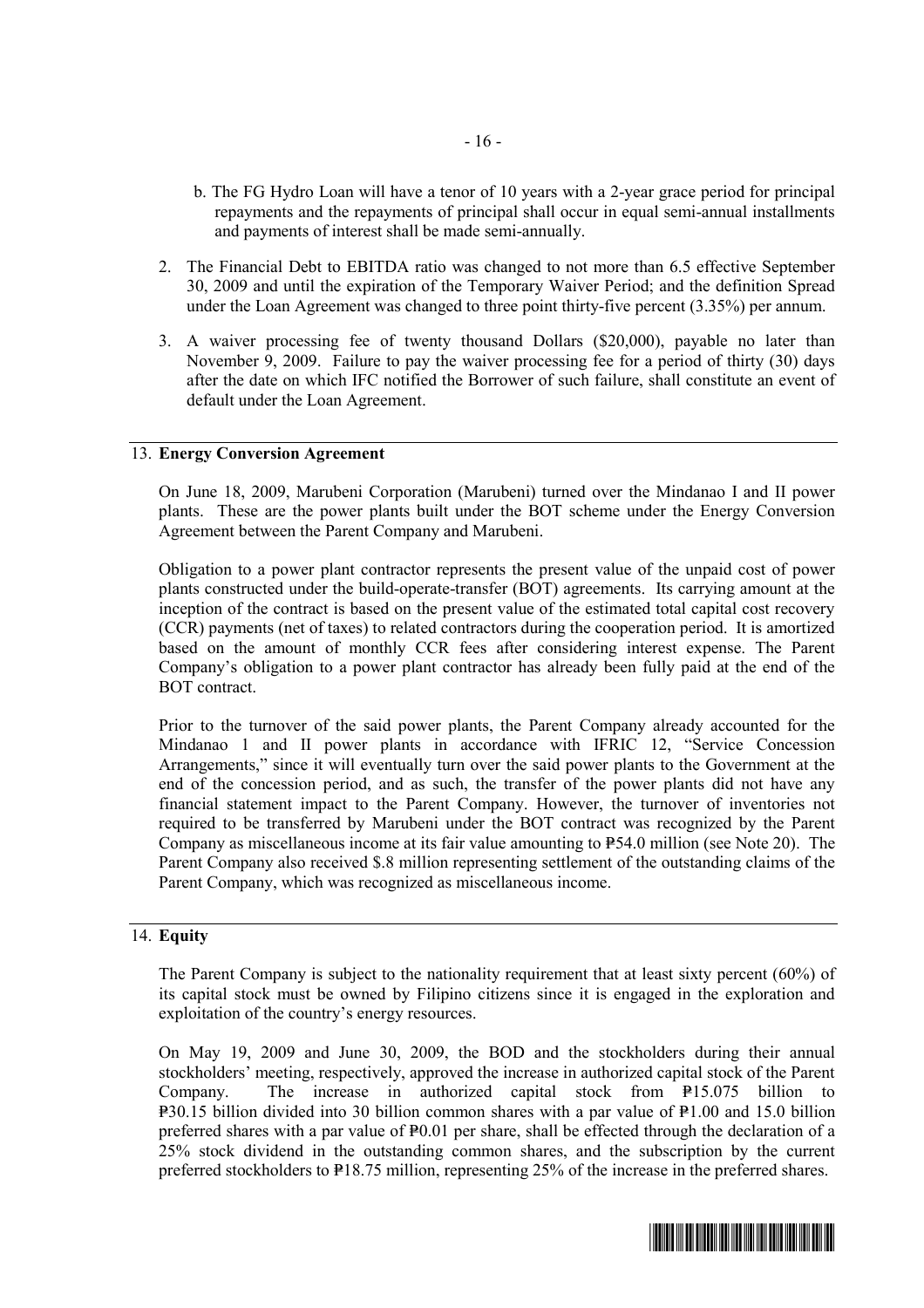On October 12, 2009, the SEC approved the increase in the Parent Company's authorized capital stock from P15.075 billion to P30.15 billion divided into 30 billion common shares with a par value of  $\text{P1.00}$  per share and 15.0 billion preferred shares with a par value of P0.01 per share by way of a common stock dividend (totaling 3.75 billion common shares with any fractional shares being subscribed by the EDC Retirement Fund and/or Trust for the EDC Executive/Employee Stock Ownership Plan) and the subscription by the current preferred stockholders to 1.875 billion preferred shares, representing 25% of the increase in the preferred shares at par value.

The stock dividends to be issued from the increase will be distributed to stockholders as of the record date of October 27, 2009 and the payment date will be on November 23, 2009.

As of September 30, 2009, there are 653 stockholders of EDC.

#### **September 30, 2009 (Unaudited)**  September 30, 2008 (Unaudited) Professional and technical services **P735,823,895** P508,510,884 Purchased services **209,308,981** 137,593,933 BOT fees **183,224,477** 285,341,725 Hauling and handling costs **126,061,129** 62,858,598 Contractual personnel costs **59,603,910** 45,750,207 Rig mobilization charges **33,771,538** 49,873,515 Purchased utilities **20,553,707** 40,434,833 Others **7,071,024 10,337,241 P1,375,418,661 P1**,  $\overline{140,700,936}$

In 2009, the Parent Company implemented a steam augmentation project in LGPF with total projected costs of P<sub>3</sub>.1 billion. The steam augmentation project involves construction of surface infrastructure, installation of pipelines, drilling of new wells and work-over drilling of existing wells. The project commenced in the second half of 2008 and will be undertaken until 2010 to maintain and improve the existing capability of LGPF.

#### 16. **Operations and Maintenance Expenses**

15. **Purchased Services and Utilities** 

|                               | September 30,  | September 30,  |
|-------------------------------|----------------|----------------|
|                               | 2009           | 2008           |
|                               | (Unaudited)    | (Unaudited)    |
| Repairs and maintenance       | P1,662,391,440 | P1,148,038,779 |
| Personnel costs               | 1,161,046,861  | 1,076,374,665  |
| Materials and supplies issued | 851,759,737    | 738,659,472    |
| Rental, insurance and taxes   | 636,407,722    | 152,163,426    |
| Royalty fees                  | 139,785,422    | 463,458,748    |
| Business and related expenses | 13,934,490     | 120,893,230    |
|                               | P4,465,325,672 | P3,699,588,320 |

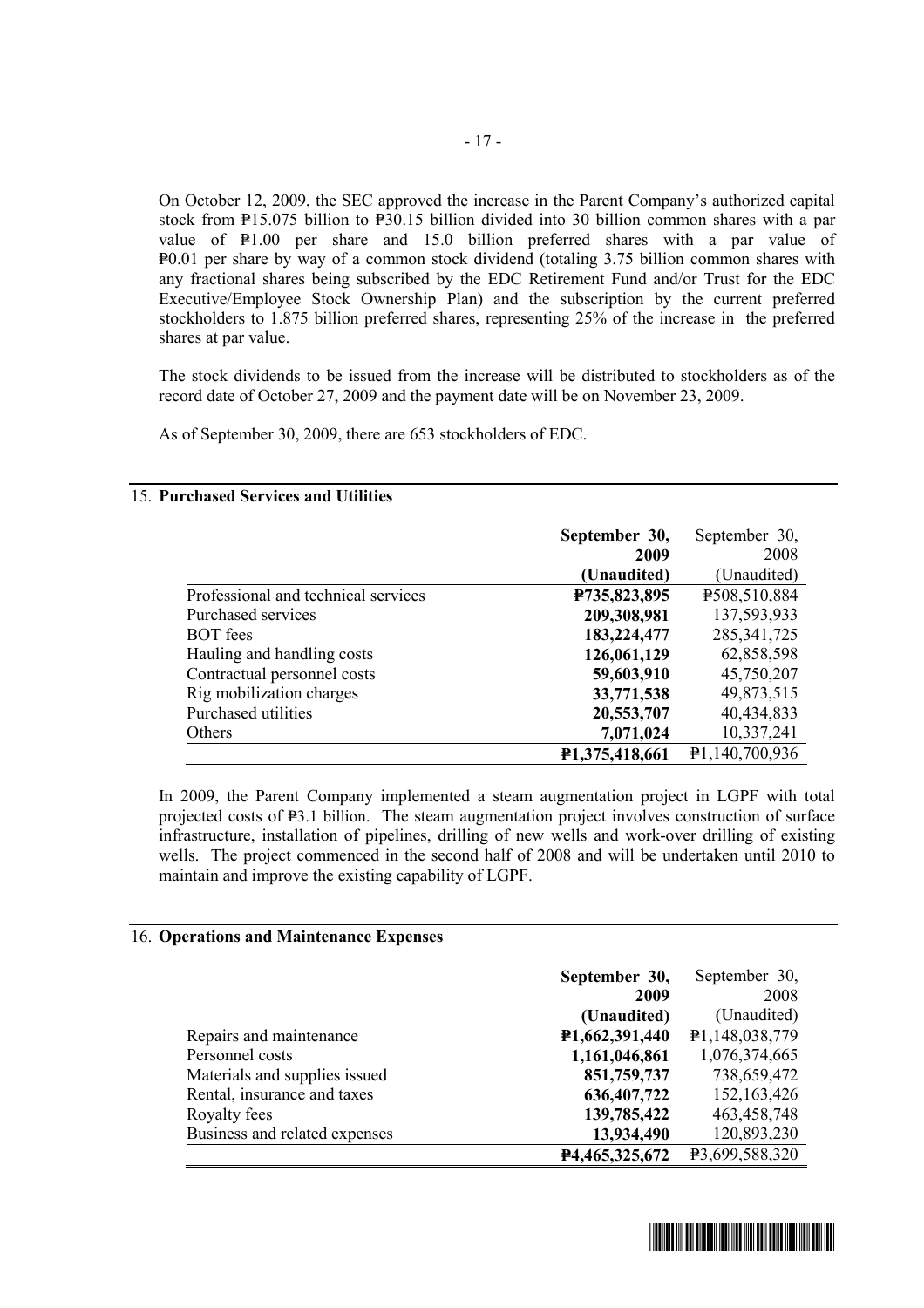The increase in repairs and maintenance was attributed to the steam augmentation program implemented during the year. In addition, the Parent Company replaced the turbine rotor blade of the turbine it uses in its Mahanagdong power plants in LGPF amounting to  $\frac{1}{2}$ 97.0 million.

The increase in rental, insurance and taxes emanated mainly from the settlement of real property tax due on Leyte's power plants  $(P275.0 \text{ million})$  while the decrease in royalty fees was attributable to the fiscal incentives of the RE Law.

|                                        | September 30,               | September 30,      |
|----------------------------------------|-----------------------------|--------------------|
|                                        | 2009                        | 2008               |
|                                        | (Unaudited)                 | (Unaudited)        |
| Personnel costs                        | P672,325,680                | P676,990,512       |
| Rental, insurance and taxes            | 632,973,007                 | 364,942,529        |
| Purchased services and utilities       | 608,265,432                 | 412,612,833        |
| Business and related expenses          | 271,110,526                 | 137,340,943        |
| Materials and supplies issued          | 126,112,095                 | 102,945,563        |
| Write-down of inventories for disposal | 119,753,786                 |                    |
| Provision for doubtful accounts        | 96,773,207                  | 8,009,007          |
| Repairs and maintenance                | 76,220,621                  | 35,527,367         |
| Credit adjustment on allowance         |                             |                    |
| for doubtful accounts (see Note 21)    |                             | (1, 116, 185, 993) |
|                                        | P <sub>2</sub> ,603,534,354 | P622,182,761       |

#### 17. **General and Administrative Expenses**

The increase in purchased services and utilities mainly came from the professional fees paid for legal services relative to the real property assessments to the Parent Company and for the consultancy fees (financial, business development and other services) paid to First Gen as discussed in Note 25 to the unaudited interim condensed consolidated financial statements. Writedown of inventories for disposal are for inventories identified as obsolete and for disposal while the credit adjustment on allowance for doubtful accounts pertained to the one-time adjustment in 2008 for recovery of the fully-provided receivables from NPC brought about by the arbitral award to the Parent Company as discussed in Note 21 to the unaudited interim condensed consolidated financial statements.

#### 18. **Foreign Exchange Gains (Losses)**

|                                                    | September 30,               | September 30,                |
|----------------------------------------------------|-----------------------------|------------------------------|
|                                                    | 2009                        | 2008                         |
|                                                    | (Unaudited)                 | (Unaudited)                  |
| Foreign exchange gains (losses) on long-term loans | P212,170,663                | (F5,386,115,736)             |
| Foreign exchange losses on other accounts          | (15,079,088)                | (147, 782, 792)              |
|                                                    | P <sub>197</sub> , 091, 575 | $(\text{P}5, 533, 898, 528)$ |

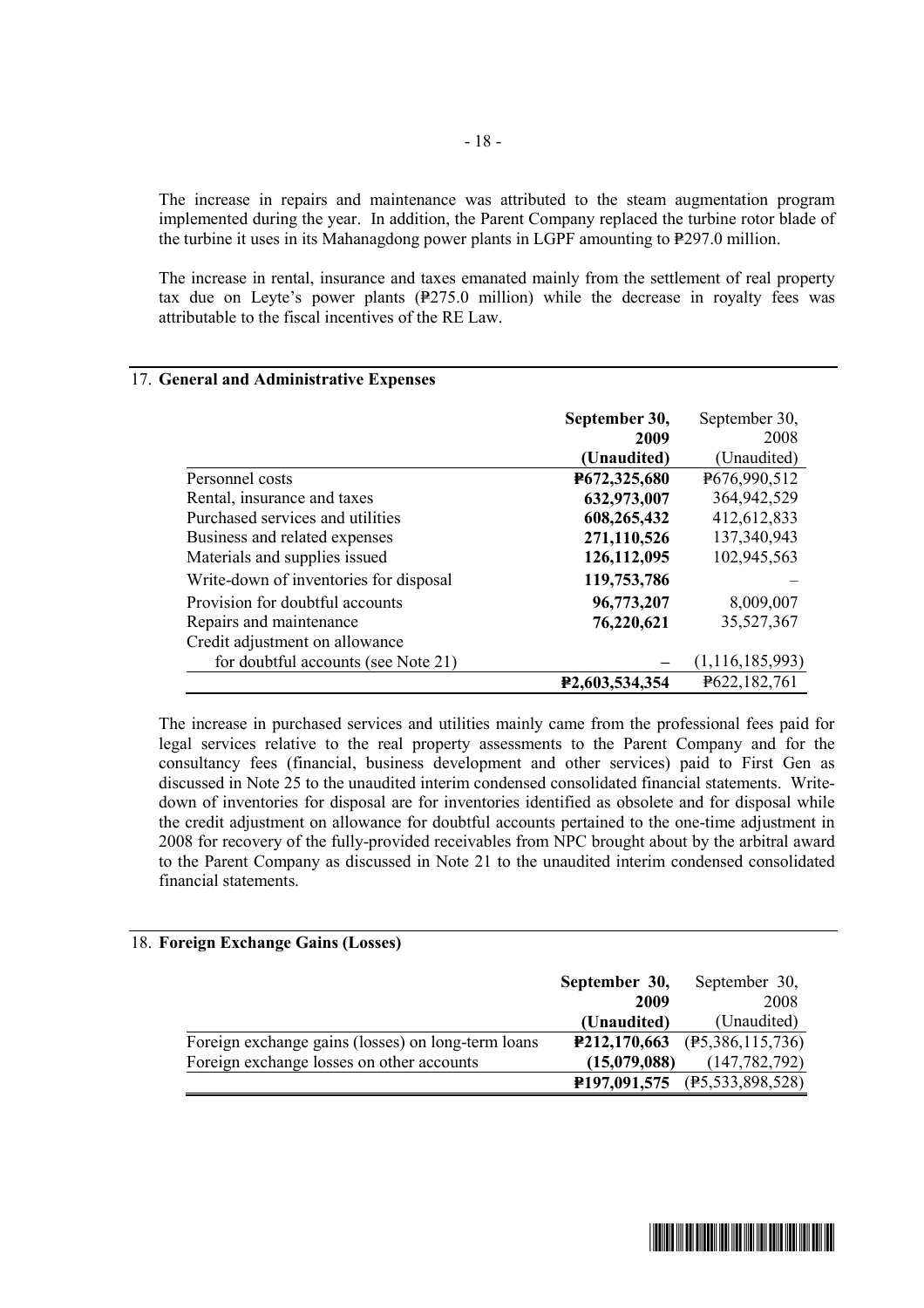This account mainly pertains to foreign exchange gains adjustments realized on repayment of loans and restatement of outstanding balances of foreign currency-denominated loans, short-term placements and cash in banks. Following are the exchange rates used to restate outstanding balances at yearend:

|                 | Equivalent to US\$1.00                      |        |                   |  |
|-----------------|---------------------------------------------|--------|-------------------|--|
| Currency        | <b>September 30, 2009</b> December 31, 2008 |        | September 30 2008 |  |
| Japanese Yen    | 90.106                                      | 90.942 | 104.188           |  |
| Philippine Peso | 47.390                                      | 47.520 | 47.050            |  |

#### 19. **Interest Income**

|                                             | September 30, | September 30,            |
|---------------------------------------------|---------------|--------------------------|
|                                             | 2009          | 2008                     |
|                                             | (Unaudited)   | (Unaudited)              |
| Interest on placements                      | P244,118,525  | P <sub>177,485,005</sub> |
| Accretion of "day 1" loss on NPC receivable | 57,877,183    | 72,128,091               |
| Interest on savings/current accounts        | 796,713       | 747,134                  |
| Interest on overdue accounts/others         | 2,340,056     | 190,369                  |
|                                             | P305,132,477  | P <sub>250,550,599</sub> |

#### 20. **Miscellaneous Income (Charges)**

|                                                   | September 30,    | September 30, |
|---------------------------------------------------|------------------|---------------|
|                                                   | 2009             | 2008          |
|                                                   | (Unaudited)      | (Unaudited)   |
| Input VAT write-off                               | (F178, 639, 119) | P             |
| "Day 1" gain on royalty fee payable (see Note 11) | 168,284,986      |               |
| Write-down of exploration and evaluation assets   | (77,622,605)     |               |
| Receipt of inventories from power plant           |                  |               |
| contractor (see Note 13)                          | 53,992,600       | 260,614,700   |
| Loss on sale of non current assets held for sale  |                  |               |
| (see Note 7)                                      | (35,537,500)     |               |
| Waste disposal fees                               | 11,593,444       | 11,478,189    |
| "Day 1" loss on NPC receivable (see Note 21)      |                  | (189,790,628) |
| Gain on sale of AFS investments                   |                  | 46,323,392    |
| Others                                            | 29,695,774       | 95,369,898    |
|                                                   | (P28,232,420)    | P223,995,551  |

#### 21. **Revenue from Arbitration Award**

On April 24, 2008, the Parent Company and NPC signed a Joint Manifestation and Undertaking (JMU) to abide by the arbitral decision on March 25, 2008. The arbitral decision covered the long-standing issue related to the SSAs and PPAs of EDC and NPC.

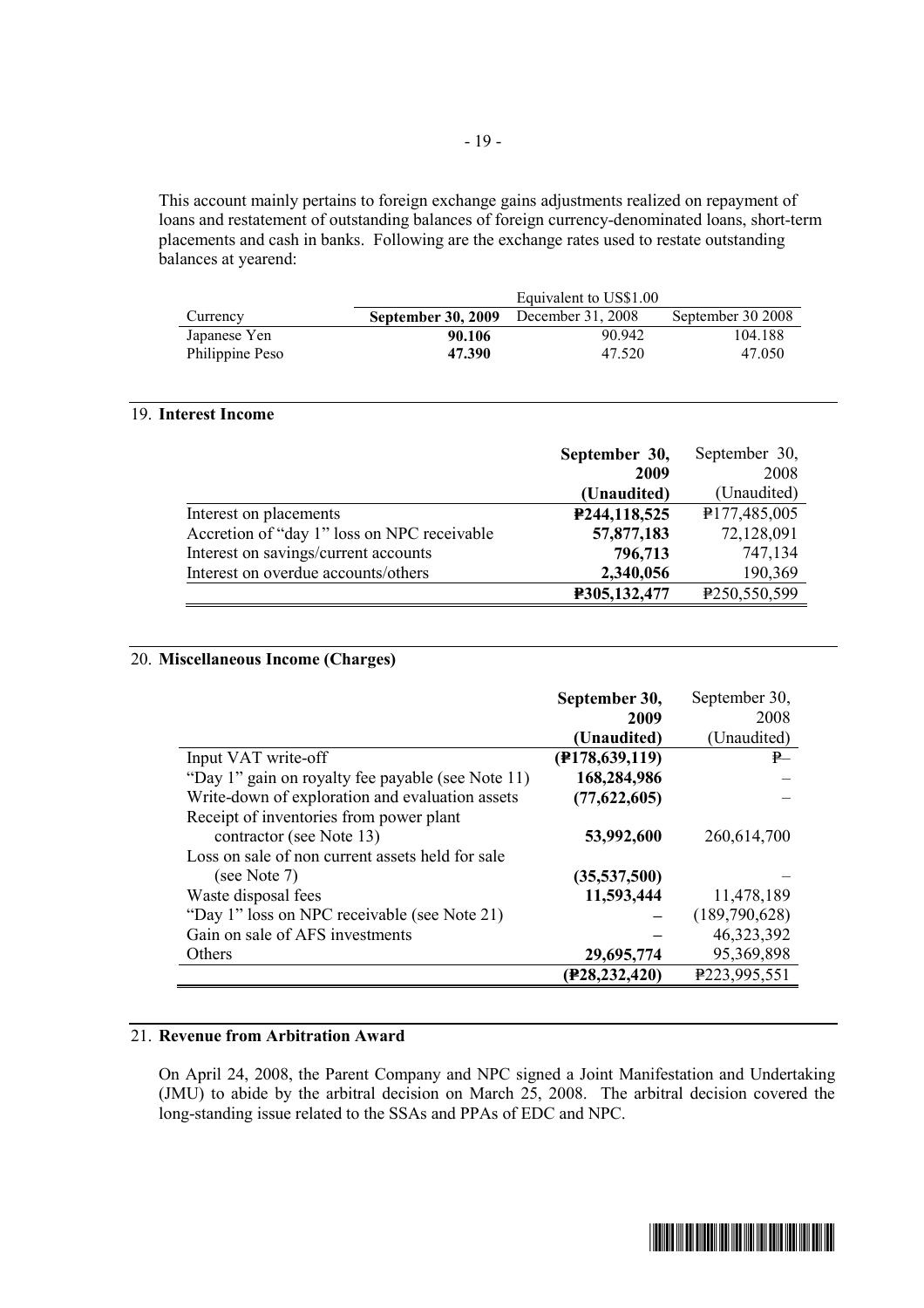In the execution of the arbitral decision, both the Parent Company and NPC agreed that the amount of P2,894.9 million shall be paid by NPC to the Parent Company, without further interest, in accordance with the following schedule:

| Tranche | <b>Settlement Amount</b>                   | <b>Payment Term</b>                                                         | <b>Actual Date of Settlement</b> |
|---------|--------------------------------------------|-----------------------------------------------------------------------------|----------------------------------|
| First   | $\textcolor{blue}{\text{P}500.00}$ million | 30 days from submission of JMU to<br>the Office of the Voluntary Arbitrator | July 15, 2008                    |
| Second  | $500.00$ million                           | 60 days from submission of JMU to<br>the Office of the Voluntary Arbitrator | July 15, 2008                    |
| Third   | $1,000.00$ million                         | January 2009                                                                | February 2, 2009                 |
| Fourth  | 894.93 million                             | January 2010                                                                | Not applicable                   |

Full payment of the foregoing amounts shall constitute full and complete settlement of all the claims each party has against the other as detailed in the November 5, 2007 arbitration agreement.

As a result of the foregoing transaction in 2008, the Parent Company recognized an income of P2,894.9 million recorded as revenue from arbitration award of P2,067.3 million and a reversal of allowance for doubtful accounts of  $P827.6$  million previously recorded related to the portion collected as part of the settlement. In addition, allowance for doubtful accounts of  $P288.6$  million was reversed following the resolution of some of certain issues covered by the arbitration. The reduction of the allowance for doubtful accounts resulted in the recognition of the credit adjustment on allowance for doubtful accounts totaling  $\mathbb{P}1,116.2$  million classified under "General and administrative expenses" account (see Note 17).

As of the award date, the difference between the nominal value and fair value of  $P189.79$  million was recognized as a "Day 1" loss and presented under the "Miscellaneous-net" account in the September 30, 2008 unaudited interim condensed consolidated statement of income.

#### 22. **Earnings Per Share (EPS)**

The EPS amounts were computed as follows:

|                                                                                                           | September 30,<br>2009       | September 30,<br>2008                       |
|-----------------------------------------------------------------------------------------------------------|-----------------------------|---------------------------------------------|
|                                                                                                           | (Unaudited)                 | (Unaudited)                                 |
| (a) Net income attributable to equity shareholders<br>of the parent<br>Less dividends on preferred shares | P1,272,818,017<br>6,000,000 | P <sub>2</sub> , 594, 267, 160<br>6,000,000 |
| (b) Net income attributable to common<br>shareholders of the parent                                       | P1,266,818,017              | P <sub>2</sub> , 588, 267, 160              |
| Weighted average numbers of shares for EPS<br>(c)                                                         | 18,657,000,000              | 18,735,602,887                              |
| Basic/Diluted EPS (b/c)                                                                                   | <b>PO.068</b>               | $P_{0.138}$                                 |

The Company does not have dilutive common stock equivalents.

The 2008 and 2009 EPS were adjusted for the effect of the 3.75 billion shares (25%) stock dividend.

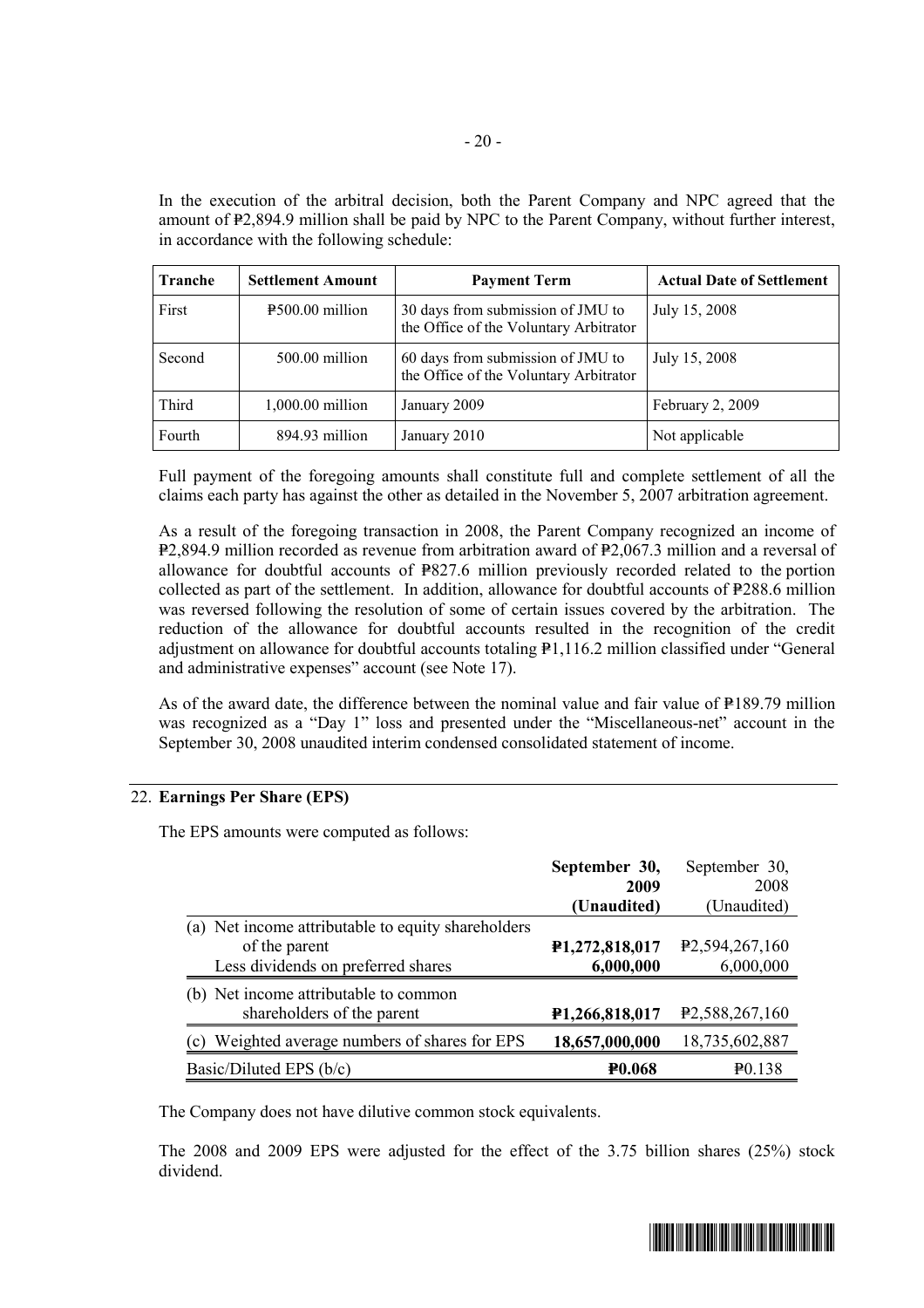#### 23. **Income Tax**

The deferred tax assets and liabilities are presented in the unaudited interim condensed consolidated statement of financial position as follows:

|                                | September 30,               | December 31,          | September 30,               |
|--------------------------------|-----------------------------|-----------------------|-----------------------------|
|                                | 2009                        | 2008                  | 2008                        |
|                                | (Unaudited)                 | (Audited)             | (Unaudited)                 |
| Deferred tax assets - net      | <b>P1,121,396,467</b>       | <b>P3.410.392.338</b> | P <sub>2</sub> ,989,707,475 |
| Deferred tax liabilities - net | (11,889,778)                | (11.294.373)          | (13, 446, 991)              |
|                                | P <sub>1</sub> ,109,506,689 | P3.399.097.965        | P <sub>2</sub> ,976,260,484 |

The components of the Company's deferred tax assets and liabilities are as follows:

#### Deferred Tax Assets

|                                             | <b>Foreign Exchange</b><br><b>Losses (Gains)</b><br><b>BOT Power</b><br><b>Plants</b> | <b>Unrealized</b><br>Foreign<br><b>Exchange Losses</b><br>(Gains) | <b>Allowance for</b><br><b>Doubtful</b><br><b>Accounts</b> | <b>IFRIC 12</b><br><b>Adjustments</b> | <b>Others</b>             | Total               |
|---------------------------------------------|---------------------------------------------------------------------------------------|-------------------------------------------------------------------|------------------------------------------------------------|---------------------------------------|---------------------------|---------------------|
| At January 1, 2009<br>Effect of Renewable   | P4,003,828,394                                                                        | P <sub>2</sub> , 551, 134, 895                                    | P588.823.244                                               | P <sub>13</sub> , 722, 968, 794       | <b>P546.505.975</b>       | P21,413,261,302     |
| Energy Law<br>(Note 24)<br>Charge to income | (2,651,696,048)                                                                       | (1,687,654,297)                                                   | (394, 591, 773)                                            | (10,355,359,669)                      | (346.831.851)             | (15, 436, 133, 638) |
| for the period                              | (96,375,847)                                                                          | (269, 480, 116)                                                   | 11.828,423                                                 | (30, 930, 162)                        | (21,681,259)              | (406, 638, 961)     |
| At September 30,<br>2009                    | P <sub>1</sub> ,255,756,499                                                           | P594.000.482                                                      | P <sub>206.059.894</sub>                                   | P3.336.678.963                        | P <sub>177</sub> ,992,865 | P5.570.488.703      |

|                                        | Foreign Exchange<br>Losses (Gains)<br><b>BOT Power</b> | Unrealized<br>Foreign<br>Exchange            | Allowance For<br>Doubtful | <b>IFRIC 12</b>                 |                 |                                 |
|----------------------------------------|--------------------------------------------------------|----------------------------------------------|---------------------------|---------------------------------|-----------------|---------------------------------|
|                                        | Plants                                                 | Losses (Gains)                               | Accounts                  | Adjustments                     | Others          | Total                           |
| At January 1, 2008                     | P4,346,549,575                                         | P215,335,039                                 | P1,149,431,133            | P16.478.104.383                 | P603,048,126    | P <sub>22</sub> , 792, 468, 256 |
| Charged to income<br>for the year      | (342, 721, 181)                                        | 2,335,799,856                                | (560, 607, 889)           | (2,755,135,589)                 | (56, 542, 151)  | (1,379,206,954)                 |
| At December 31.<br>2008                | P4,003,828,394                                         | P <sub>2</sub> , 551, 134, 895               | P588,823,244              | P <sub>13</sub> , 722, 968, 794 | P546.505.975    | P21,413,261,302                 |
|                                        |                                                        |                                              |                           |                                 |                 |                                 |
|                                        | Foreign Exchange<br>Losses (Gains) -                   | Unrealized Foreign<br><b>Exchange Losses</b> | Allowance for<br>Doubtful | <b>IFRIC 12</b>                 |                 |                                 |
|                                        | <b>BOT Power Plants</b>                                | (Gains)                                      | Accounts                  | Adjustments                     | Others          | Total                           |
| At January 1, 2008<br>Charge to income | P <sub>4</sub> , 346, 549, 575                         | P215,335,039                                 | P1,149,431,133            | P <sub>16</sub> ,478,104,383    | P603,048,126    | P <sub>22</sub> , 792, 468, 256 |
| for the period                         | (264, 634, 118)                                        | 1,634,271,490                                | (461, 774, 319)           | (238, 890, 187)                 | (505, 622, 361) | 163,350,505                     |
| At September 30,<br>2008               | P <sub>4.081.915.457</sub>                             | P1.849.606.529                               | P687,656,814              | P <sub>16</sub> , 239, 214, 196 | P97,425,765     | P22,955,818,761                 |

#### Deferred Tax Liabilities

|                                                         | <b>Deductible</b> |                                  |                     |                      |
|---------------------------------------------------------|-------------------|----------------------------------|---------------------|----------------------|
|                                                         | <b>Expenses</b>   |                                  |                     |                      |
|                                                         |                   | per PD 1442 IFRIC 12 Adjustments | <b>Others</b>       | <b>Total</b>         |
| At January 1, 2009<br><b>Effect of Renewable Energy</b> | (F3,681,358,648)  | (P13, 225, 388, 187)             | (F1, 107, 416, 502) | (F18, 014, 163, 337) |
| Law (Note 24)<br>Charge to income for the               | 3,513,256,437     | 8,789,688,420                    | 174,009,581         | 12,476,954,438       |
| period                                                  | 168, 102, 211     | 149,803,708                      | 758,320,966         | 1,076,226,885        |
| At September 30, 2009                                   | $P-$              | (P4, 285, 896, 059)              | (F175, 085, 955)    | (P4, 460, 982, 014)  |

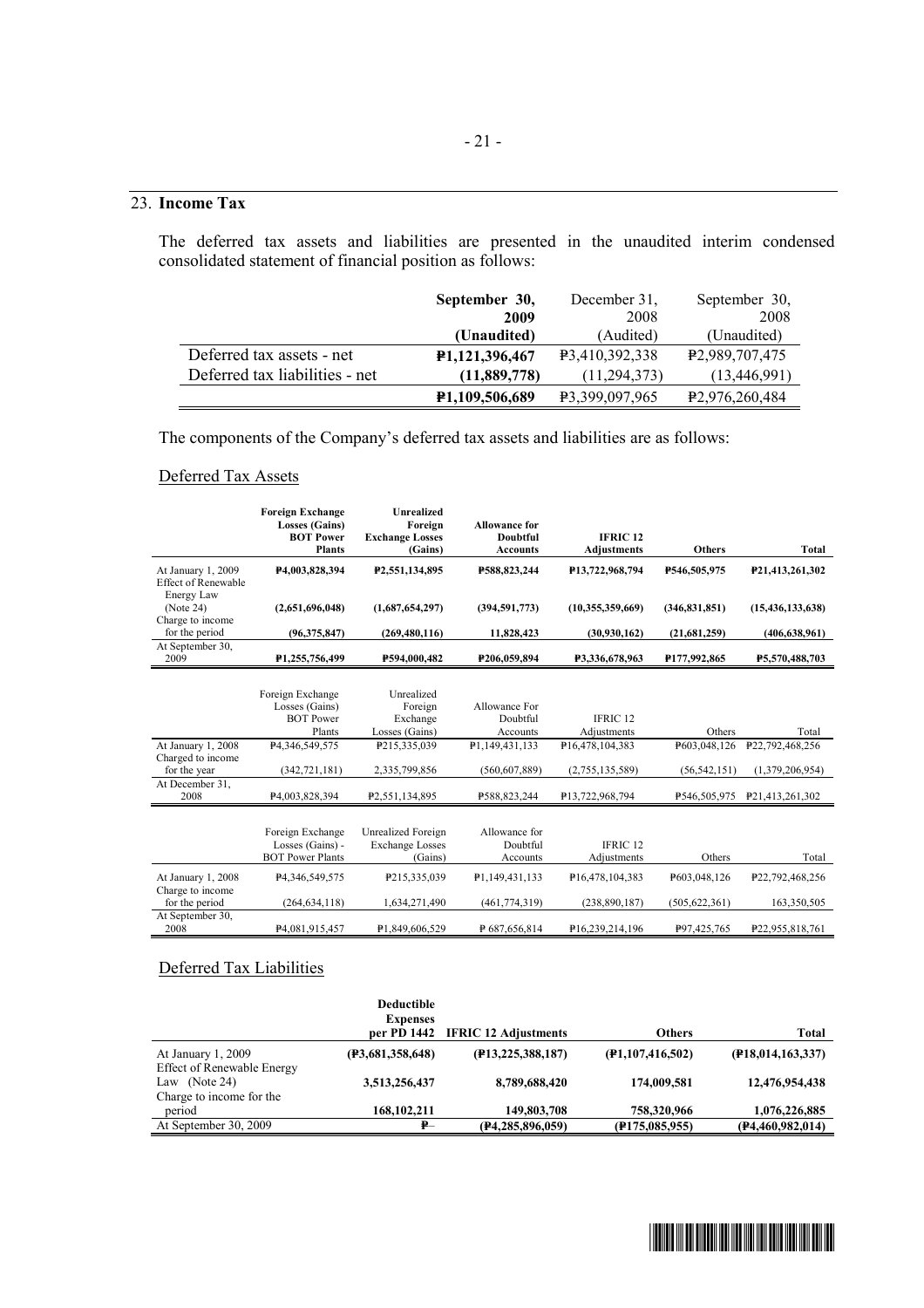|                                           | Deductible                         |                                       |                                           |                                          |
|-------------------------------------------|------------------------------------|---------------------------------------|-------------------------------------------|------------------------------------------|
|                                           | Expenses<br>per PD 1442            | <b>IFRIC 12 Adjustments</b>           | Others                                    | Total                                    |
| At January 1, 2008                        | (P3, 659, 182, 751)                | (F16, 041, 768, 501)                  | (P77, 998, 241)                           | (P19,778,949,493)                        |
| Charged to retained<br>earnings           |                                    |                                       | (449, 433, 875)                           | (449, 433, 875)                          |
| Charged to income for the                 |                                    |                                       |                                           |                                          |
| vear<br>At December 31, 2008              | (22, 175, 897)<br>(P3,681,358,648) | 2,816,380,314<br>(F13, 225, 388, 187) | (579, 984, 386)<br>(P1, 107, 416, 502)    | 2,214,220,031<br>$($ P18,014,163,337)    |
|                                           |                                    |                                       |                                           |                                          |
|                                           | Deductible<br>Expenses             |                                       |                                           |                                          |
|                                           | per PD 1442                        | IFRIC 12 Adjustments                  | Others                                    | Total                                    |
| At January 1, 2008<br>Charged to retained | (P3, 659, 182, 751)                | $($ P16,041,768,501)                  | (P77, 998, 241)                           | (P19,778,949,493)                        |
| earnings                                  |                                    |                                       | (449, 433, 875)                           | (449, 433, 875)                          |
| Charge to income for the<br>period        | 299,332,329                        | 392,614,337                           | (443, 121, 575)                           | 248,825,091                              |
| At September 30, 2008                     | (P3, 359, 850, 422)                | $($ P15,649,154,164)                  | $($ P970,553,691)                         | (P19,979,558,277)                        |
|                                           |                                    |                                       |                                           |                                          |
|                                           |                                    | <b>Deferred Tax Assets</b>            | <b>Deferred Tax</b><br><b>Liabilities</b> | <b>Net Deferred</b><br><b>Tax Assets</b> |
| At January 1, 2009                        |                                    | P21,413,261,302                       | (P18,014,163,337)                         | P3,399,097,965                           |
| <b>Effect of Renewable</b>                |                                    |                                       |                                           |                                          |
| Energy Law (Note 24)                      |                                    | (15, 436, 133, 638)                   | 12,476,954,438                            | (2,959,179,200)                          |
| Charge to income for the period           |                                    | (406, 638, 961)                       | 1,076,226,885                             | 669,587,924                              |
| At September 30, 2009                     |                                    | P5,570,488,703                        | (F4, 460, 982, 014)                       | P1,109,506,689                           |
|                                           |                                    |                                       |                                           |                                          |
|                                           |                                    | Deferred                              | Deferred                                  | Net Deferred                             |
|                                           |                                    | Tax Assets                            | <b>Tax Liabilities</b>                    | <b>Tax Assets</b>                        |
| At January 1, 2008                        |                                    | P22,792,468,256                       | (F19, 778, 949, 493)                      | P3,013,518,763                           |
| Charged to retained earnings              |                                    |                                       | (449, 433, 875)                           | (449, 433, 875)                          |
| Charged to income for the year            |                                    | (1,379,206,954)                       | 2,214,220,031                             | 835,013,077                              |
| At December 31, 2008                      |                                    | P21,413,261,302                       | (P18, 014, 163, 337)                      | P3,399,097,965                           |
|                                           |                                    |                                       |                                           |                                          |
|                                           |                                    |                                       | Deferred Tax                              | Net Deferred                             |
|                                           |                                    | Deferred Tax Assets                   | Liabilities                               | <b>Tax Assets</b>                        |
| At January 1, 2008                        |                                    | P22,792,468,256                       | (P19,778,949,493)                         | P3,013,518,763                           |
| Charged to retained earnings              |                                    |                                       | (449, 433, 875)                           | (449, 433, 875)                          |
| Charge to income for the period           |                                    | 163,350,505                           | 248,825,091                               | 412,175,596                              |
| At September 30, 2008                     |                                    | P22,955,818,761                       | (P19,979,558,277)                         | P2,976,260,484                           |

A numerical reconciliation between tax expense and the product of accounting income multiplied by tax rates of 30% and 10% as follows:

|                                            | September 30,   | September 30,   |
|--------------------------------------------|-----------------|-----------------|
|                                            | 2009            | 2008            |
|                                            | (Unaudited)     | (Unaudited)     |
| Accounting income                          | P4,744,777,398  | P3,791,868,318  |
| Income tax at statutory tax rates          | 533,205,392     | 1,327,153,727   |
| Effect of change in tax rate (see Note 24) | 2,959,179,200   | (66, 744, 979)  |
| Deferred tax liability (30%) on third and  |                 |                 |
| fourth tranches arbitration income         | (311, 373, 702) |                 |
| Income tax on sale of FB land and building |                 |                 |
| (zonal value minus selling price)          | 255,226,500     |                 |
| Income tax holiday (ITH) incentives        | (89, 337, 427)  | (160, 350, 434) |
|                                            |                 |                 |

(Forward)

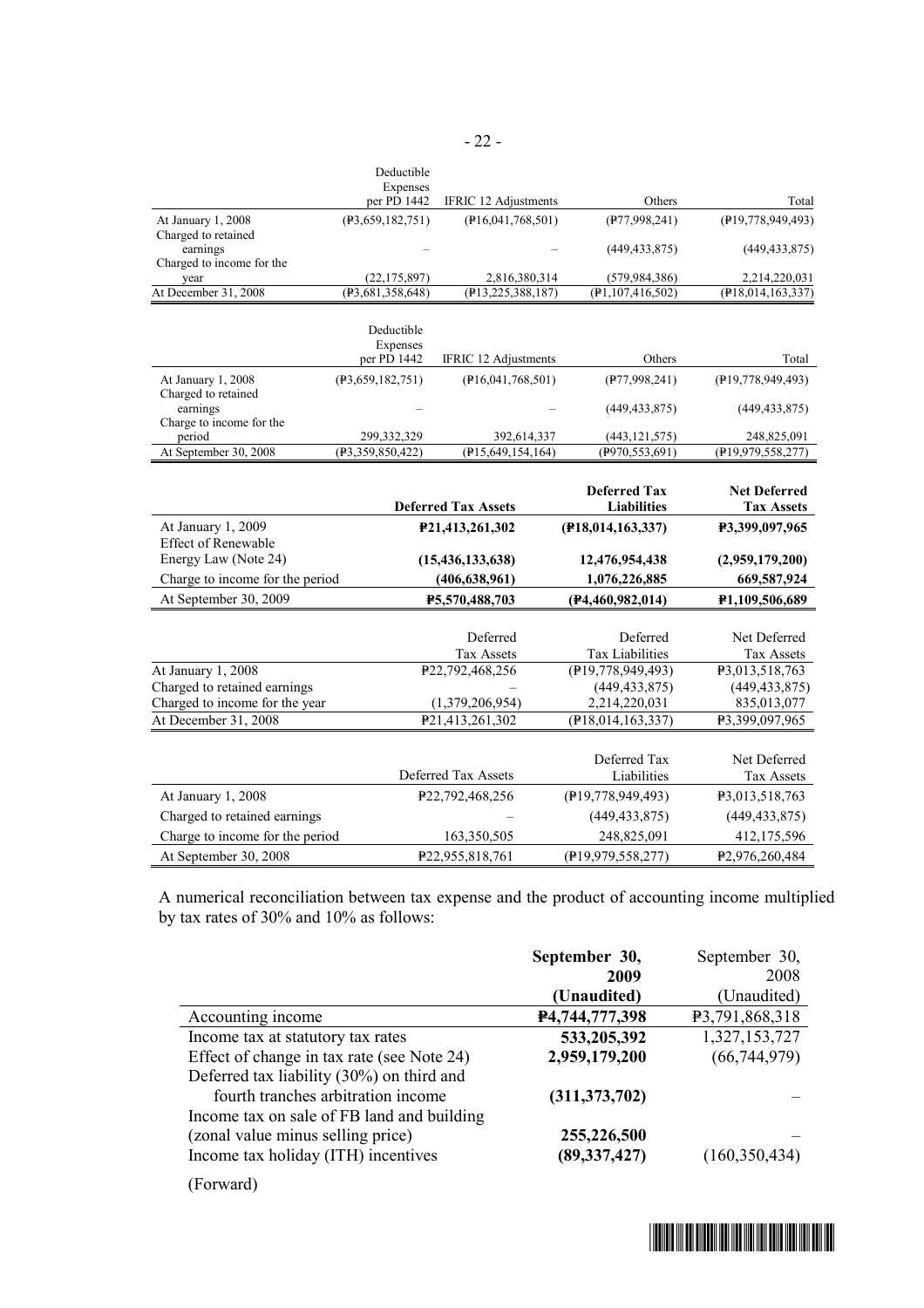|                                               | September 30,   | September 30,            |
|-----------------------------------------------|-----------------|--------------------------|
|                                               | 2009            | 2008                     |
|                                               | (Unaudited)     | (Unaudited)              |
| Interest income subjected to final tax-net of |                 |                          |
| final tax                                     | (F73, 552, 060) | $(\text{P62}, 413, 953)$ |
| Non-deductible expenses                       | 44,868,774      | 3,651,803                |
| Tax effect of non-deductible interest         |                 |                          |
| expense                                       | 29,043,387      | 29,823,833               |
| Non-deductible foreign contractor's           |                 |                          |
| tax - excess                                  | 4,416,423       |                          |
| Change in unrecognized net deferred tax       |                 |                          |
| assets                                        | 3,071,443       | 117,611,203              |
| Non-deductible foreign exchange loss (gain)   |                 |                          |
| on long-term investments in bonds             | 532,062         | (26, 439, 097)           |
| Others                                        | 595,405         | (23, 585, 668)           |
| Provision for income tax                      | P3,355,875,397  | P1,138,706,435           |

#### 24. **Renewable Energy Law of 2008**

On January 30, 2009, Republic Act (RA) No. 9513 (Act), "An Act Promoting the Development, Utilization and Commercialization of Renewable Energy Resources and for Other Purposes," also known as the "Renewable Energy Act of 2008", became effective. In May 2009, the rules and regulations implementing the said Act were also promulgated. The Act aims to accelerate the exploration and development of RE resources, increase the utilization of renewable energy resources, increase the utilization of renewable energy, encourage the development and utilization of renewable energy resources as tools to effectively prevent or reduce harmful emissions, and establish the necessary infrastructure and mechanism to carry out mandates specified in the Act.

The Act also provides various incentives to RE developers and local manufacturers of RE equipment. These incentives include Income Tax Holiday (ITH) for the first seven years of its commercial operations, duty free importation of RE machinery, equipment and materials, special realty tax rates on equipment and machinery, Net Operating Loss Carry Over (NOLCO) during the first 3 years from the start of commercial operation, 10% corporate income tax after 7 years of ITH, accelerated depreciation, zero percent VAT tax rate, cash incentive for missionary electrification, tax exemption of carbon credits and tax credit on domestic capital equipment and services.

On August 28, 2009, the Parent Company submitted its letter of intent with the Department of Energy (DOE) to convert the Leyte (GSC No. 01), Palinpinon (GSC No. 02), Bacon-Manito (GSC No. 03), Mt. Apo (GSC No. 04) and Northern Negros (GSC No. 06) geothermal service contracts to RE contracts and paid the corresponding processing fees. On September 10, 2009, the DOE issued to the Parent Company the provisional certificates of registration covering the cited GSCs subject to the following terms and conditions:

a. Duration - The provisional certificates of registration shall subsist until such time that the DOE Certificate of Registration is issued.

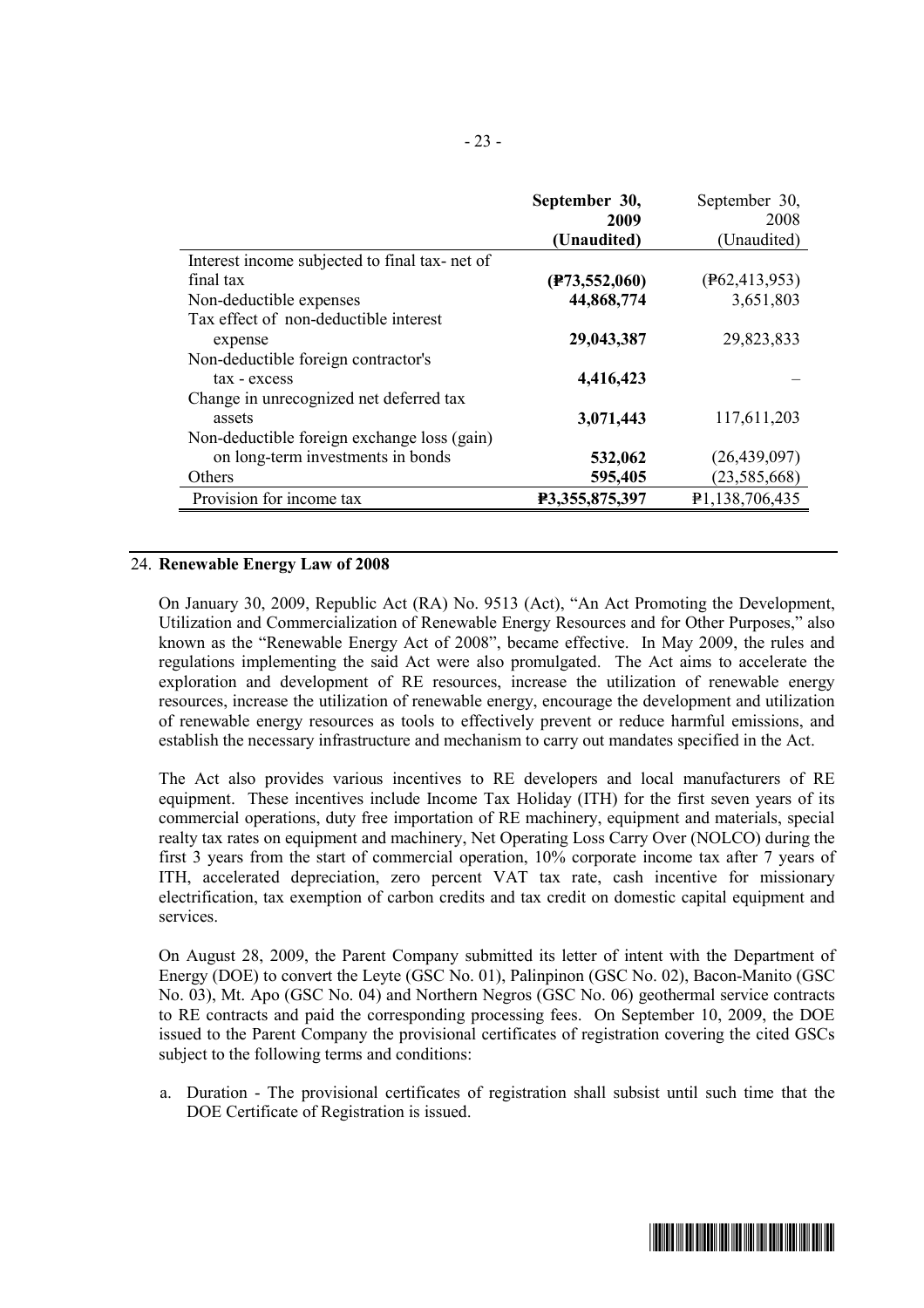- b. Submission of documentary requirements The Parent Company shall complete the submission of necessary documents in form and substance for the conversion of GSC Nos. 01, 02, 03, 04 and 06 within thirty (30) days from payment of the processing fee.
- c. Period and result of negotiation The period of evaluation and negotiation for the full conversion of GSC Nos. 01, 02, 03, 04 and 06 shall not exceed 120 days from the date of payment of processing fee. In the event that the negotiation fails, the provisional certificate of registration shall be revoked and the operations of GSC Nos. 01, 02, 03, 04 and 06 shall automatically revert to the provisions of PD 1442 or the Geothermal Resources Exploration and Development Act of 1978.
- d. DOE Certificate of registration The certificates of registration shall be issued upon full conversion of GSC Nos. 01, 02, 03, 04 and 06 to an RE Contract.

With the receipt of the provisional certificates of registration as geothermal energy RE Developer, the Parent Company wrote down P2,959.2 million worth of deferred tax assets net in view of the change in corporate tax rate from 30% to 10%, one of the fiscal incentives of the RE Law.

Moreover, the decrease in provision for income tax - current and income tax payable was also due to the 10% corporate tax rate implemented by the Parent Company retroactive to the effective date of the RE Law.

The Company is still currently negotiating the terms of the RE operating contracts for geothermal energy with the DOE.

#### 25. **Related Party Transactions**

Parties are considered to be related if one party has the ability, directly or indirectly, to control the other party or exercise significant influence over the other party in making financial and operating decisions. Parties are also considered to be related if they are subject to common control or common significant influence.

The following are the transactions that the Company had with related parties for the periods ended September 30, 2009 and 2008.

a. First Balfour, Inc. (First Balfour)

Following the usual bidding process in 2008, the Parent Company awarded to First Balfour a procurement contract amounting to P360.0 million for various civil, structural, mechanical and piping works for the LGPF. The Company paid  $P54.0$  million in 2008 as 15% advance payment for the steam augmentation project in Leyte which will be recouped from the progress billings.

As of September 30, 2009, the outstanding advance payment of  $P_{5.2}$  million was reclassified from "Other current assets" account to "Due from related parties" account while the 10% retention of progress billings was recorded under "Trade and other payables" account with an outstanding balance of  $P31.8$  million.

First Balfour is a wholly owned subsidiary of First Holdings.

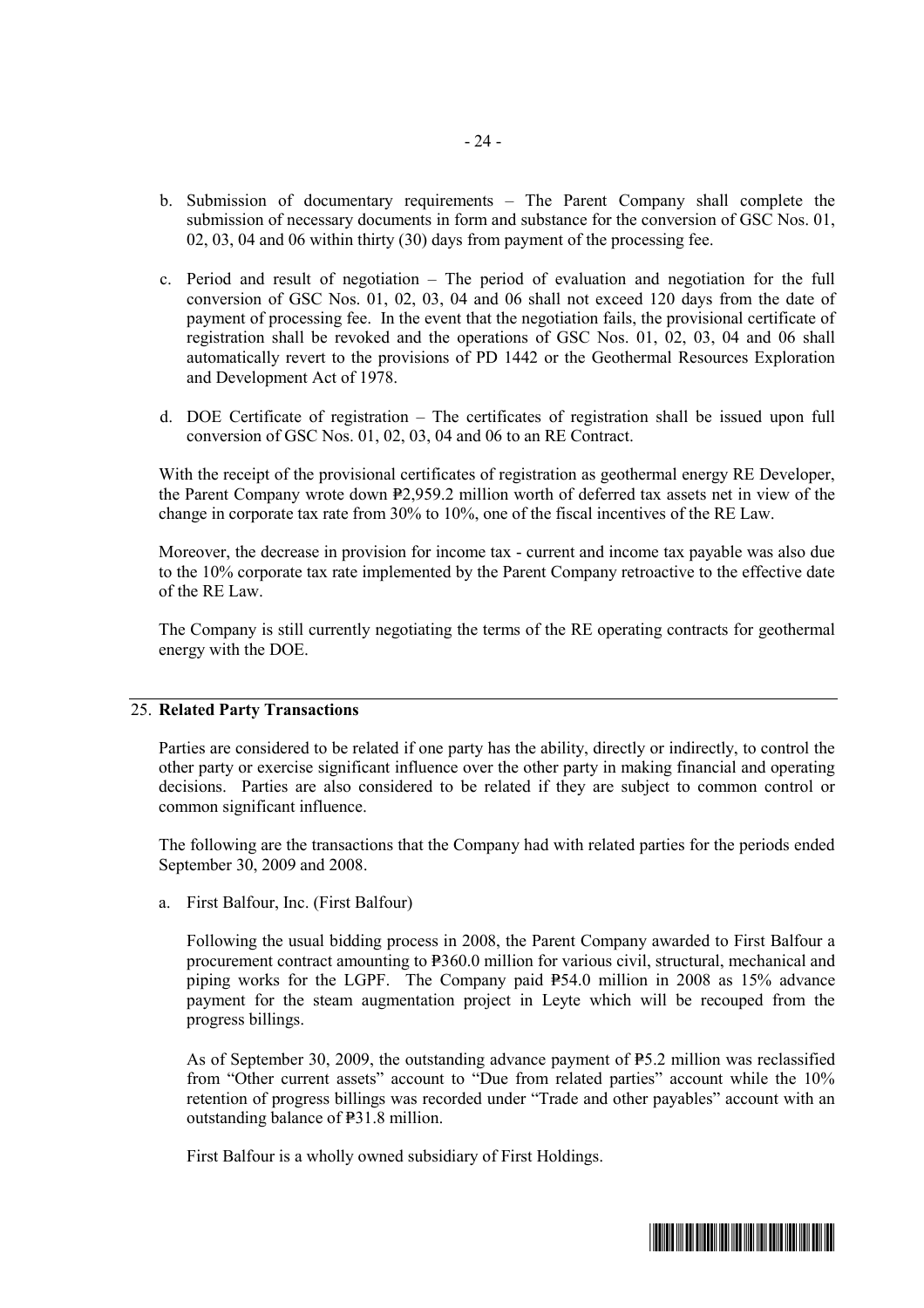#### b. First Gen

First Gen provides financial consultancy, business development and other related services to the Parent Company under a consultancy agreement beginning September 1, 2008. Such agreement is for a period of three years up to August 31, 2011. Under the terms of the agreement, billings for consultancy services shall be  $\overline{P8.7}$  million per month plus applicable taxes. Total consultancy services paid by the Parent Company to First Gen as of September 30, 2009 amounted to  $\overline{P}120.1$  million.

In 2009, FG Hydro availed of unsecured, interest-bearing and US dollar-denominated cash advances from First Gen. Said advances are due and demandable and bear interest of 5.29%. The outstanding balance as of September 30, 2009 included in the "Due to related parties" account amounted to  $P170.2$  million (\$3.6 million).

c. IFC

The Parent Company entered into a loan agreement with the IFC, a shareholder of the Company, on November 27, 2008 for \$100.0 million or its peso equivalent of P4.1 billion. IFC has approximately 5% ownership interest in the Company. On January 7, 2009, the Parent Company opted to draw the loan in peso and received the proceeds amounting to  $P4,048.75$  million, net of  $P51.25$  million front-end fee.

The loan is payable in 24 equal semi-annual installments after a three-year grace period at an interest rate of 7.4% per annum for the first five years subject to repricing for another five to ten years. Under the loan agreement, the Company is restricted from creating liens and is subject to certain financial covenants.

d. Various Related Parties

In the ordinary course of business, the Company avails of or grants advances from/to its affiliates for working capital requirements. Such advances are unsecured, payable/collectible within 12 months and are noninterest-bearing.

Following are the amounts of transactions for the periods ended September 30, 2009 and 2008 and outstanding balances as of September 30, 2009 and 2008 and December 31, 2008:

|                      |                                            |                         | Transaction for the nine-<br>month period ended<br>September 30 | Net Amount Due from (to)<br><b>Related Parties</b> |                                    |                                                  |  |
|----------------------|--------------------------------------------|-------------------------|-----------------------------------------------------------------|----------------------------------------------------|------------------------------------|--------------------------------------------------|--|
| <b>Related Party</b> | Nature of Transaction                      | 2009                    | 2008                                                            | September 30,<br>2009                              | December 31.<br>2008               | September 30.<br>2008                            |  |
| First Gen            | Interest-free advances                     | P <sub>2</sub> ,553,186 | P9,142,481                                                      | <b>P86.472</b>                                     | $P-$                               | $P-$                                             |  |
| First Balfour, Inc.  | Steam augmentation<br>contract in Leyte    | 309,264,417             |                                                                 | 5,227,538<br>P5,314,010                            | P                                  | P                                                |  |
| First Gen            | Consultancy fee<br>Acquisition of FG Hydro | <b>P74,205,882</b>      | P <sub>11.463.530</sub>                                         | $P-$                                               | (P45, 854, 118)<br>$\qquad \qquad$ | $($ P <sub>11,463</sub> ,530)<br>(4,114,597,818) |  |
| (Forward)            | Interest-bearing advances                  | 106,751,502             | 219,414                                                         | (170, 227, 352)                                    | (63, 475, 096)                     | (2,924,180)                                      |  |

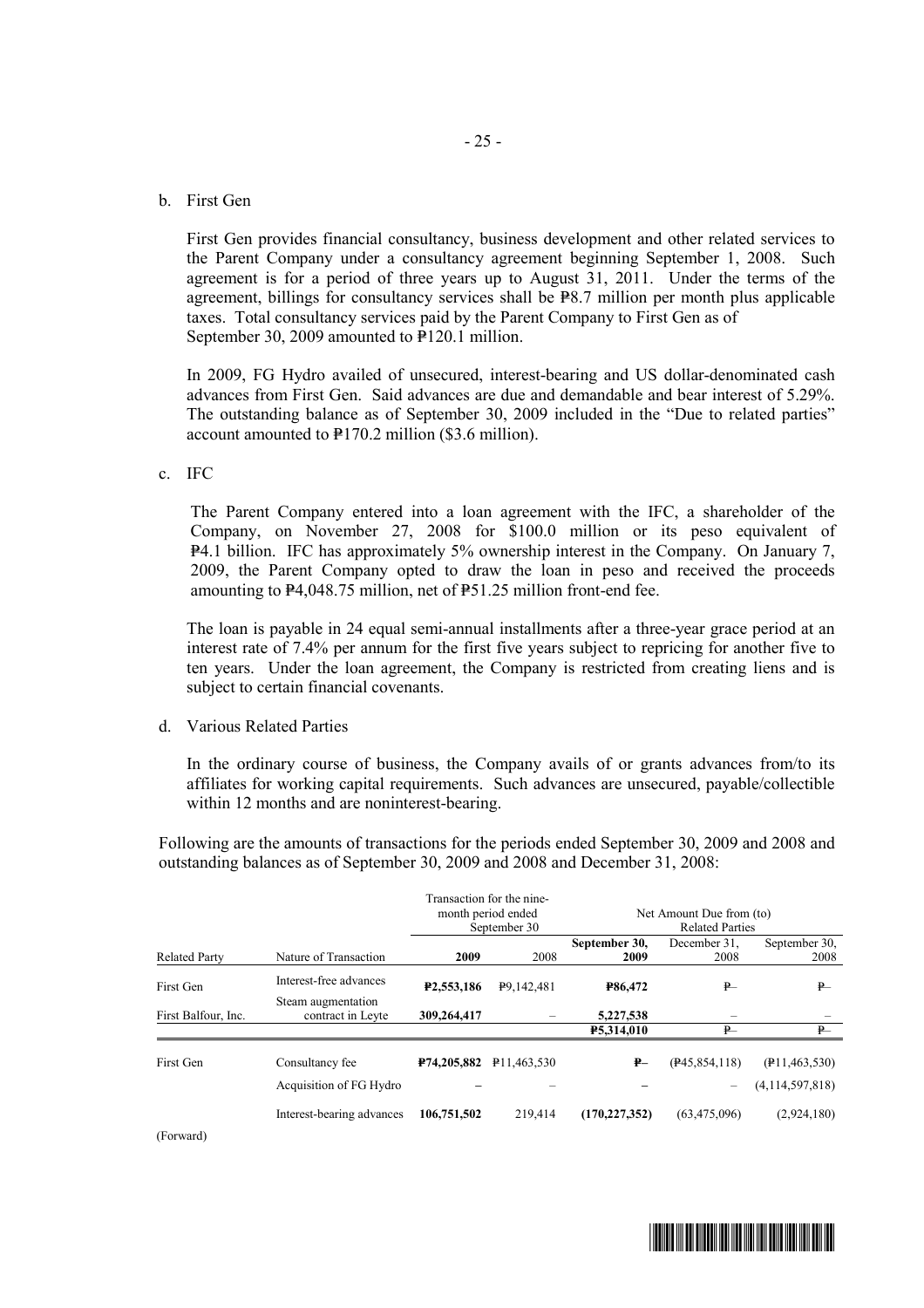|                           |                        |                    | Transaction for the nine- |                            |                          |                  |  |
|---------------------------|------------------------|--------------------|---------------------------|----------------------------|--------------------------|------------------|--|
|                           |                        | month period ended |                           |                            | Net Amount Due from (to) |                  |  |
|                           |                        |                    | September 30              |                            | <b>Related Parties</b>   |                  |  |
|                           |                        |                    |                           | September 30,              | December 31.             | September 30.    |  |
| <b>Related Party</b>      | Nature of Transaction  | 2009               | 2008                      | 2009                       | 2008                     | 2008             |  |
|                           | Directors liability    |                    |                           |                            |                          |                  |  |
|                           | insurance              | $P-$               | P1,358,947                | $P-$                       | (P1, 358, 947)           | $P-$             |  |
| Bauang Private            |                        |                    |                           |                            |                          |                  |  |
| Power Corporation         | Interest-free advances | 39,011             | 44.021                    | (189, 297)                 | (150, 286)               | (44, 021)        |  |
| <b>First Gas Holdings</b> |                        |                    |                           |                            |                          |                  |  |
| Corporation               | Interest-free advances | 370,350            | 329,438                   | (452, 650)                 | (82,300)                 | (329, 438)       |  |
| <b>First Gas Power</b>    | Interest-free advances | 41,979             | 497,397                   | (41,979)                   |                          | (536,205)        |  |
| Corporation               |                        |                    |                           |                            |                          |                  |  |
| FGP Corporation           | Interest-free advances |                    | 8.823                     |                            |                          | (15,832)         |  |
|                           |                        |                    |                           | (P <sub>170.911.278)</sub> | $($ P110.920.747)        | (P4.129.911.024) |  |

Bauang Private Power Corporation is a subsidiary of First Private Power Corporation, an associate of First Gen. First Gas Holdings Corporation, First Gas Power Corporation and FGP Corporation are wholly owned subsidiaries of First Gen.

There were no guarantees provided or received for any related party. The Company has not recognized any impairment loss on receivables from related parties as of September 30, 2009 and 2008 and December 31, 2008.

#### 26. **Explanatory Comments about the Seasonality or Cyclicality of Interim Operations**

Seasonality or cyclicality of interim operations is not applicable to the Company's type of business because of the nature of its contracts with NPC and with the ILECO, which includes guaranteed volume under the applicable take-or-pay, minimum energy off-take or contracted energy provisions.

#### 27. **The Nature and Amount of Items Affecting Assets, Liabilities, Equity, Net Income, or Cash Flows that are Unusual Because of their Nature, Size or Incidence**

Except for the  $P2,959.2$  million write-down of net deferred tax assets loan repayment of Miyazawa I amounting to P6,270.4 million, loan availment from IFC and issuance of fixed rate corporate notes (FRCN), and the  $P1,127.7$  million proceeds from sale of the Company's land, buildings and improvements in Fort Bonifacio to PNOC as discussed in Notes 24, 29 and 7 to the unaudited interim condensed consolidated financial statements, respectively, there are no other assets, liabilities, equity, net income or cash flows that are unusual because of their nature, size or incidence.

#### 28. **The Nature and Amount of Changes in Estimates of Amounts Reported in Prior Interim Periods of the Current Fiscal Year or Changes in Estimates of Amounts Reported in Prior Financial Years, if those Changes Have a Material Effect in the Current Interim Period**

Except for the change in rate from 30% to 10% in computing the deferred taxes relative to the effect of the RE Law as discussed in Notes 23 and 24 to the unaudited interim condensed consolidated financial statements, there are no significant changes in estimates of amounts during the current period as well as in the comparative period in 2008.

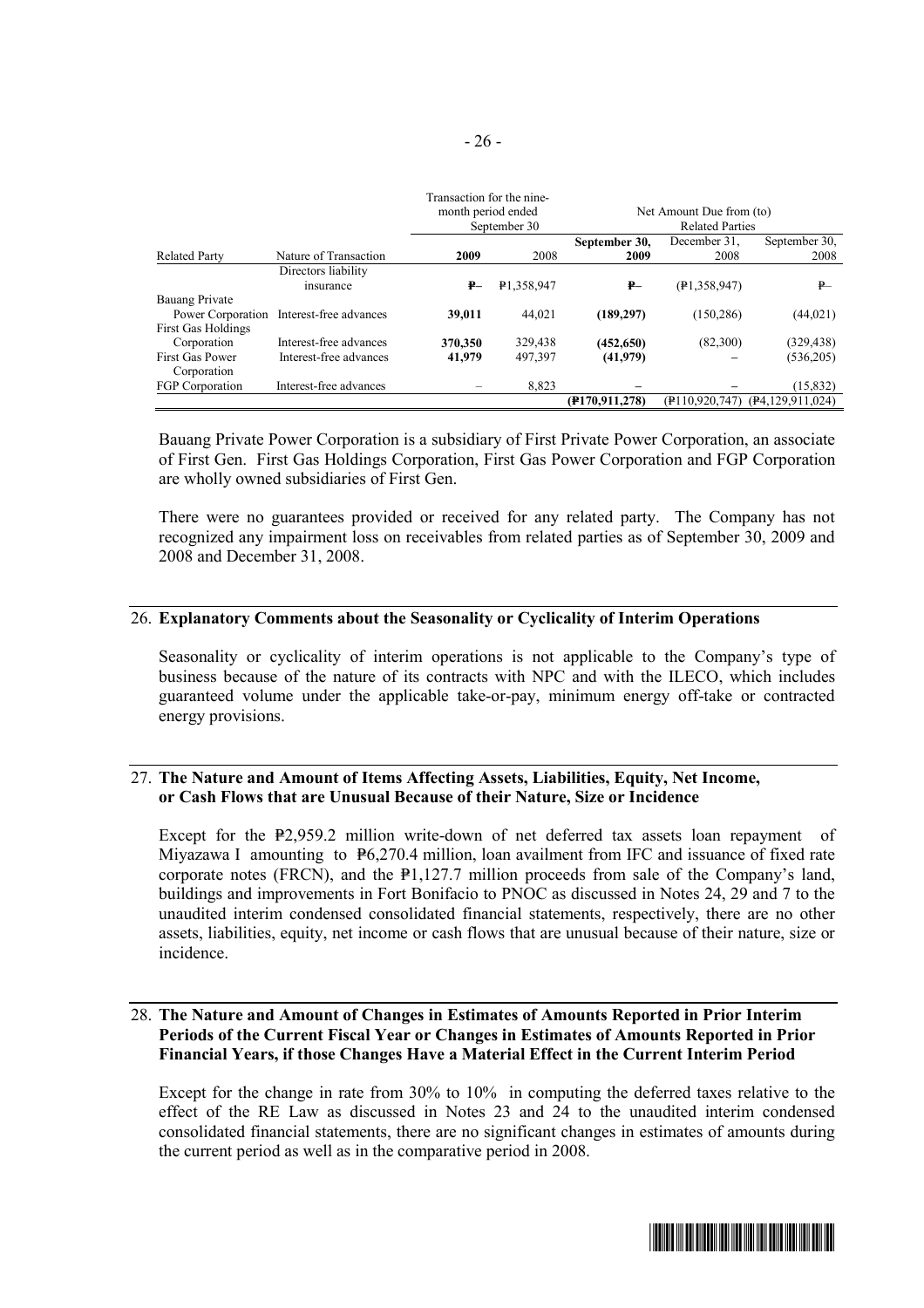#### 29. **Issuances, Repurchases, and Repayments of Debt and Equity Securities**

In January 2009, the Parent Company received  $\mathbb{P}4,100.0$  million proceeds from the International Finance Corporation (IFC) loan paying an annual interest rate of 7.4%.

On June 1, 2009, Miyazawa I loan amounting to  $P_{6,270.4}$  million was fully settled.

As of June 30, 2009, the obligations to a power plant contractor have been fully settled. On June 18, 2009, all the BOT power plants have been turned over to EDC.

On July 3, 2009, the Parent Company received  $\overline{P7,500}$  million proceeds from the issuance of FRCN - split into two (2) tranches -  $P2,644$  million, due after 5 years plus 1 day and  $P4,856$ , due after 7 years, paying a coupon of 8.3729% and 9.4042%, respectively. On September 3, 2009, the Parent Company received  $\hat{P}1,500$  million proceeds from the additional issuance of FRCN, a 5-year plus 1 day series paying a coupon of 8.4321%. The FRCN was signed with a consortium of local banks.

On July 8, 2009, the Parent Company has been able to negotiate with DOE the extension of the payment of royalty fee payable over five years as discussed in Note 11 to the unaudited interim condensed consolidated financial statements.

#### 30. **Dividends Paid**

On March 30, 2009, the BOD of the Parent Company approved the following cash dividends in favor of all stockholders of record as of April 16, 2009 and were paid on May 11, 2009:

- cash dividend of P0.0008 per share on the preferred shares
- cash dividend of P0.125 per share on the common shares.

#### 31. **The Effect of Changes in the Composition of the Issuer During the Interim Period, including Business Combinations, Acquisition or Disposal of Subsidiaries and Long-term Investments, Restructurings, and Discontinuing Operations**

Except for the incorporation of GCGI and EDC Drillco Corporation, there are no material changes in the composition of the registrant during the period.

#### 32. **Changes in Contingent Liabilities or Contingent Assets Since the Last Annual Consolidated Statement of Financial Position Date**

There are no material changes in the contingent liabilities or contingent assets since the last annual consolidated statement of financial position date.

#### 33. **Existence of Material Contingencies and Any Other Events or Transactions that are Material to an Understanding of the Current Interim Period**

There are no material contingencies and any other events or transactions during the period.

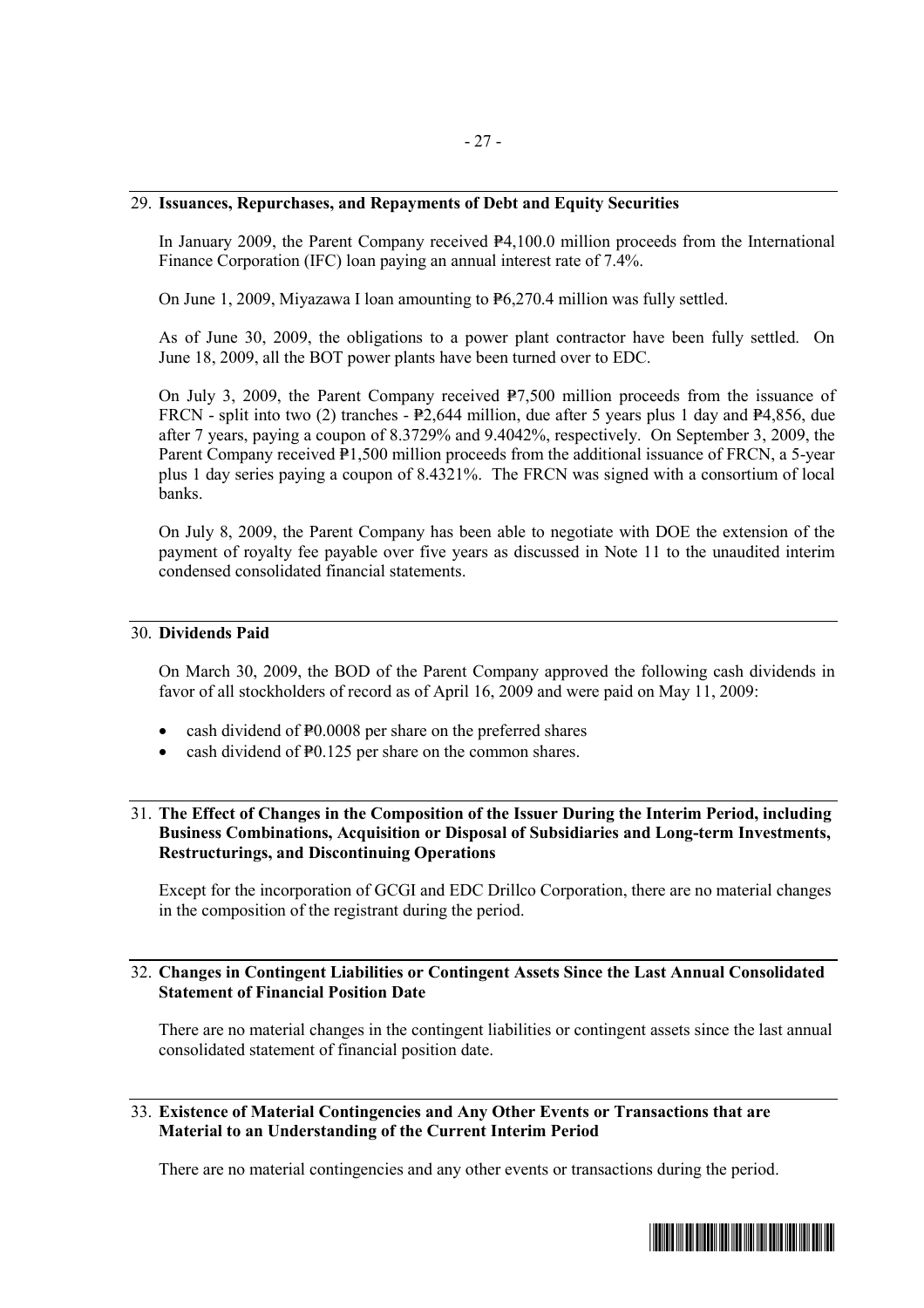#### 34. **Share Buyback Program**

On March 25, 2008, the BOD approved a share buyback program involving up to P4.0 billion worth of the Company's common shares, representing approximately four percent (4%) of the Company's market capitalization as of the date of the approval. The buyback program will be carried out within a two-year period commencing on March 26, 2008 and ending on March 25, 2010.

On January 23, 2009, the BOD approved an amendment to the Company's share buyback program, to include, not only the foregoing objective of acquiring shares to implement the proposed executive/employee stock ownership plan, but also for the purpose of enhancing shareholder value whenever the stock is trading at a price discount to its true valuation.

The share buyback program will be implemented through grants, options, purchases or other equivalent methods.

As of September 30, 2009 and December 31, 2008, the Company's treasury shares totaled 93,000,000 common shares for a total value of  $P404.2$  million since no additional purchase or grant was made during the period.

#### 35. **Financial Risk Management Objectives and Policies**

The Company's financial instruments consist mainly of cash and cash equivalents, AFS investments, and long-term debt. The main purpose of these financial instruments is to finance the Company's operations and accordingly manage its exposure to financial risks. The Company has various financial assets and liabilities such as trade receivables, concession receivables, trade payables and other liabilities, which arise directly from operations.

#### Risk Management Strategy

The Company uses the risk management option model in its Risk Management Strategy formulation. This model involves whether to accept or reject the risk identified based on the risk management process. When the risk is accepted, the Company chooses the following alternatives: retain, reduce, exploit, modify time and wait and see. When the risk is rejected, the Company may opt to avoid or transfer the risk.

#### Financial Risk Management Policy

The main risks arising from the Company's financial instruments are credit and credit concentration risk, foreign currency risk, and interest rate risk, and liquidity risk. The Company's policies for managing the aforementioned risks are summarized hereinafter below.

#### Credit Risk and Credit Concentration

The Company's geothermal and power generation business trades with only one major customer, NPC, a government-owned and controlled corporation. Any failure on the part of NPC to pay its obligations to the Company would significantly affect the Company's business operations. As a practice, the Company monitors closely its collection from NPC and charges interest on delayed payments following the provision of its respective SSAs and PPAs. Receivable balances are monitored on an ongoing basis to ensure that the Company's exposure to bad debts is not significant. The maximum exposure of trade receivables is equal to the carrying amount.

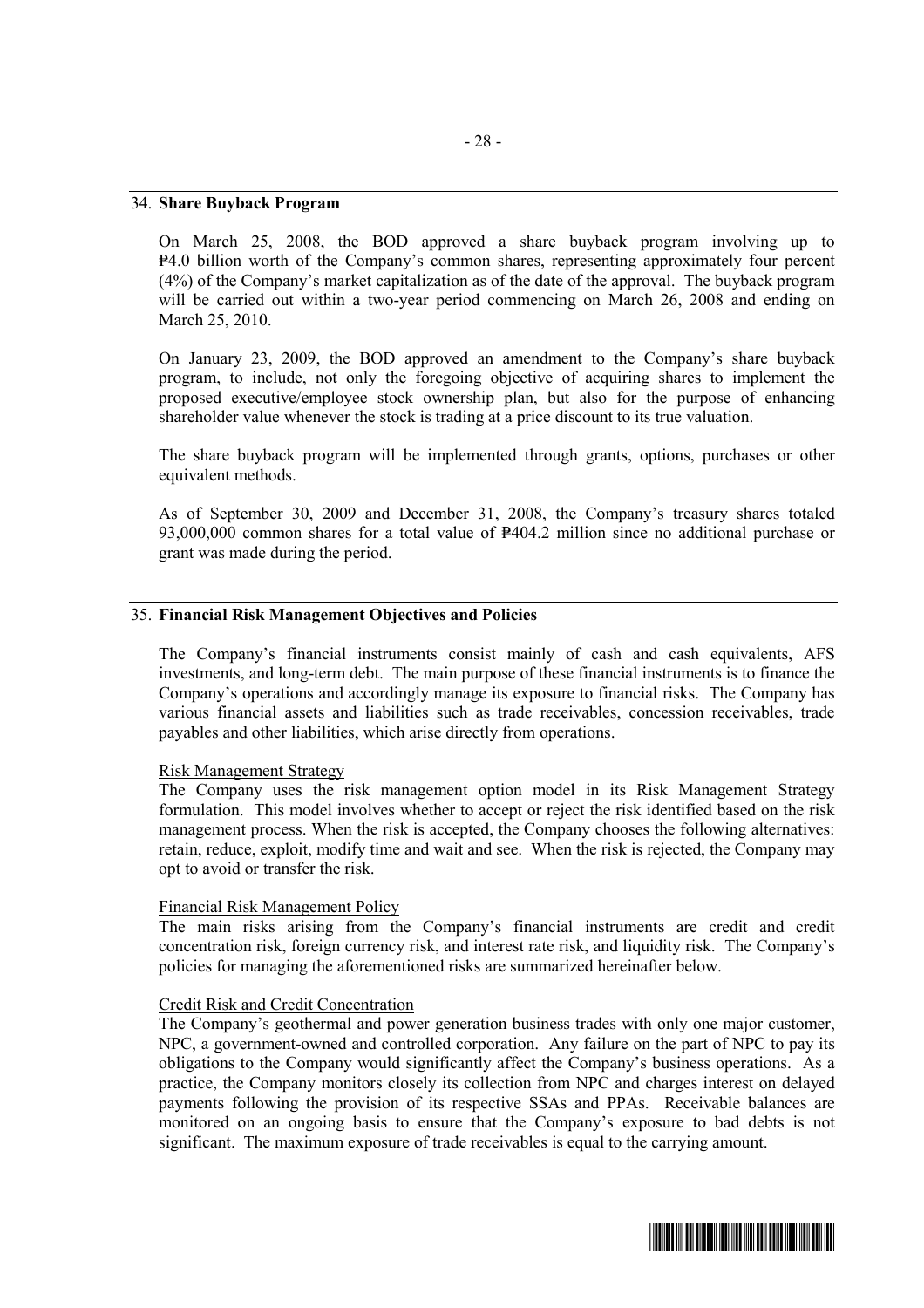With respect to credit risk arising from other financial assets of the Company, which comprise of cash and cash equivalents excluding cash on hand, trade and other receivables, AFS investments, derivatives assets, concession receivable, cash collateral on PCIR bonds and deferred royalty fee, the Company's exposure to credit risk arises from default of the counterparty, with a maximum exposure equal to the carrying amount of these instruments.

|                                     | September 30,   | December 31,   | September 30,                   |
|-------------------------------------|-----------------|----------------|---------------------------------|
|                                     | 2009            | 2008           | 2008                            |
|                                     | (Unaudited)     | (Audited)      | (Unaudited)                     |
| Loans and receivables:              |                 |                |                                 |
| Cash and cash equivalents (excludes |                 |                |                                 |
| cash on hand)                       | P11,810,959,548 | P953,088,221   | P <sub>4</sub> , 043, 521, 701  |
| Trade receivables - net             | 3,261,609,396   | 4,763,042,643  | 5,420,055,016                   |
| Non-trade receivables               | 59,112,261      | 237,513,288    | 270, 303, 775                   |
| Loans and notes receivables         | 62,566,369      | 60,350,973     | 63,071,724                      |
| Employee receivables                | 38,611,856      | 31,358,060     | 29,634,144                      |
| Advances to employees               | 31,024,431      | 26,724,217     | 29,374,428                      |
| Long-term receivables - net         |                 | 819,861,389    | 774,770,613                     |
| Concession receivable               | 33,159,383,136  | 34,695,434,198 | 35,257,841,746                  |
| Due from related parties            | 5,314,010       |                |                                 |
| Cash collateral on PCIR Bonds       |                 | 3,519,226      | 3,066,807                       |
| Royalty fee chargeable to NPC       |                 | 122,018,657    | 364,908,024                     |
| AFS investments:                    |                 |                |                                 |
| Debt investments                    | 750,806,879     | 674,494,128    | 690,094,113                     |
| Equity investments                  | 16,018,900      | 13,597,238     | 20,779,390                      |
| Financial assets at FVPL:           |                 |                |                                 |
| Derivative assets                   | 25,412,438      | 648,988,818    | 45,834,583                      |
|                                     | P49,220,819,224 |                | P43,049,991,056 P47,013,256,064 |

The Company trades only with recognized, creditworthy third parties and/or transacts only with institutions and/or banks which have demonstrated financial soundness and which have passed the financial evaluation and accreditation of the Company.

The table below shows the Company's aging analysis of past due but not impaired receivables as of September 30, 2009 and 2008 and December 31, 2008:

|                        |                          |           |                                  | September 30, 2009 (Unaudited) |         |                 |                          |  |  |  |
|------------------------|--------------------------|-----------|----------------------------------|--------------------------------|---------|-----------------|--------------------------|--|--|--|
|                        |                          |           | <b>Past Due but Not Impaired</b> |                                |         |                 |                          |  |  |  |
|                        | <b>Neither Past</b>      |           |                                  | Over 1 Year                    |         | Past            |                          |  |  |  |
|                        | Due nor                  | Less than | 31 Days                          | up to                          | Over    | Due and         |                          |  |  |  |
|                        | <b>Impaired</b>          | 30 Days   | to 1 Year                        | 3 Years                        | 3 Years | <b>Impaired</b> | Total                    |  |  |  |
|                        | (In Thousand Pesos)      |           |                                  |                                |         |                 |                          |  |  |  |
| Loans and receivables: |                          |           |                                  |                                |         |                 |                          |  |  |  |
| Cash and cash          |                          |           |                                  |                                |         |                 |                          |  |  |  |
| equivalents            | P <sub>11</sub> ,815,560 | ₽–        | ₽–                               | $P -$                          | ₽–      | $P-$            | P <sub>11</sub> ,815,560 |  |  |  |
| Trade receivables      | 3,261,609                |           |                                  |                                |         | 12.686          | 3,274,295                |  |  |  |
| Non-trade receivables  | 39,003                   | 1.323     | 18.144                           | 586                            | 56      |                 | 59,112                   |  |  |  |
| Loans and notes        |                          |           |                                  |                                |         |                 |                          |  |  |  |
| receivables            | 58,645                   |           | 9                                | 3,912                          |         |                 | 62,566                   |  |  |  |
| Employee receivables   | 38,520                   | 42        | 50                               |                                |         |                 | 38,612                   |  |  |  |
| Advances to employees  | 30,470                   | 422       | 133                              |                                | -       |                 | 31,025                   |  |  |  |
| Long-term receivables  |                          |           |                                  |                                | -       | 29.907          | 29,907                   |  |  |  |
| Concession receivable  | 33,159,383               |           |                                  |                                |         |                 | 33,159,383               |  |  |  |

<sup>(</sup>Forward)

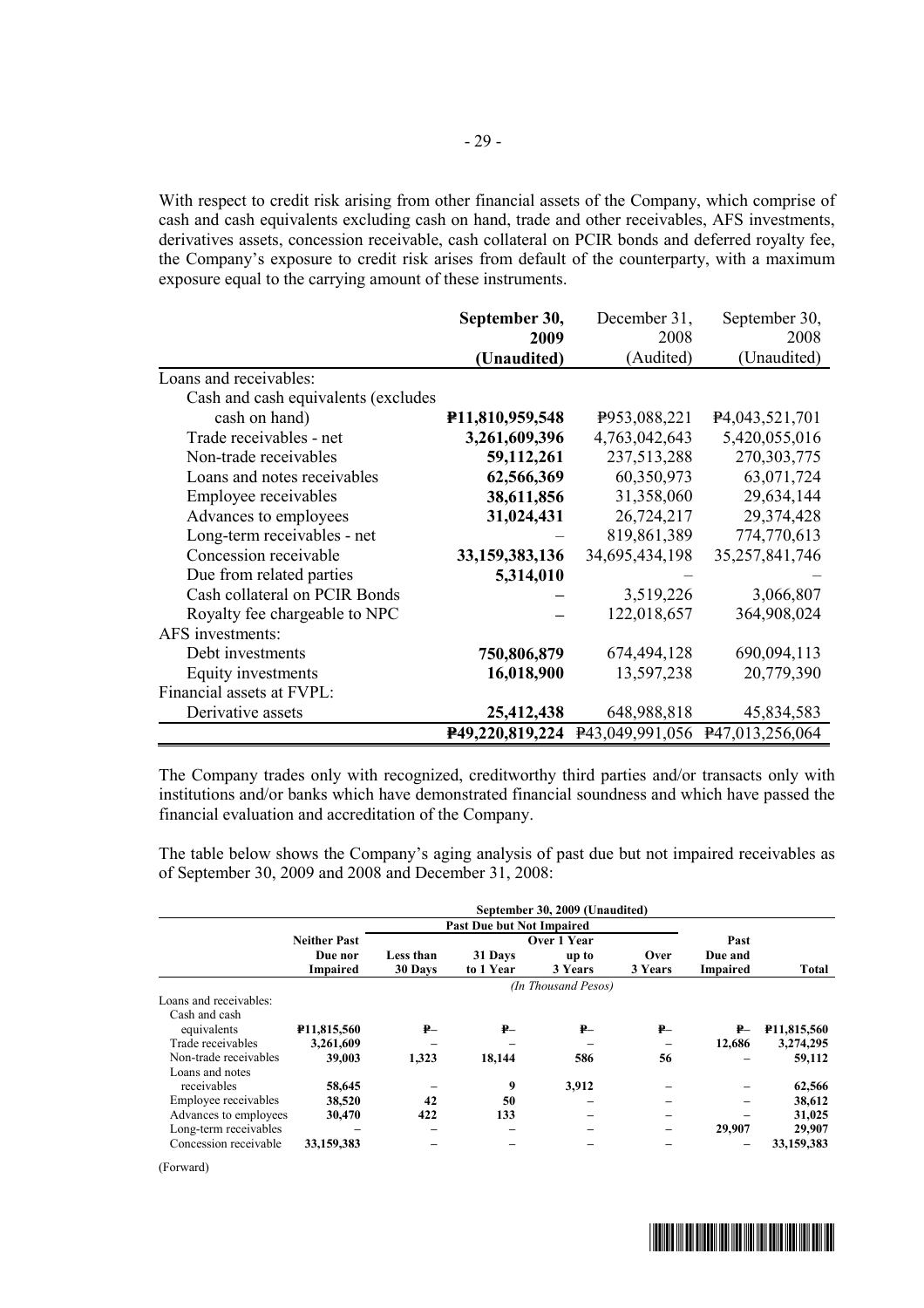|                           |                     | September 30, 2009 (Unaudited) |                                  |                    |            |          |               |  |  |  |
|---------------------------|---------------------|--------------------------------|----------------------------------|--------------------|------------|----------|---------------|--|--|--|
|                           |                     |                                | <b>Past Due but Not Impaired</b> |                    |            |          |               |  |  |  |
|                           | <b>Neither Past</b> |                                |                                  | Over 1 Year        |            | Past     |               |  |  |  |
|                           | Due nor             | Less than                      | 31 Days                          | up to              | Over       | Due and  |               |  |  |  |
|                           | <b>Impaired</b>     | 30 Days                        | to 1 Year                        | 3 Years            | 3 Years    | Impaired | Total         |  |  |  |
| Due from related          |                     |                                |                                  |                    |            |          |               |  |  |  |
| parties                   | <b>P5,314</b>       | ₽–                             | ₽–                               | $P-$               | ₽–         | ₽–       | <b>P5,314</b> |  |  |  |
| AFS investments:          |                     |                                |                                  |                    |            |          |               |  |  |  |
| Debt investments          | 750,807             |                                |                                  |                    |            |          | 750,807       |  |  |  |
| Equity investments        |                     |                                |                                  |                    |            |          |               |  |  |  |
| (Note10)                  | 16,019              |                                |                                  |                    |            |          | 16,019        |  |  |  |
| Financial assets at FVPL: |                     |                                |                                  |                    |            |          |               |  |  |  |
| Derivative assets         | 25,412              |                                |                                  |                    |            |          | 25,412        |  |  |  |
| Total                     | P49,200,742         | <b>P1.787</b>                  | <b>P18,336</b>                   | P <sub>4.498</sub> | <b>P56</b> | P42.593  | P49,268,012   |  |  |  |

|                        |              |           |                           | December 31, 2008 (Audited) |             |          |             |
|------------------------|--------------|-----------|---------------------------|-----------------------------|-------------|----------|-------------|
|                        |              |           | Past Due but Not Impaired |                             |             |          |             |
|                        | Neither Past |           |                           | Over 1 Year                 |             | Past     |             |
|                        | Due nor      | Less than | 31 Days                   | up to                       | Over        | Due and  |             |
|                        | Impaired     | 30 Days   | to 1 Year                 | 3 Years                     | 3 Years     | Impaired | Total       |
|                        |              |           |                           | (In Thousand Pesos)         |             |          |             |
| Loans and receivables: |              |           |                           |                             |             |          |             |
| Cash and cash          |              |           |                           |                             |             |          |             |
| equivalents            | P957,088     | P         | $P-$                      | P                           | P           | P        | P957,088    |
| Trade receivables      | 4,746,756    |           | 16,286                    |                             | -           | 11,780   | 4,774,822   |
| Non-trade receivables  | 227,208      | 4,974     | 5,274                     |                             | 57          |          | 237,513     |
| Loans and notes        |              |           |                           |                             |             |          |             |
| receivables            | 51,814       | 221       | 7,474                     | 551                         | 291         |          | 60,351      |
| Employee receivables   | 31,267       |           | 82                        | 10                          |             |          | 31,359      |
| Advances to            |              |           |                           |                             |             |          |             |
| employees              | 14,925       | 5,550     | 5,860                     | 389                         |             |          | 26,724      |
| Long-term receivables  | 819,861      |           |                           |                             |             | 66,304   | 886,165     |
| Concession receivable  | 34,695,434   |           |                           |                             |             |          | 34,695,434  |
| Cash collateral        |              |           |                           |                             |             |          |             |
| on PCIR Bonds          | 3,519        |           |                           |                             |             |          | 3,519       |
| Royalty fee chargeable |              |           |                           |                             |             |          |             |
| to NPC                 | 122,019      |           |                           |                             |             |          | 122,019     |
| AFS investments:       |              |           |                           |                             |             |          |             |
| Debt investments       | 674,494      |           |                           |                             |             |          | 674,494     |
| Equity investments     |              |           |                           |                             |             |          |             |
| (Note 10)              | 13,597       |           |                           |                             |             |          | 13,597      |
| Financial assets at    |              |           |                           |                             |             |          |             |
| <b>FVPL:</b>           |              |           |                           |                             |             |          |             |
| Derivative assets      | 648,989      |           |                           |                             |             |          | 648,989     |
|                        | P43.006.971  | P10,745   | P34.976                   | P <sub>950</sub>            | <b>P348</b> | P78,084  | P43,132,074 |

|                        |                         |           |                           | September 30, 2008 (Unaudited) |         |          |                         |
|------------------------|-------------------------|-----------|---------------------------|--------------------------------|---------|----------|-------------------------|
|                        |                         |           | Past Due but Not Impaired |                                |         |          |                         |
|                        | Neither Past            |           |                           | Over 1 Year                    |         | Past     |                         |
|                        | Due Nor                 | Less than | 31 Days                   | up to                          | Over    | Due and  |                         |
|                        | Impaired                | 30 Days   | to 1 Year                 | 3 Years                        | 3 Years | Impaired | Total                   |
|                        |                         |           |                           | (In Thousand Pesos)            |         |          |                         |
| Loans and receivables: |                         |           |                           |                                |         |          |                         |
| Cash and cash          |                         |           |                           |                                |         |          |                         |
| equivalents            | P <sub>4</sub> ,047,510 | $P-$      | P                         | $P-$                           | P       | $P-$     | P <sub>4</sub> ,047,510 |
| Trade receivables      | 5,250,019               |           | 169,892                   | 144                            |         | 3,500    | 5,423,555               |
| Non-trade receivables  | 186,687                 | 929       | 29,741                    | 52,947                         |         |          | 270,304                 |
| Loans and notes        |                         |           |                           |                                |         |          |                         |
| receivables            | 63,072                  |           |                           |                                |         |          | 63,072                  |
| Employee receivables   | 29,542                  |           | 92                        |                                |         |          | 29,634                  |
| Advances to            |                         |           |                           |                                |         |          |                         |
| employees              | 29,374                  |           |                           |                                |         |          | 29,374                  |
| Long-term              |                         |           |                           |                                |         |          |                         |
| receivables            |                         |           |                           | 774,771                        |         | 66,975   | 841,745                 |
|                        |                         |           |                           |                                |         |          |                         |

(Forward)

- 30 -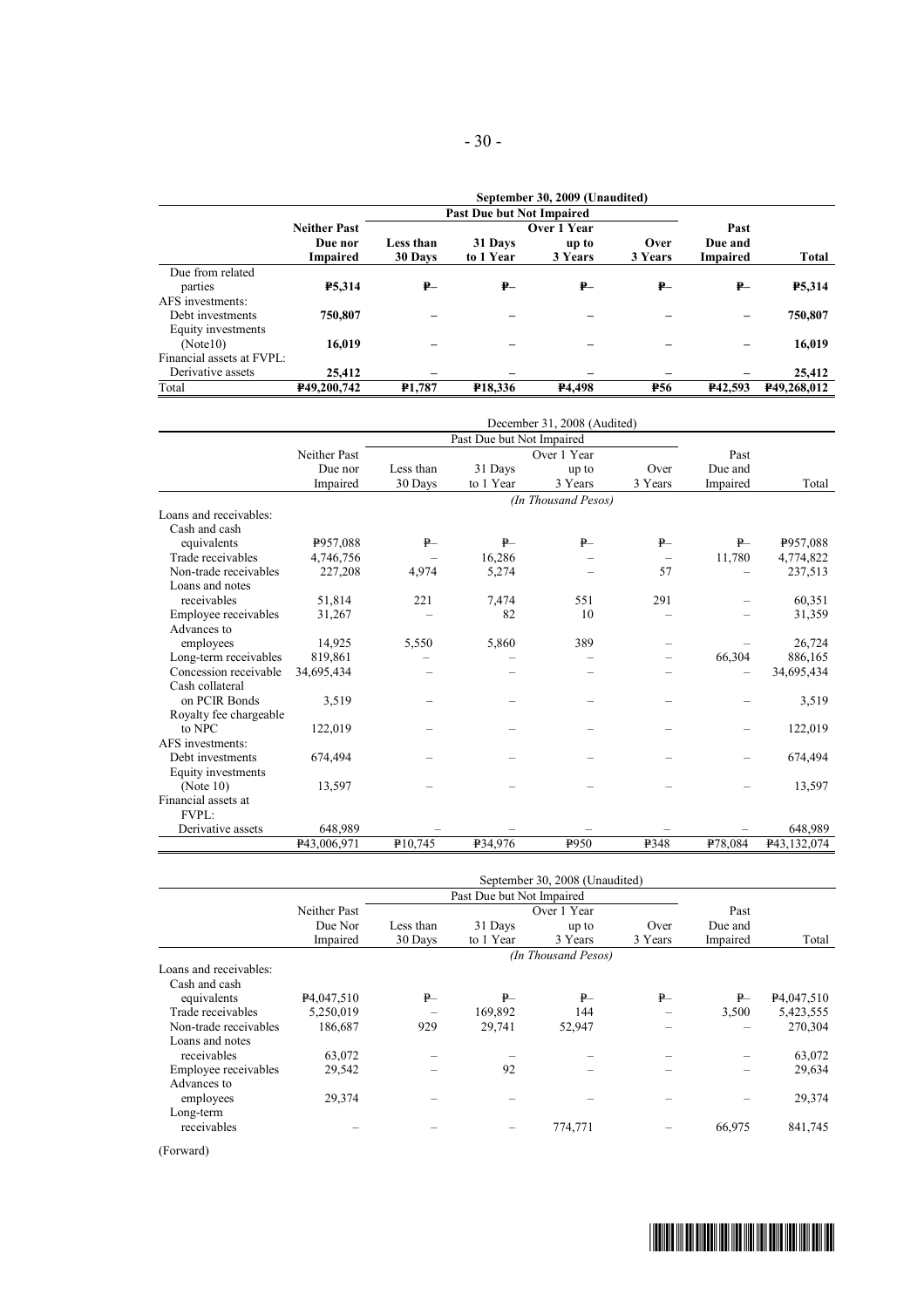|                        |              |                  |                           | September 30, 2008 (Unaudited) |         |          |             |
|------------------------|--------------|------------------|---------------------------|--------------------------------|---------|----------|-------------|
|                        |              |                  | Past Due but Not Impaired |                                |         |          |             |
|                        | Neither Past |                  |                           | Over 1 Year                    |         | Past     |             |
|                        | Due Nor      | Less than        | 31 Days                   | up to                          | Over    | Due and  |             |
|                        | Impaired     | 30 Days          | to 1 Year                 | 3 Years                        | 3 Years | Impaired | Total       |
|                        |              |                  |                           | (In Thousand Pesos)            |         |          |             |
| Concession             |              |                  |                           |                                |         |          |             |
| receivable             | P35,257,842  | $P-$             | $P-$                      | $P-$                           | $P-$    | $P-$     | P35,257,842 |
| Cash collateral        |              |                  |                           |                                |         |          |             |
| on PCIR Bonds          | 3,067        |                  |                           |                                |         |          | 3,067       |
| Royalty fee chargeable |              |                  |                           |                                |         |          |             |
| to NPC                 | 364,908      |                  |                           |                                |         |          | 364,908     |
| AFS investments:       |              |                  |                           |                                |         |          |             |
| Debt investments       | 690,094      |                  |                           |                                |         |          | 690,094     |
| Equity investments     |              |                  |                           |                                |         |          |             |
| (Note 10)              | 20,779       |                  |                           |                                |         |          | 20,779      |
| Financial assets at    |              |                  |                           |                                |         |          |             |
| <b>FVPL:</b>           |              |                  |                           |                                |         |          |             |
| Derivative assets      | 30,332       |                  | 15,502                    |                                |         |          | 45,834      |
|                        | P45,973,226  | P <sub>929</sub> | P215,227                  | P827,862                       | $P-$    | P70,475  | P47,087,718 |

#### September 30, 2008 (Unaudited)

#### Credit Quality of Neither Past due nor Impaired Financial Assets

Financial assets are classified as high grade if the counterparties are not expected to default in settling their obligations. Thus, the credit risk exposure is minimal. These counterparties normally include customers, banks and related parties who pay on or before due date. Financial assets are classified as standard grade if the counterparties settle their obligation with the Company with tolerable delays. Low grade accounts are accounts, which have probability of impairment based on historical trend. These accounts show propensity of default in payment despite regular follow-up actions and extended payment terms.

As of September 30, 2009 and 2008 and December 31, 2008, financial assets categorized as neither past due nor impaired are viewed by management as high grade, considering the collectability of the receivables and the credit history of the counterparties. Financial assets that are classified as past due but not impaired are considered as standard grade since based on management's assessment as of September 30, 2009 there is an assured collection on these accounts, thus no provision for doubtful accounts has been recognized thereof.

#### Foreign Currency Risk

The Company's exposure to foreign currency risk resulted from the financial assets and liabilities that are denominated in U.S. dollar and Japanese yen. This primarily arises from future payments of foreign-currency denominated loans, BOT lease obligation and other commercial transactions and the Company's investment in ROP Bonds.

The Company's exposure to foreign currency risk to some degree is mitigated by some provisions in the Company's GSCs, SSAs and PPAs. The service contracts allow full cost recovery while the sales contracts include billing adjustments covering the movements in Philippine peso and the U.S. dollar rates, US Price and Consumer Indices, and other inflation factors.

To mitigate further the effects of foreign currency risk, the Company will prepay, refinance or hedge its foreign currency denominated loans, whenever deemed feasible. During 2008, the Company entered into derivative contracts with various counterparties to hedge its JPY12 billion Miyazawa I loan. The derivatives contracts had already matured on May 26, 2009 and were settled on May 28, 2009.

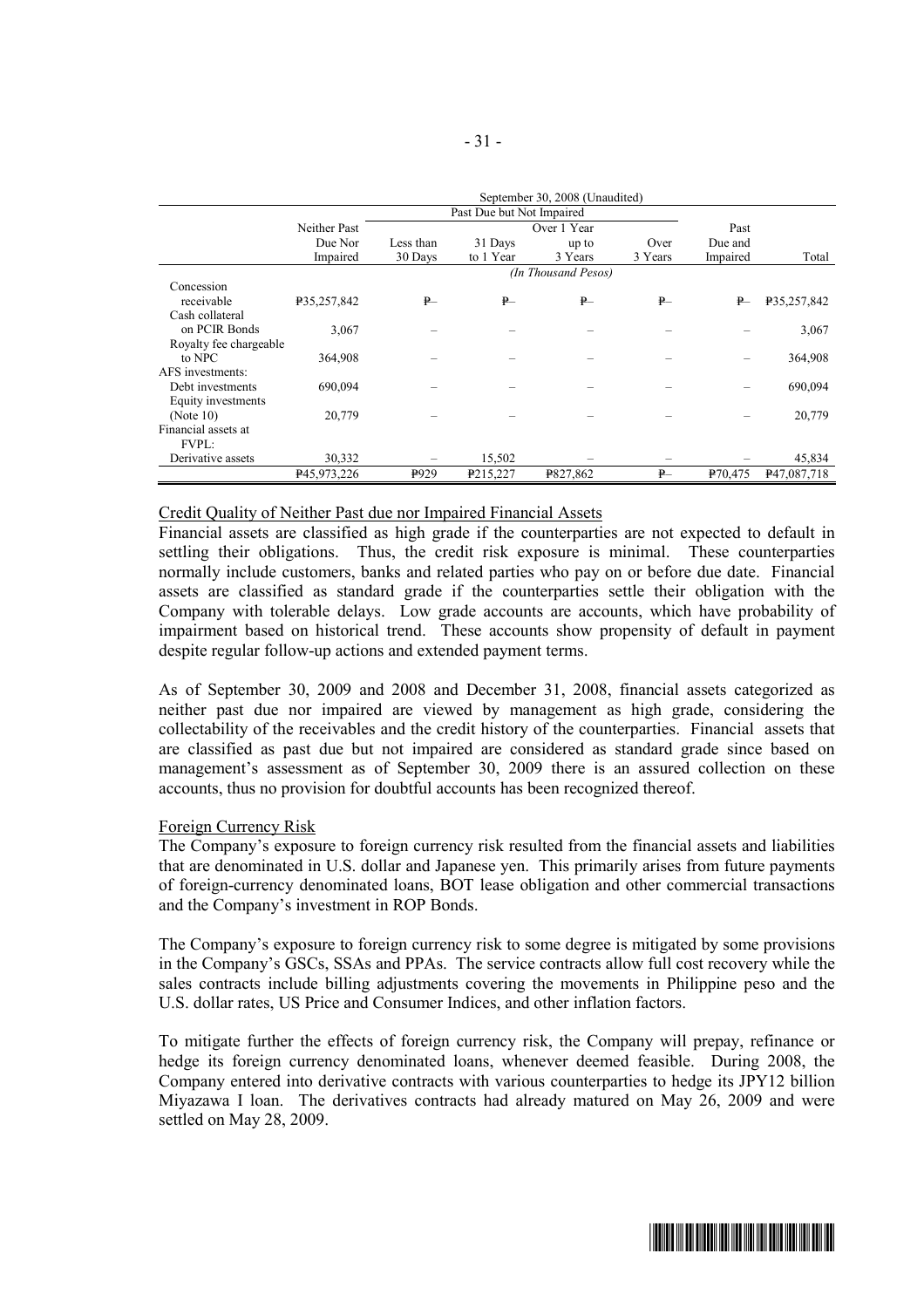The Company's foreign currency-denominated financial assets and liabilities (translated into Philippine peso) as of September 30, 2009 and 2008 and December 31, 2008, are as follows:

|                                      | September 30, 2009 (Unaudited) |                  |                         | September 30, 2008 (Unaudited) |                  |                         |  |
|--------------------------------------|--------------------------------|------------------|-------------------------|--------------------------------|------------------|-------------------------|--|
|                                      | <b>Original Currency</b>       |                  | Peso                    | Original Currency              |                  | Peso                    |  |
|                                      | Japanese Yen                   | <b>US Dollar</b> | Equivalent <sup>1</sup> | Japanese Yen                   | <b>US Dollar</b> | Equivalent <sup>2</sup> |  |
| <b>Financial Assets</b>              |                                |                  |                         |                                |                  |                         |  |
| Loans and receivables:               |                                |                  |                         |                                |                  |                         |  |
| Cash equivalents                     |                                | 5,471,191        | 259,279,764             |                                | 9,630,055        | 453,094,067             |  |
| Cash on hand and in banks            |                                | 2,161,880        | 102,451,492             | 385,119                        | 293,387          | 13,977,767              |  |
| Trade and other receivables          |                                | 2,405,251        | 113,984,846             |                                | 2,985,048        | 140,446,514             |  |
| Cash collateral on PCIR              |                                |                  |                         |                                |                  |                         |  |
| <b>Bonds</b>                         |                                |                  |                         |                                | 65,182           | 3,066,807               |  |
| AFS investments -                    |                                |                  |                         |                                |                  |                         |  |
| Government debt securities           |                                | 15,843,150       | 750,806,879             |                                | 14,733,962       | 693,232,904             |  |
| Financial assets at FVPL             |                                |                  |                         |                                |                  |                         |  |
| Derivative assets                    |                                | 522,558          | 24,764,042              |                                | 974,168          | 45,834,583              |  |
| Total financial assets               | $\equiv$                       | 26,404,030       | 1,251,287,023           | 385.119                        | 28.681.802       | 1,349,652,642           |  |
|                                      |                                |                  |                         |                                |                  |                         |  |
| <b>Current Financial Liabilities</b> |                                |                  |                         |                                |                  |                         |  |
| Liabilities at amortized cost:       |                                |                  |                         |                                |                  |                         |  |
| Trade and other payables             | 533,729,982                    | 9,549,180        | 733,242,500             | 513,261,431                    | 4,544,997        | 445,624,546             |  |
| Short-term payable                   |                                |                  |                         |                                |                  |                         |  |
| Current portion of interest-         |                                |                  |                         |                                |                  |                         |  |
| bearing financial                    |                                |                  |                         |                                |                  |                         |  |
| liabilities                          | 23,646,873,926                 | 34,701,764       | 14,081,261,718          | 13,868,893,372                 | 28,886,730       | 7,622,139,744           |  |
| Due to related parties               |                                | 3,592,094        | 170,229,348             |                                |                  |                         |  |
| Current portion of                   |                                |                  |                         |                                |                  |                         |  |
| obligations to a power               |                                |                  |                         |                                |                  |                         |  |
| plant contractor                     |                                |                  |                         |                                | 3,626,529        | 170,628,173             |  |
| <b>Financial liabilities</b>         |                                |                  |                         |                                |                  |                         |  |
| at FVPL-                             |                                |                  |                         |                                |                  |                         |  |
| Derivative liabilities               |                                |                  |                         |                                |                  |                         |  |
| Total current financial              |                                |                  |                         |                                |                  |                         |  |
| liabilities                          | 24,180,603,908                 | 47,843,038       | 14,984,733,566          | 14,382,154,803                 | 37,058,256       | 8,238,392,463           |  |
| <b>Noncurrent Financial</b>          |                                |                  |                         |                                |                  |                         |  |
| <b>Liabilities</b>                   |                                |                  |                         |                                |                  |                         |  |
| Liabilities at amortized cost:       |                                |                  |                         |                                |                  |                         |  |
| Interest-bearing financial           |                                |                  |                         |                                |                  |                         |  |
| liabilities - net of                 |                                |                  |                         |                                |                  |                         |  |
| current portion                      | 12,030,927,326                 | 87,456,562       | 10,472,065,729          | 35,881,348,972                 | 121,455,585      | 21,918,054,475          |  |
| Total noncurrent financial           |                                |                  |                         |                                |                  |                         |  |
| liabilities                          | 12,030,927,326                 | 87,456,562       | 10,472,065,729          | 35,881,348,972                 | 121,455,585      | 21,918,054,475          |  |
| Total financial liabilities          | 36.211.531.234                 | 135,299,600      | 25,456,799,295          | 50.263.503.775                 | 158.513.841      | 30.156.446.938          |  |

*1US\$1=JPY90.106* and *US\$1* = *P47.390*<sup>*2*</sup>*US\$1=JPY104.188* and *US\$1* = *P47.050* 

#### December 31, 2008 (Audited)

|                                                           | Original Currency | Peso             |                         |
|-----------------------------------------------------------|-------------------|------------------|-------------------------|
|                                                           | Japanese Yen      | <b>US Dollar</b> | Equivalent <sup>1</sup> |
| <b>Financial Assets</b>                                   |                   |                  |                         |
| Loans and receivables:                                    |                   |                  |                         |
| Cash equivalents                                          |                   | 16,769,052       | 796,865,372             |
| Cash on hand and in banks                                 | 386,027           | 262,524          | 12,857,892              |
| Trade and other receivables                               |                   | 2,442,801        | 116,081,918             |
| Cash collateral on PCIR Bonds                             |                   | 74,058           | 3,519,226               |
| AFS investments - government debt securities              |                   | 14,193,900       | 674,494,128             |
| Financial assets at FVPL - derivative assets              |                   | 13,657,172       | 648,988,818             |
| Total financial assets                                    | 386,027           | 47,399,507       | 2,252,807,354           |
| <b>Current Financial Liabilities</b>                      |                   |                  |                         |
| Liabilities at amortized cost:                            |                   |                  |                         |
| Trade and other payables                                  | 390,442,807       | 15,881,766       | 919,566,162             |
| Current portion of interest-bearing financial liabilities | 13,856,808,675    | 30, 131, 115     | 8,672,427,695           |
| (Forward)                                                 |                   |                  |                         |

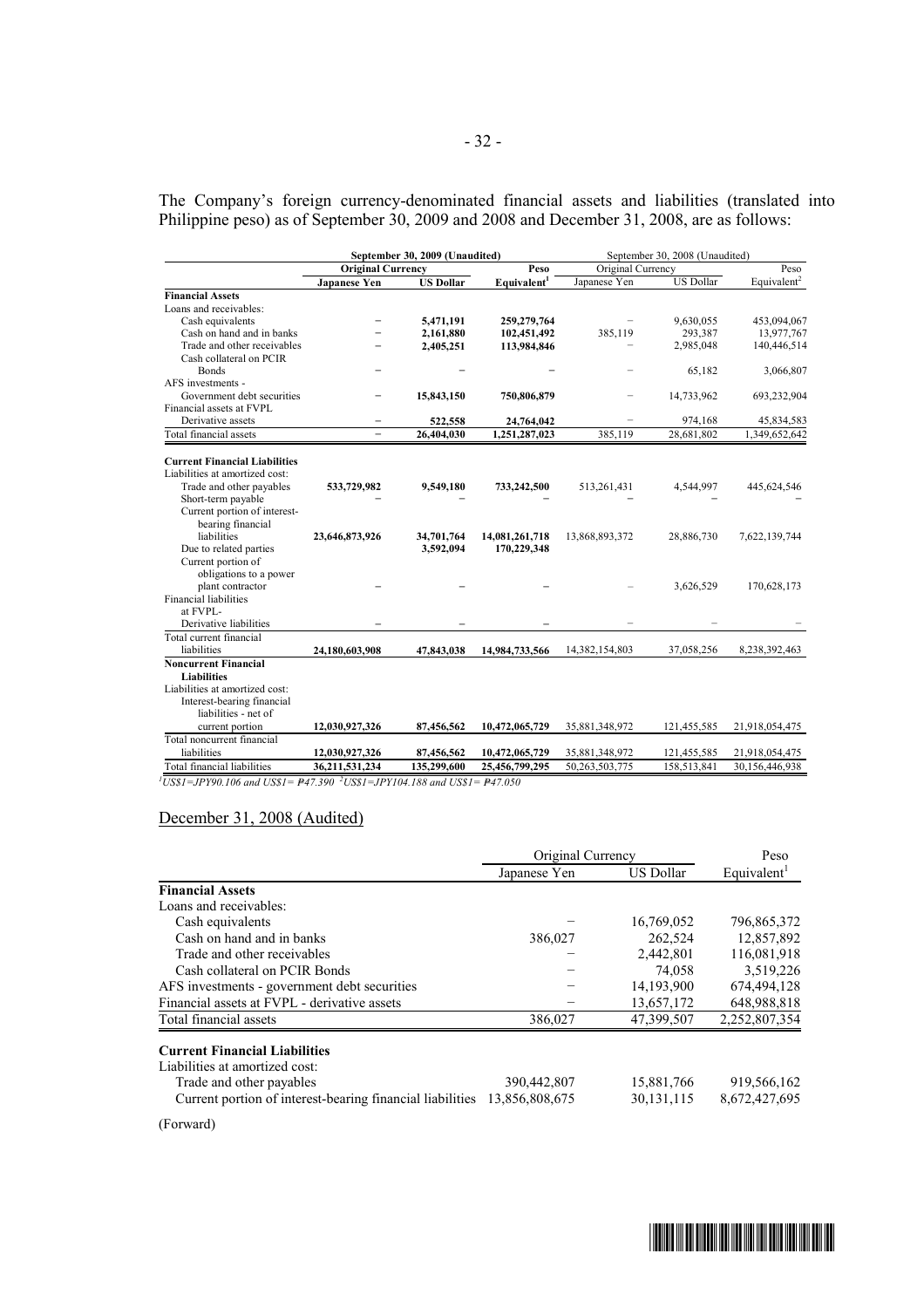|                                                          | Original Currency | Peso             |                         |
|----------------------------------------------------------|-------------------|------------------|-------------------------|
|                                                          | Japanese Yen      | <b>US Dollar</b> | Equivalent <sup>1</sup> |
| Current portion of obligations to a power plant          |                   |                  |                         |
| contractor                                               |                   | 2,360,847        | 112,187,446             |
| Financial liabilities at FVPL -                          |                   |                  |                         |
| Derivative liabilities                                   |                   | 1,110,992        | 54,250,018              |
| Total current financial liabilities                      | 14, 247, 251, 482 | 49,484,720       | 9,758,431,321           |
| <b>Noncurrent Financial Liabilities</b>                  |                   |                  |                         |
| Liabilities at amortized cost:                           |                   |                  |                         |
| Interest-bearing financial liabilities - net of current  |                   |                  |                         |
| portion                                                  | 35, 123, 058, 752 | 109,515,541      | 23,557,027,591          |
| Obligations to a power plant contractor - net of current |                   |                  |                         |
| portion                                                  |                   |                  |                         |
| Total noncurrent financial liabilities                   | 35,123,058,752    | 109,515,541      | 23,557,027,591          |
| Total financial liabilities                              | 49,370,310,234    | 159,000,261      | 33,315,458,912          |

 $\frac{1}{7}$ *US\$1=JPY90.942 and US\$1= P47.520* 

The following table demonstrates the sensitivity to a reasonably possible change in the U.S. dollar and Japanese yen exchange rates, with all other variables held constant, of the Company's profit before income tax as at September 30, 2009 and 2008 (arising from revaluation of monetary assets and liabilities and fair valuation of derivative instruments).

|                     | September 30, 2009 (Unaudited)      |                          |  |  |  |
|---------------------|-------------------------------------|--------------------------|--|--|--|
|                     | <b>Foreign Currency</b>             | <b>Effect on Income</b>  |  |  |  |
|                     | <b>Appreciates (Depreciates) By</b> | <b>Before Income Tax</b> |  |  |  |
| US\$                | 10% or PHP4.739                     | (F500, 098, 332)         |  |  |  |
|                     | $(10\% \text{ or PHP4.739})$        | 468,977,253              |  |  |  |
| <b>JPY</b>          | 10% or PHP0.05844                   | (P2, 116, 105, 803)      |  |  |  |
|                     | $(10\% \text{ or } PHP0.04781)$     | 1,731,359,293            |  |  |  |
| EURO <sup>(a)</sup> | 10% against US\$                    | 49, 555, 258             |  |  |  |
|                     | $(10\%$ against US\$)               | (18, 434, 179)           |  |  |  |
|                     | September 30, 2008 (Unaudited)      |                          |  |  |  |
|                     | Foreign Currency                    | Effect on Profit         |  |  |  |

|                     | Foreign Currency                | Effect on Profit |
|---------------------|---------------------------------|------------------|
|                     | Appreciates (Depreciates) By    | Before Tax       |
| US\$                | 10% or PHP4.705                 | (F587, 274, 651) |
|                     | $(10\% \text{ or PHP4.705})$    | 525,521,107      |
| <b>JPY</b>          | 10% or PHP0.05018               | (2,522,021,872)  |
|                     | $(10\% \text{ or PHP} 0.04105)$ | 2,063,472,440    |
| EURO <sup>(a)</sup> | 10% against US\$                | 88, 371, 865     |
|                     | $(10\%$ against US\$)           | (26, 618, 321)   |

*(a) This pertains to fair valuation of FG Hydro's derivative asset which is a currency option.* 

#### Equity Price Risk

Equity price risk is the risk that the fair value of traded equity instruments decrease as the result of the changes in the levels of equity indices and the value of the individual stocks.

As of September 30, 2009 and 2008 and December 31, 2008, the Company's exposure to equity price risk is minimal.

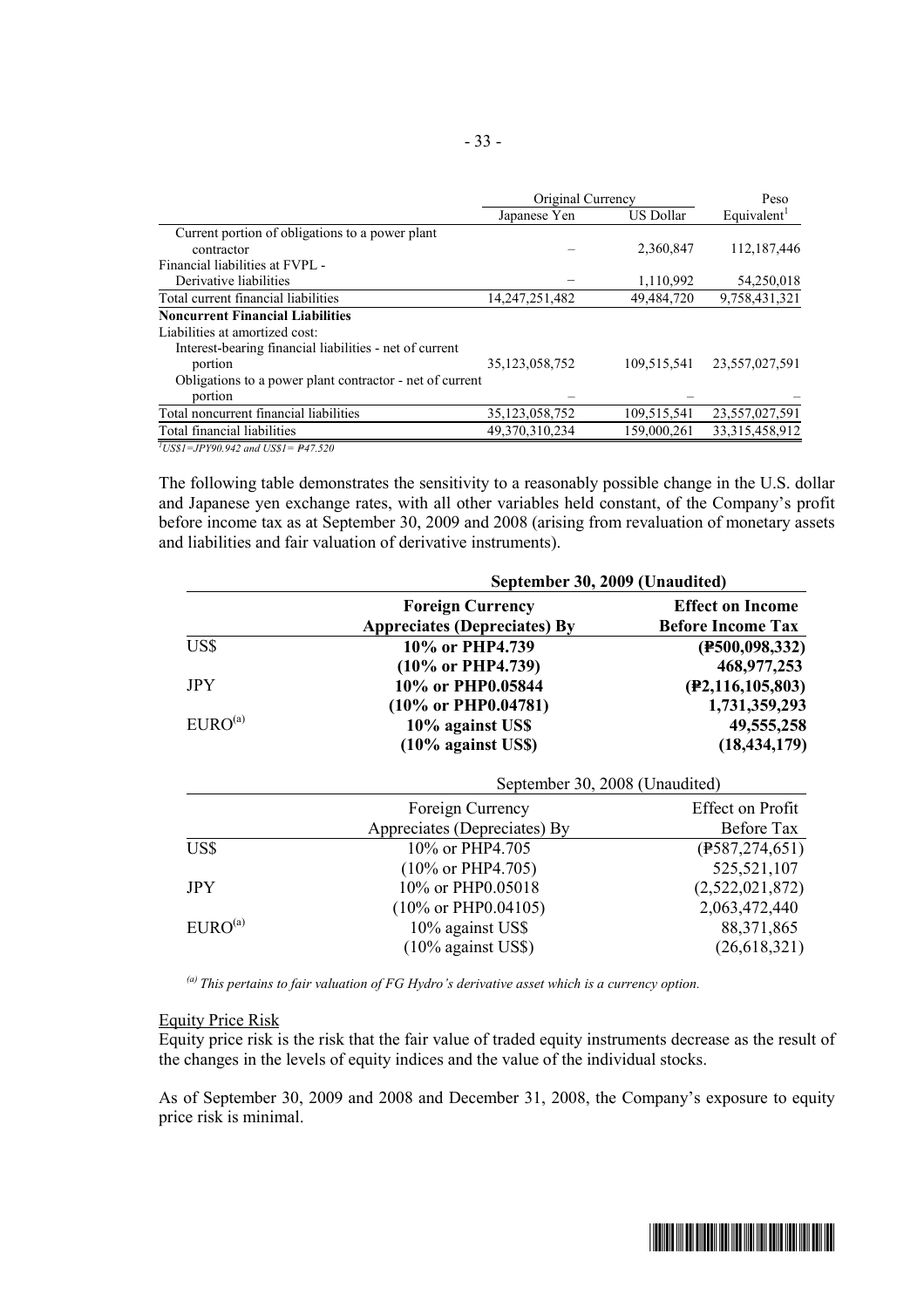#### Interest Rate Risk

The Company's exposure to the risk of changes in market interest rates relates primarily to the Company's long-term debt obligations with floating interest rates, derivative assets, derivative liabilities and AFS investments.

- 34 -

The interest rates of some of the Company's long-term borrowings, AFS debt investments and finance leases (to which the Company is a lessee) are fixed at the inception of the loan agreement and/or lease.

The Company regularly evaluates its interest rate risk by taking into account the cost of qualified borrowings being charged by its creditors. Prepayment, refinancing or hedging the risks are undertaken when deemed feasible and advantageous to the Company.

The following tables demonstrate the sensitivity to a reasonably possible change in interest rates, with all other variables held constant, of the Company's income before income tax and equity as of September 30, 2009 and 2008. The effect also includes impact of change in interest rates on derivatives.

| September 30, 2009 (Unaudited)              |                                                     |                              |  |  |
|---------------------------------------------|-----------------------------------------------------|------------------------------|--|--|
| <b>Increase/Decrease</b><br>in Basis Points | <b>Effect on Income</b><br><b>Before Income Tax</b> | <b>Effect on</b><br>Equity   |  |  |
| $+100$<br>$-100$                            | (F45, 888, 889)<br>45,888,889                       | $P -$                        |  |  |
| $+100$<br>$-100$                            | (26,098,273)<br>26,183,593                          | (27, 134, 606)<br>29,829,761 |  |  |
| $+100$<br>$-100$                            |                                                     |                              |  |  |
| $+100$<br>$-100$                            | (1,981,780)<br>4,084,042                            |                              |  |  |
|                                             |                                                     |                              |  |  |

|             |                   | September 30, 2008 (Unaudited) |              |  |  |  |
|-------------|-------------------|--------------------------------|--------------|--|--|--|
|             | Increase/Decrease | Effect on Income               | Effect on    |  |  |  |
|             | in Basis Points   | Before Income Tax              | Equity       |  |  |  |
| <b>PHP</b>  | $+100$            | P                              | ₽—           |  |  |  |
|             | $-100$            |                                |              |  |  |  |
| US\$        | $+100$            | (31, 655, 257)                 | (27,996,104) |  |  |  |
|             | $-100$            | 32,282,282                     | 29,720,727   |  |  |  |
| <b>JPY</b>  | $+100$            | (30, 847, 511)                 |              |  |  |  |
|             | $-100$            | 30,847,511                     |              |  |  |  |
| <b>EURO</b> | $+100$            | (4, 752, 245)                  |              |  |  |  |
|             | $-100$            | 10,270,007                     |              |  |  |  |

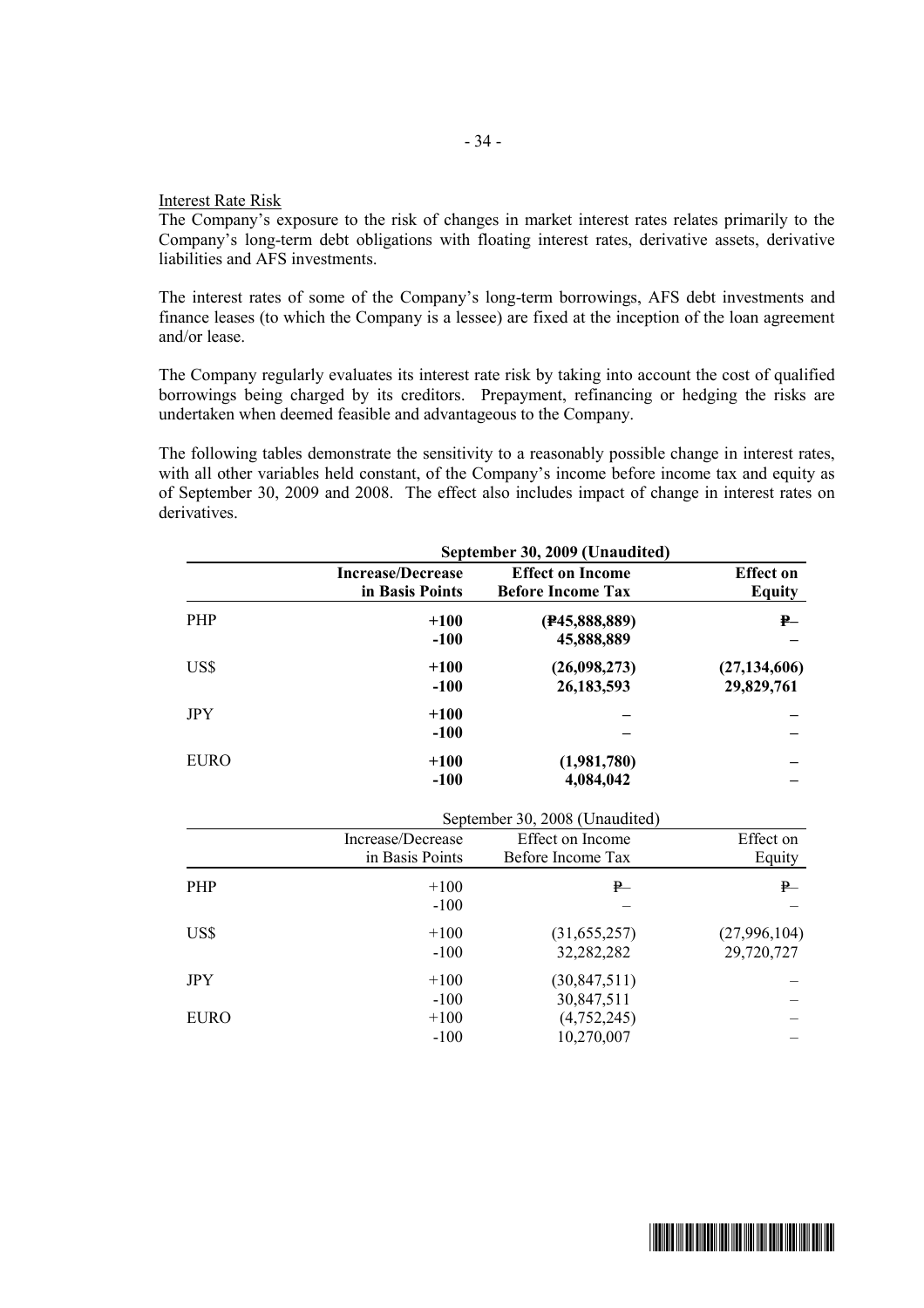# Interest Rate Risk Table

The following table provides for the effective interest rates and interest payments by period of maturity of the Company's long-term debt.

|                                   |                       |             | More than 1                 |                                         |            |                                |
|-----------------------------------|-----------------------|-------------|-----------------------------|-----------------------------------------|------------|--------------------------------|
|                                   |                       | Within 1    | Year but less               |                                         | More than  |                                |
|                                   | <b>Interest Rates</b> | Year        | than 4 Years                | 4-5 Years                               | 5 Years    | Total                          |
| September 30, 2009                |                       |             | (In Thousands)              |                                         |            |                                |
| <b>Fixed Rate</b>                 |                       |             |                             |                                         |            |                                |
| Long-term debt:                   |                       |             |                             |                                         |            |                                |
| <b>OECF</b>                       | $3\% - 5.7\%$         | P71,272     | P40,351                     | P11,747                                 | P27,820    | P151,190                       |
| JEXIM <sup>(a)</sup> 3747         | 3.5%                  | 31,960      |                             |                                         |            | 31,960                         |
| $JBIC^{(b)}$ 21 <sup>st</sup> yen | 2.3% & 2.7%           | 123,894     | 226,543                     | 197,505                                 | 583,877    | 1,131,819                      |
| Miyazawa II                       | 2.37%                 | 274,224     |                             |                                         |            | 274,224                        |
| <b>IFC</b>                        | 7.40%                 | 307,614     | 616,071                     | 551,177                                 | 1,218,657  | 2,693,519                      |
| <b>Power Sector Assets</b>        | 12.00%                | 308,076     | 537,084                     | 22,337                                  |            | 867,497                        |
| and Liabilities                   |                       |             |                             |                                         |            |                                |
| Management                        |                       |             |                             |                                         |            |                                |
| Corporation                       |                       |             |                             |                                         |            |                                |
| (PSALM) Loan                      |                       |             |                             |                                         |            |                                |
| <b>FCRN</b> Series 1              | 8.37%                 | 217,690     | 352,116                     | 162,068                                 |            | 731,874                        |
| FCRN Series 2                     | 9.4%                  | 454,765     | 830,089                     | 581,681                                 | 230,744    | 2,097,279                      |
| FCRN Series 3                     | 8.43%                 | 112,621     | 202,283                     | 93,104                                  |            | 408,008                        |
| Short-term debt:                  |                       |             |                             |                                         |            |                                |
| <b>BPI</b>                        | 7.00%                 | 3,986       |                             |                                         |            | 3,986                          |
| <b>ING</b>                        | 7.00%                 | 1,919       |                             |                                         |            | 1,919                          |
| Mizuho                            | 4.00%                 | 262         |                             |                                         |            | 262                            |
| September 30, 2009                |                       |             |                             |                                         |            |                                |
| <b>Floating Rate</b>              |                       |             |                             |                                         |            |                                |
| Long-term debt:                   |                       |             |                             |                                         |            |                                |
| <b>IBRD</b>                       | 7.43%                 | 209,088     | 34,315                      |                                         |            | 243,403                        |
| Short-term debt:                  |                       |             |                             |                                         |            |                                |
| <b>LBP</b>                        | 7.10%                 | 37,078      |                             |                                         |            | 37,078                         |
| <b>December 31, 2008</b>          |                       |             |                             |                                         |            |                                |
| <b>Fixed Rate</b>                 |                       |             |                             |                                         |            |                                |
| Long-term debt:                   |                       |             |                             |                                         |            |                                |
| <b>OECF</b>                       | $3\% - 5.7\%$         | 80,125,182  | 72,791,485                  | 12,616,304                              | 30,880,143 | 196,413,114                    |
| JEXIM <sup>(a)</sup> 3747         | 3.5%                  | 39,312,925  | 31,753,377                  |                                         |            | 71,066,302                     |
| $JBIC^{(b)}$ 21 <sup>st</sup> yen | 2.3% & 2.7%           | 130,228,204 | 239,046,620                 | 210,803,299                             |            | 674, 642, 893 1, 254, 721, 016 |
| Miyazawa I                        | 2.62% & 3.78%         | 98,019,103  |                             |                                         |            | 98,019,103                     |
| Miyazawa II                       | 2.37%                 | 272,449,143 | 136,224,572                 |                                         |            | 408, 673, 715                  |
| PSALM Loan                        | 12.00%                |             |                             | 791,404,919 1,582,809,837 1,582,809,838 |            | $-3,957,024,594$               |
| <b>December 31, 2008</b>          |                       |             |                             |                                         |            |                                |
| <b>Floating Rate</b>              |                       |             |                             |                                         |            |                                |
| Long-term debt:                   |                       |             |                             |                                         |            |                                |
| <b>IBRD</b>                       | 7.07%                 |             | 243, 635, 506 158, 627, 319 |                                         |            | 402,262,825                    |
|                                   |                       |             |                             |                                         |            |                                |

(Forward)

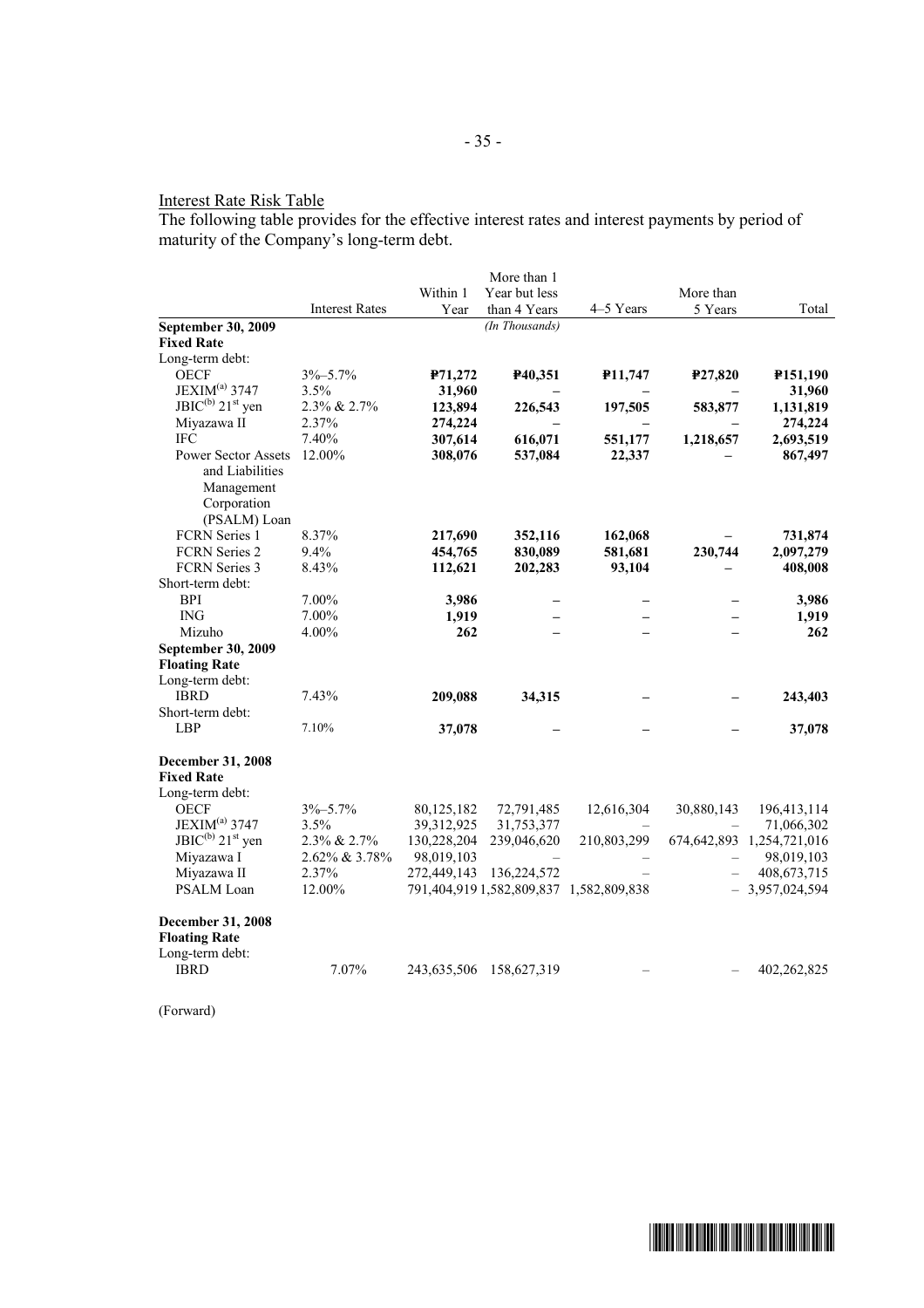|                                         |                       |                     | More than 1   |           |                      |           |
|-----------------------------------------|-----------------------|---------------------|---------------|-----------|----------------------|-----------|
|                                         |                       | Within 1            | Year but less |           | More than            |           |
|                                         | <b>Interest Rates</b> | Year                | than 4 Years  | 4–5 Years | 5 Years              | Total     |
| <b>September 30, 2008</b>               |                       |                     |               |           |                      |           |
| <b>Fixed Rate</b>                       |                       |                     |               |           |                      |           |
| Long-term debt:                         |                       |                     |               |           |                      |           |
| <b>OECF</b>                             | $3\% - 5.7\%$         | P <sub>76,568</sub> | P108,824      | P70,406   | P <sub>108,272</sub> | P364,070  |
| JEXIM <sup>(a)</sup> 3747               | $3.5\%$               | 34,130              | 27,567        |           |                      | 61,697    |
| $JBIC^{(b)} 21st$ yen                   | $2.3\% \& 2.7\%$      | 113,059             | 207,531       | 183,011   | 585,698              | 1,089,299 |
| Miyazawa I                              | 2.63% & 3.78%         | 170,008             |               |           |                      | 170,008   |
| Miyazawa II                             | 2.37%                 | 236,530             | 236,530       |           |                      | 473,060   |
| <b>PCIR Bonds</b>                       | $6.50\%$              | 16,012              |               |           |                      | 16,012    |
| <b>PSALM Loan</b>                       | 12.00%                | 358,415             | 733,162       | 105,934   | 22,177               | 1,219,688 |
| September 30, 2008                      |                       |                     |               |           |                      |           |
| <b>Floating Rate</b><br>Long-term debt: |                       |                     |               |           |                      |           |
| <b>IBRD</b>                             | 7.07%                 | 261,734             | 211,432       |           |                      | 473,166   |

*(a) The Export - Import Bank of Japan* 

*(b) Japan Bank for International Cooperation* 

#### Liquidity Risk

The Company's objective is to maintain a balance between continuity of funding and sourcing flexibility through the use of available financial instruments. The Company manages its liquidity profile to meet its working and capital expenditure requirements and service debt obligations. As part of the liquidity risk management program, the Company regularly evaluates and considers the maturity of both its financial investments and financial assets (e.g. trade receivables, other financial assets) and resorts to short-term borrowings whenever its available cash or matured placements is not enough to meet its daily working capital requirements. To ensure immediate availability of short-term borrowings, the Company maintains credit lines with banks on a continuing basis.

Liquidity risk arises primarily when the Company has difficulty collecting its receivables from its major customer, NPC. Other instances that contribute to its exposure to liquidity risk are when the Company finances long-term projects with internal cash generation and when there is credit crunch especially at times when the company has temporary funding gaps.

The tables below show the maturity profile of the Company's financial assets used for liquidity purposes based on contractual undiscounted cashflows as of September 30, 2009 and 2008 and December 31, 2008.

|                         | September 30, 2009 (Unaudited) |                      |                  |                   |                    |                          |                   |  |
|-------------------------|--------------------------------|----------------------|------------------|-------------------|--------------------|--------------------------|-------------------|--|
|                         | <b>On Demand</b>               | Within 30<br>Davs    | 31 to 60<br>Davs | 61 to 180<br>Days | 181 to 360<br>Days | Over<br>360 Days         | Total             |  |
|                         | (In Thousands)                 |                      |                  |                   |                    |                          |                   |  |
| AFS investments -       |                                |                      |                  |                   |                    |                          |                   |  |
| Debt investments        | P750.807                       | ₽–                   | ₽–               | ₽–                | $P-$               | ₽–                       | <b>P750.807</b>   |  |
| Loans and receivables - |                                |                      |                  |                   |                    |                          |                   |  |
| Cash equivalents        | $\overline{\phantom{m}}$       | 10,008,742           |                  |                   |                    | $\overline{\phantom{m}}$ | 10,008,742        |  |
|                         |                                | P750,807 P10,008,742 | ₽–               | ₽–                | ₽–                 |                          | $P - P10,759,549$ |  |

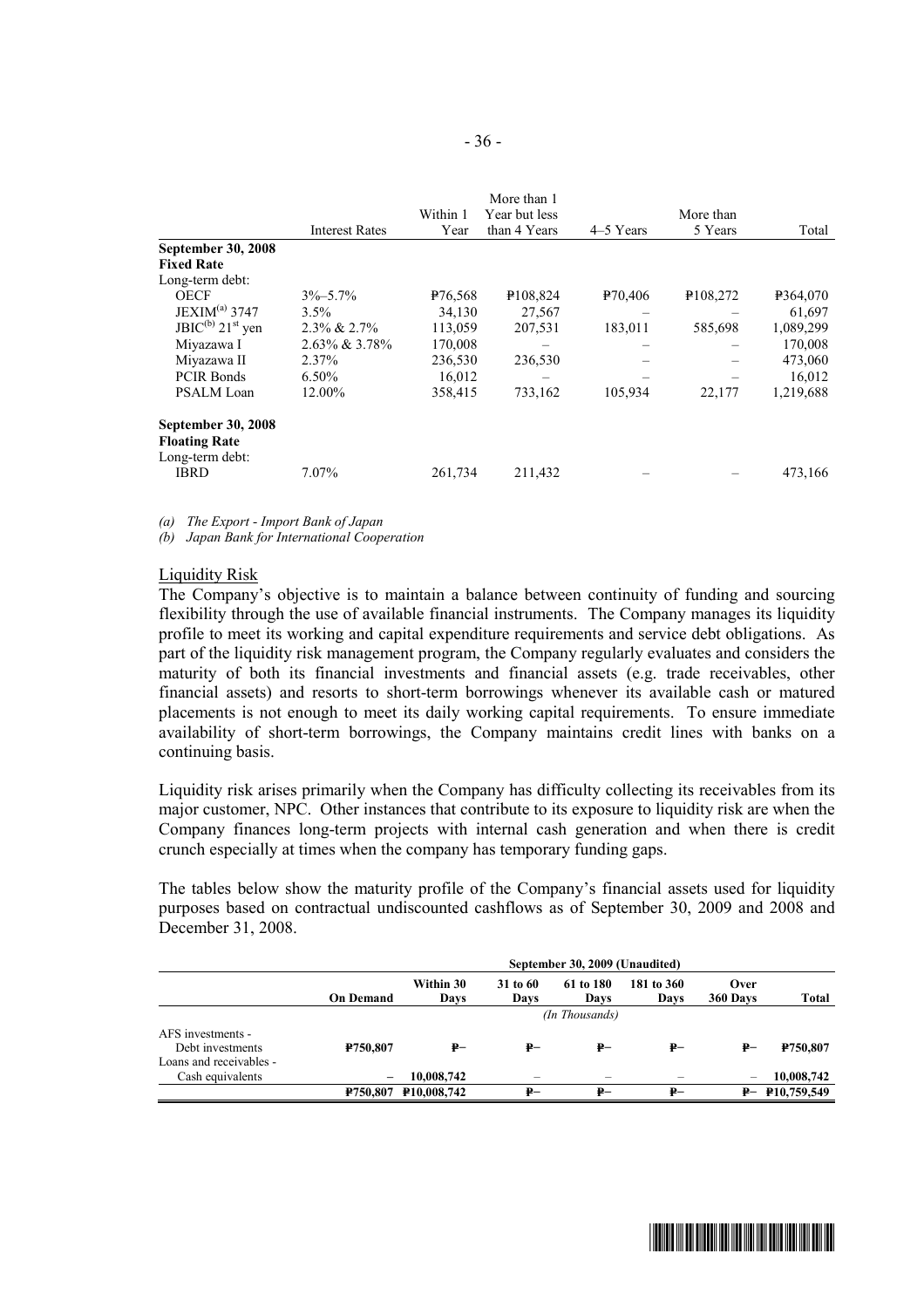|                                             | December 31, 2008 (Audited)    |                   |                  |                   |                    |                  |            |  |
|---------------------------------------------|--------------------------------|-------------------|------------------|-------------------|--------------------|------------------|------------|--|
|                                             | On Demand                      | Within 30<br>Days | 31 to 60<br>Days | 61 to 180<br>Days | 181 to 360<br>Days | Over<br>360 Days | Total      |  |
|                                             | (In Thousands)                 |                   |                  |                   |                    |                  |            |  |
| AFS Investments -                           |                                |                   |                  |                   |                    |                  |            |  |
| Debt investments<br>Loans and receivables - | P674.494                       | $P-$              | $P-$             | $P-$              | $P-$               | $P-$             | P674,494   |  |
| Cash equivalents                            |                                | 929,213           |                  |                   |                    |                  | 929,213    |  |
|                                             | P674,494                       | P929,213          | $P-$             | $P-$              | $P-$               | $P-$             | P1,603,707 |  |
|                                             | September 30, 2008 (Unaudited) |                   |                  |                   |                    |                  |            |  |
|                                             |                                | Within 30         | 31 to 60         | 61 to 180         | 181 to 360         | Over             |            |  |
|                                             | On Demand                      | Days              | Days             | Days              | Days               | 360 Days         | Total      |  |
|                                             | (In Thousands)                 |                   |                  |                   |                    |                  |            |  |
|                                             |                                |                   |                  |                   |                    |                  |            |  |
| AFS investments -                           |                                |                   |                  |                   |                    |                  |            |  |
| Debt investments<br>Loans and receivables - | P690.094                       | $P-$              | $P-$             | $P-$              | $P-$               | $P-$             | P690,094   |  |
| Cash equivalents                            |                                | 3,982,114         |                  |                   |                    |                  | 3,982,114  |  |

The tables below summarize the maturity analysis of the Company's financial liabilities as of September 30, 2009 and 2008 and December 31, 2008 based on contractual undiscounted payments:

|                                | September 30, 2009 (Unaudited) |                       |                           |                       |                                                            |                      |                   |
|--------------------------------|--------------------------------|-----------------------|---------------------------|-----------------------|------------------------------------------------------------|----------------------|-------------------|
|                                | On<br>Demand                   | Less than<br>3 Months | $3$ to<br><b>6 Months</b> | $> 6$ to<br>12 Months | $>1$ to<br>5 Years                                         | More than<br>5 Years | Total             |
|                                | (In Thousands)                 |                       |                           |                       |                                                            |                      |                   |
| Liabilities at amortized cost: |                                |                       |                           |                       |                                                            |                      |                   |
| Accounts payable - trade       | ₽–                             | <b>P1.448.639</b>     | ₽–                        | ₽–                    | ₽–                                                         | ₽–                   | <b>P1,448,639</b> |
| Accrued interest and           |                                |                       |                           |                       |                                                            |                      |                   |
| guarantee fees                 |                                | 776,294               | 125,372                   |                       |                                                            |                      | 901,666           |
| Other current liabilities      |                                | 7.918                 |                           |                       |                                                            |                      | 7.918             |
| Loan payable                   |                                | 2,035,042             |                           |                       |                                                            | -                    | 2,035,042         |
| Due to related parties         |                                | 170.911               |                           |                       |                                                            |                      | 170,911           |
| Royalty fee payable            |                                |                       | 143,851                   |                       | 673.344                                                    |                      | 817,195           |
| Long-term debt                 |                                | 1.104.307             | 1.638.154                 | 15,612,961            | 16,659,521                                                 | 11.376.143           | 46,391,086        |
|                                | ₽–                             | <b>P5.543.111</b>     |                           |                       | P1.907.377 P15.612.961 P17.332.865 P11.376.143 P51.772.457 |                      |                   |

|                                | December 31, 2008 (Audited) |                           |                    |                       |                        |                      |                         |
|--------------------------------|-----------------------------|---------------------------|--------------------|-----------------------|------------------------|----------------------|-------------------------|
|                                | <b>On</b><br>Demand         | Less than<br>3 Months     | $3$ to<br>6 Months | $> 6$ to<br>12 Months | $>1$ to<br>5 Years     | More than<br>5 Years | Total                   |
|                                |                             |                           |                    | (In Thousands)        |                        |                      |                         |
| Liabilities at amortized cost: |                             |                           |                    |                       |                        |                      |                         |
| Accounts payable - trade       | P <sub>168,208</sub>        | P <sub>1</sub> ,478,004   | ₽–                 | $P-$                  | $P-$                   | ₽–                   | P <sub>1</sub> ,646,212 |
| Accrued interest and           |                             |                           |                    |                       |                        |                      |                         |
| guarantee fees                 |                             | 347,876                   |                    |                       |                        |                      | 347,876                 |
| Accrued premium on range       |                             |                           |                    |                       |                        |                      |                         |
| bonus forwards                 |                             |                           | 175,116            |                       |                        |                      | 175,116                 |
| Other current liabilities      |                             | 8,649                     |                    |                       |                        |                      | 8,649                   |
| Loan payable                   |                             | 34,500                    | 33,750             | 2,066,750             |                        |                      | 2,135,000               |
| Due to related parties         | 63,708                      | 47,213                    |                    |                       |                        |                      | 110,921                 |
| Royalty fee payable            |                             | 1,688,282                 |                    |                       |                        |                      | 1,688,282               |
| Obligations to a power plant   |                             |                           |                    |                       |                        |                      |                         |
| contractor                     |                             | 61,011                    | 54,140             |                       |                        |                      | 115,151                 |
| Long-term debt                 |                             | 532,144                   | 7,315,727          | 2,245,116             | 21,761,378             | 4,025,796            | 35,880,161              |
| Financial liability at FVPL -  |                             |                           |                    |                       |                        |                      |                         |
| derivative liabilities         |                             |                           | 54,250             |                       |                        |                      | 54,250                  |
|                                | P <sub>231,916</sub>        | P <sub>4</sub> , 197, 679 | P7.632,983         |                       | P4,311,866 P21,761,378 |                      | P4,025,796 P42,161,618  |

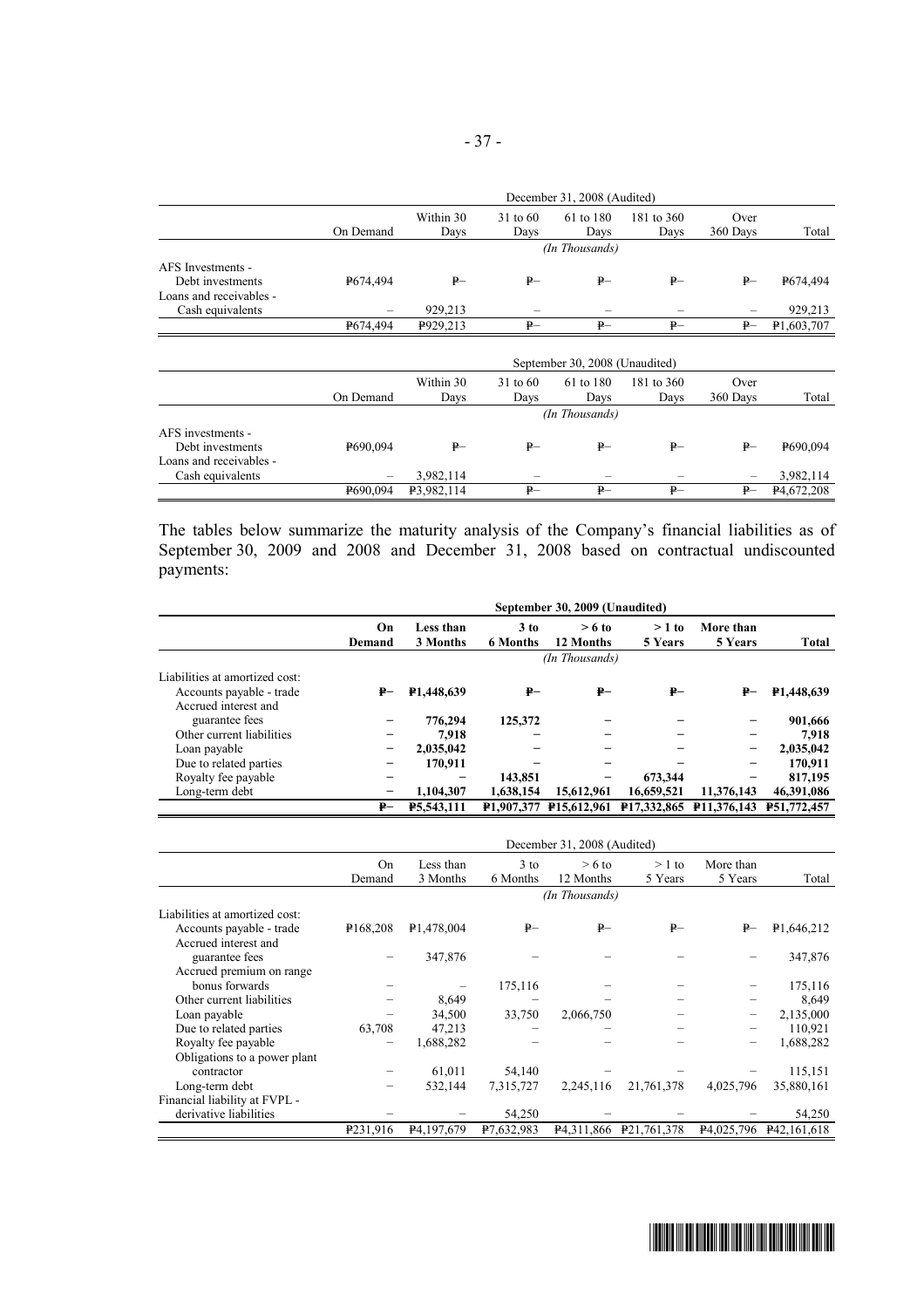|                                | September 30, 2008 (Unaudited) |                       |                         |                       |                    |                      |             |
|--------------------------------|--------------------------------|-----------------------|-------------------------|-----------------------|--------------------|----------------------|-------------|
|                                | <b>On</b><br>Demand            | Less than<br>3 Months | $3$ to<br>6 Months      | $> 6$ to<br>12 Months | $>1$ to<br>5 Years | More than<br>5 Years | Total       |
|                                |                                |                       |                         | (In Thousands)        |                    |                      |             |
| Liabilities at amortized cost: |                                |                       |                         |                       |                    |                      |             |
| Accounts payable - trade       | P <sub>15.077</sub>            | P1,213,048            | $P-$                    | $P-$                  | $P-$               | $P-$                 | P1,228,125  |
| Accrued interest and           |                                |                       |                         |                       |                    |                      |             |
| guarantee fees                 |                                | 352,536               | 140,079                 |                       |                    |                      | 492,615     |
| Accrued premium on range       |                                |                       |                         |                       |                    |                      |             |
| bonus forwards                 |                                |                       |                         | 114,117               |                    |                      | 114,117     |
| Other current liabilities      |                                | 8.234                 |                         |                       |                    |                      | 8,234       |
| Loan payable                   |                                | 84,411                |                         |                       |                    |                      | 84,411      |
| Due to related parties         |                                | 4,126,061             | 3,850                   |                       |                    | -                    | 4,129,911   |
| Royalty fee payable            |                                |                       | 1.714.004               |                       |                    |                      | 1,714,004   |
| Obligations to a power plant   |                                |                       |                         |                       |                    |                      |             |
| contractor                     |                                | 60.141                | 59.486                  | 56.217                |                    |                      | 175,844     |
| Long-term debt                 |                                | 982,253               | 869,804                 | 6,861,678             | 17,333,811         | 7,434,598            | 33,482,144  |
|                                | P <sub>15,077</sub>            | P6,826,684            | P <sub>2</sub> ,787,223 | P7,032,012            | P17,333,811        | P7,434,598           | P41,429,405 |

The following tables show the fair value information of financial instruments classified under FVPL and AFS analyzed by source of inputs on fair valuation as follows:

- · Quoted prices in active markets for identical assets or liabilities (Level 1);
- Those involving inputs other than quoted prices included in Level 1 that are observable for the asset or liability, either directly (as prices) or indirectly (derived from prices) (Level 2); and
- · Those with inputs for the asset or liability that are not based on observable market data (unobservable inputs) (Level 3).

|                                  | September 30,<br>2009    | <b>Level 1</b> | Level 2                  | Level 3 |
|----------------------------------|--------------------------|----------------|--------------------------|---------|
| Financial assets at FVPL -       |                          |                |                          |         |
| derivative assets                | P <sub>25</sub> ,412,438 | ₽–             | P <sub>25</sub> ,412,438 | ₽–      |
| AFS investments:                 |                          |                |                          |         |
| Debt investments                 | 750,806,879              | 750,806,879    |                          |         |
| Equity investments               | 16,018,900               | 16,018,900     |                          |         |
|                                  | December 31,             |                |                          |         |
|                                  | 2008                     | Level 1        | Level 2                  | Level 3 |
| Financial asset and liability at |                          |                |                          |         |
| FVPL:                            |                          |                |                          |         |
| Derivative asset                 | P648,988,818             | $P-$           | P648,988,818             | $P-$    |
| Derivative liability             | 54,250,018               |                | 54,250,018               |         |
| AFS investments:                 |                          |                |                          |         |
| Debt investments                 | 674,494,128              | 674,494,128    |                          |         |
| Equity investments               | 13,522,688               | 13,522,688     |                          |         |
|                                  | September 30,            |                |                          |         |
|                                  | 2008                     | Level 1        | Level 2                  | Level 3 |
| Financial assets at FVPL -       |                          |                |                          |         |
| Derivative asset                 | P <sub>45</sub> ,834,583 | ₽—             | P45,834,583              | $P-$    |
| AFS investments:                 |                          |                |                          |         |
| Debt investments                 | 690,094,113              | 690,094,113    |                          |         |
| Equity investments               | 16,963,604               | 16,963,604     |                          |         |

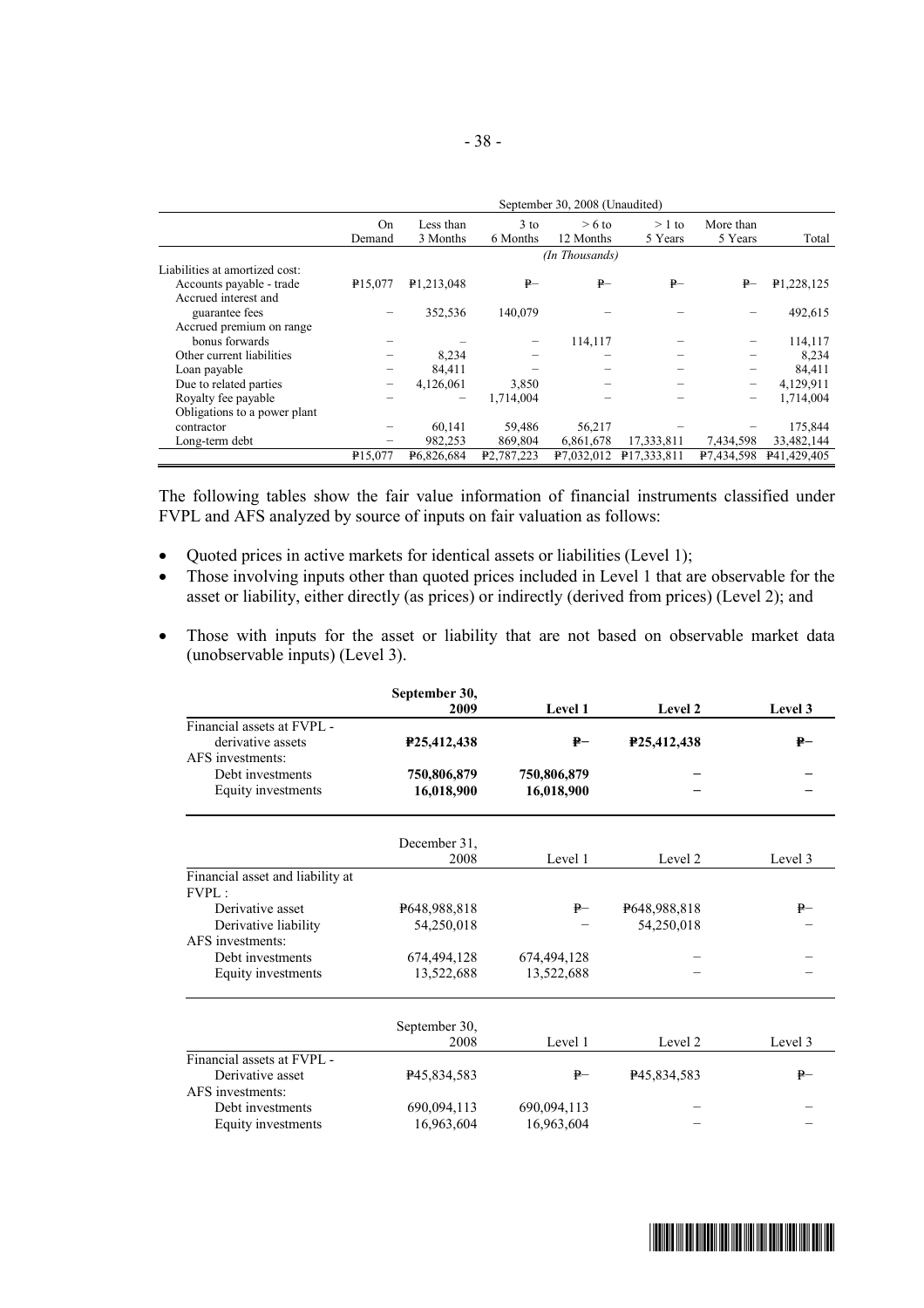During the nine-month period ended September 30, 2009, there were no transfers between Level 1 and Level 2 fair value measurements and no transfers into and out of Level 3 fair value measurements.

#### Financial Assets and Financial Liabilities

Set out below is a comparison of carrying amounts and fair values of the Company's financial instruments as of September 30, 2009 and 2008 and December 31, 2008.

|                                          | September 30, 2009 (Unaudited) |                              |                             | September 30, 2008 (Unaudited) |
|------------------------------------------|--------------------------------|------------------------------|-----------------------------|--------------------------------|
|                                          | Carrying                       |                              | Carrying                    |                                |
|                                          | Amount                         | <b>Fair Value</b>            | Amount                      | Fair Value                     |
| <b>Financial Assets</b>                  |                                |                              |                             |                                |
| Loans and receivables:                   |                                |                              |                             |                                |
| Cash and cash equivalents                | P11,815,559,588                | P <sub>11</sub> ,815,559,588 | P <sub>4</sub> ,047,509,523 | P4,047,509,523                 |
| Trade receivables                        | 3,261,609,396                  | 3,261,609,396                | 5,420,055,016               | 5,420,055,016                  |
| Non-trade receivables                    | 59,112,261                     | 59,112,261                   | 270,303,775                 | 270, 303, 775                  |
| Loans and notes receivables              | 62,566,369                     | 62,566,369                   | 63,071,724                  | 63,071,724                     |
| Employee receivables                     | 38,611,856                     | 38,611,856                   | 29,634,144                  | 29,634,144                     |
| Advances to employees                    | 31,024,431                     | 31,024,431                   | 29,374,428                  | 29,374,428                     |
| Long-term receivables                    |                                |                              | 774,770,613                 | 815,829,656                    |
| Concession receivable                    | 33,159,383,136                 | 29,927,230,494               | 35,257,841,746              | 30,898,034,802                 |
| Cash collateral on PCIR Bonds            |                                |                              | 3,066,807                   | 3,066,807                      |
| Royalty fee chargeable to NPC            |                                |                              | 364,908,024                 | 364,908,024                    |
| Due from related parties                 | 5,314,010                      | 5,314,010                    |                             |                                |
| AFS investments:                         |                                |                              |                             |                                |
| Debt investments                         | 750,806,879                    | 750,806,879                  | 690,094,113                 | 690,094,113                    |
| Equity investments                       | 16,018,900                     | 16,018,900                   | 20,779,390                  | 20,779,390                     |
| Financial assets at FVPL -               |                                |                              |                             |                                |
| Derivative assets                        | 25,412,438                     | 25,412,438                   | 45,834,583                  | 45,834,583                     |
|                                          | P49,225,419,264                | P45,993,266,622              | P47,017,243,886             | P42,698,495,985                |
|                                          |                                |                              |                             |                                |
| <b>Financial Liabilities</b>             |                                |                              |                             |                                |
| Financial liabilities at amortized cost: |                                |                              |                             |                                |
| Accounts payable - trade                 | P1,448,639,055                 | P1,448,639,055               | P1,228,125,548              | P1,228,125,548                 |
| Accrued interest and guarantee fees      | 901,665,988                    | 901,665,988                  | 492,615,614                 | 492,615,614                    |
| Accrued premium on derivatives           |                                |                              | 114,116,917                 | 114,116,917                    |
| Other current liabilities                | 7,917,914                      | 7,917,914                    | 8,233,713                   | 8,233,713                      |
| Loan payable                             | 2,000,000,000                  | 2,000,000,000                | 84,000,000                  | 84,000,000                     |
| Due to related parties                   | 170,911,278                    | 170,911,278                  | 4,129,911,024               | 4,129,911,024                  |
| Royalty fee payable                      | 817,194,809                    | 854,523,090                  | 1,714,003,653               | 1,714,003,653                  |
| Obligations to a power plant             |                                |                              |                             |                                |
| contractor                               |                                |                              | 170,628,173                 | 170,628,173                    |
| Long-term debt                           | 37,474,589,819                 | 40,547,409,954               | 29,340,111,786              | 31,349,738,976                 |
| Financial liabilities at FVPL -          |                                |                              |                             |                                |
| derivative liabilities                   |                                |                              |                             |                                |
|                                          | P42,820,918,863                | P45,931,067,279              | P37,281,746,428             | P39,291,373,618                |
|                                          |                                |                              |                             |                                |
|                                          |                                |                              |                             | December 31, 2008 (Audited)    |
|                                          |                                |                              | Carrying                    |                                |
|                                          |                                |                              |                             |                                |

Amount Fair Value Financial Assets Loans and receivables: Cash and cash equivalents **PPS7,088,260** PPS7,088,260 PPS7,088,260 PPS7,088,260 PPS7,088,260 PPS7,088,260 PPS7,088,260 PPS7,088,260 PPS7,088,260 PPS7,088,260 PPS7,088,260 PPS7,088,260 PPS7,088,260 PPS7,088,260 PPS7,088,260 Trade receivables Non-trade receivables 237,513,288 237,513,288 237,513,288 Loans and notes receivables 60,350,973 60,350,973 60,350,973

(Forward)

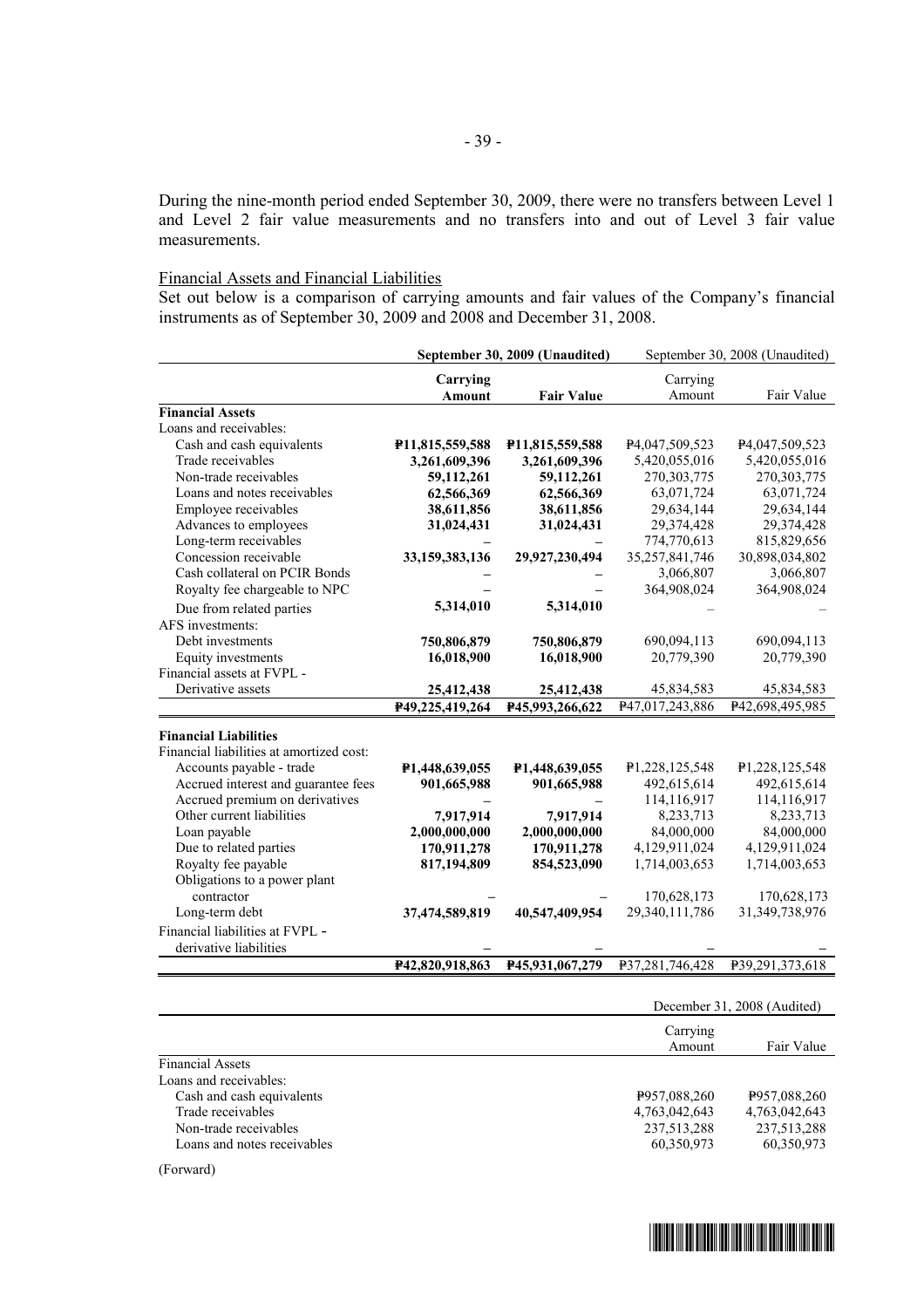|                                          | Carrying        |                 |
|------------------------------------------|-----------------|-----------------|
|                                          | Amount          | Fair Value      |
| Employee receivables                     | P31,358,060     | P31,358,060     |
| Advances to employees                    | 26,724,217      | 26,724,217      |
| Long-term receivables                    | 819,861,389     | 838, 203, 873   |
| Concession receivable                    | 34,695,434,198  | 30,995,036,175  |
| Cash collateral on PCIR Bonds            | 3,519,226       | 3,519,226       |
| Royalty fee chargeable to NPC            | 122,018,657     | 122,018,657     |
| AFS investments:                         |                 |                 |
| Debt investments                         | 674,494,128     | 674,494,128     |
| Equity investments                       | 13,597,238      | 13,597,238      |
| Financial assets at FVPL -               |                 |                 |
| derivative assets                        | 648,988,818     | 648,988,818     |
|                                          | P43,053,991,095 | P39,371,935,556 |
| <b>Financial Liabilities</b>             |                 |                 |
| Financial liabilities at amortized cost: |                 |                 |
| Accounts payable - trade                 | P1,645,574,303  | P1.645.574.303  |
| Accrued interest and guarantee fees      | 391,098,899     | 391,098,899     |
| Accrued premium on range bonus forwards  | 175, 116, 194   | 175,116,194     |
| Other current liabilities                | 8,649,387       | 8,649,387       |
| Loan payable                             | 2,000,000,000   | 2,000,000,000   |
| Due to related parties                   | 110,920,747     | 110,920,747     |
| Royalty fee payable                      | 1,688,282,467   | 1,688,282,467   |
| Obligations to a power plant contractor  | 112,187,446     | 111,720,404     |
| Long-term debt                           | 32,229,455,285  | 34,255,439,515  |
| Financial liabilities at FVPL -          |                 |                 |
| Derivative liabilities                   | 54,250,018      | 54,250,018      |
|                                          | P38,415,534,746 | P40,441,051,934 |

The methods and assumptions used by the Company in estimating the fair value of financial instruments are:

*Cash and Cash Equivalents.* Carrying amounts approximate fair values due to its short-term nature.

*Trade and Other Receivables, Cash Collateral on PCIR Bonds, Royalty Fee Chargeable to NPC, Due from/to Related Parties, Trade and Other Payables and Loan Payable.* These are instruments with relatively short maturity ranging 1 to 3 months. Carrying amounts approximate fair values.

*Long-term Receivables.* The fair value of long-term receivables was computed by discounting the expected cash flow using the applicable rates ranging from of 4.40% and 5.29% and 6.84% as of the end of the third quarter of 2009 and 2008, respectively and 6.08% to 6.59% as of December 31, 2008.

*Concession Receivable.* The fair value of concession receivables is computed by discounting the expected free cash flows using the applicable rates as of consolidated statement of financial position dates ranging from 4.05% to 9.68% and 6.22% to 9.39% as of the end of the third quarter of 2009 and 2008, respectively and 5.26% to 15.03% as of December 31, 2008.

*AFS Investments.* Fair values of debt securities are based on quoted market prices. For equity investments that are not quoted, the investments are carried at cost less allowance for impairment losses due to the unpredictable nature of future cash flows and the lack of suitable methods of arriving at a reliable fair value.



December 31, 2008 (Audited)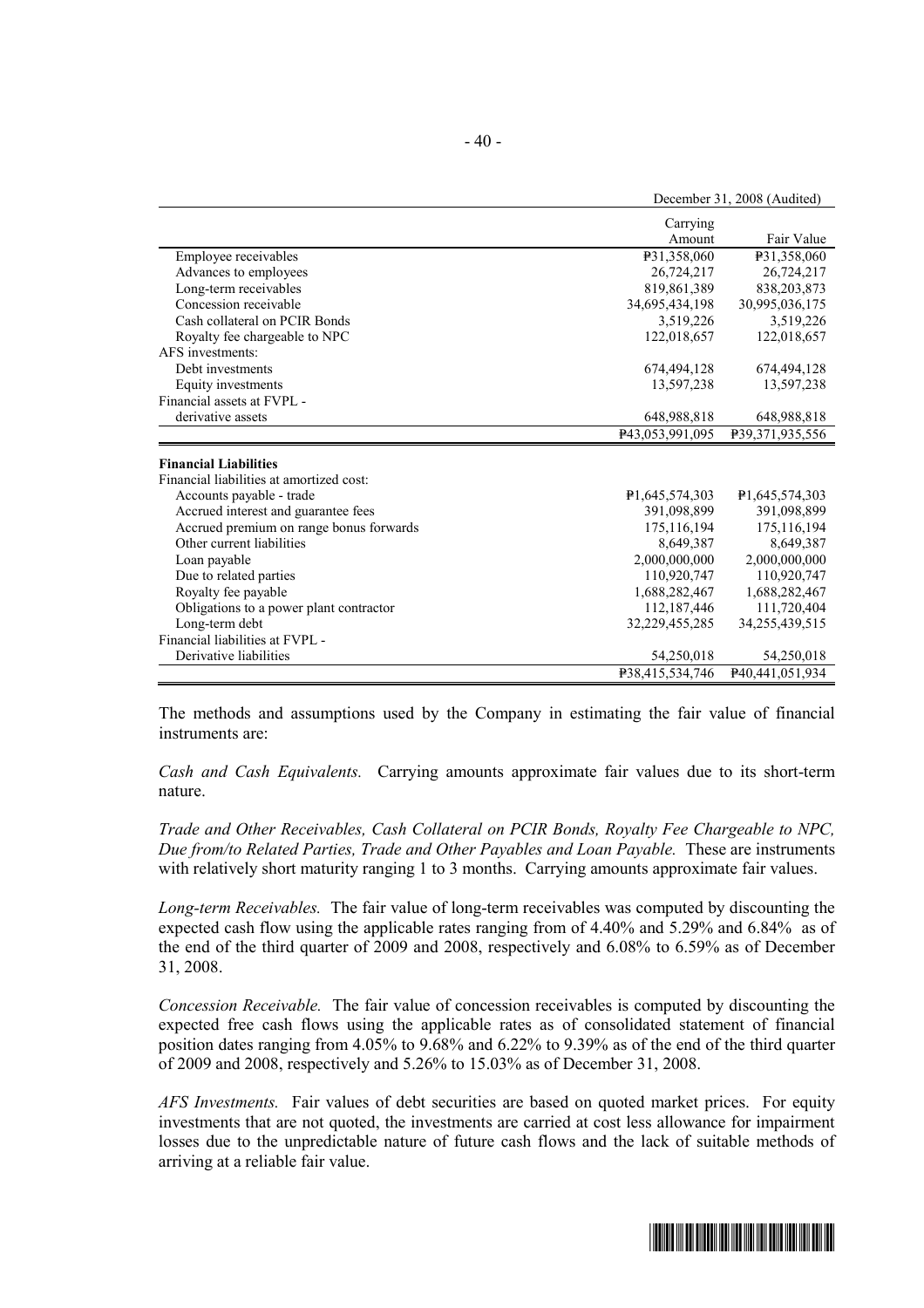*Derivative Assets and Liabilities.* The fair values of range bonus forwards and currency forwards were determined by reference to market values provided by counterparty banks. The currency options were valued using Garman- Kohlhagen option pricing model that takes into account such factors as the risk-free US Dollar (US\$) and Euro interest rates and historical volatility.

*Long-term Debt and Royalty Fee Payable.* The fair values for the Parent Company's long-term debt are estimated using the discounted cash flow methodology with the applicable rates ranging from 0.19% to 6.02% and 0.84% to 6.12% as of the end of the third quarter of 2009 and 2008, respectively, while for FG Hydro, the fair value of deferred payment facility with PSALM was computed by discounting the facility's expected future cash flows using the prevailing credit adjusted Philippine Government Zero Coupon Yield interest rates ranging from 4.12% to 6.21% and 6.35% 7.78% as of the end of the third quarter of 2009 and 2008, respectively and from 5.82% to 6.71% as of December 31, 2008.

Fair values of royalty fee payable are determined using discount rates ranging from 4.40% to 5.49 % and 3.94% to 6.22% as of the end of the third quarter of 2009 and 2008, respectively while fair value approximates the carrying value as of December 31, 2008.

*Obligations to a Power Plant Contractor.* Fair value of obligations to a power plant contractor approximates the carrying value in the third quarter of 2008.

|                                | September 30, 2009 (Unaudited) |                    |                |                     |                    |                          |
|--------------------------------|--------------------------------|--------------------|----------------|---------------------|--------------------|--------------------------|
|                                |                                |                    |                | <b>Liabilities</b>  | <b>Financial</b>   |                          |
|                                |                                |                    | Financial      | at                  | <b>Liabilities</b> |                          |
|                                | Loans and                      | <b>AFS</b>         | Assets at      | Amortized           | at                 |                          |
|                                | <b>Receivables</b>             | <b>Investments</b> | <b>FVPL</b>    | Cost                | <b>FVPL</b>        | <b>Total</b>             |
|                                |                                |                    | (In Thousands) |                     |                    |                          |
| <b>Financial Assets</b>        |                                |                    |                |                     |                    |                          |
| Cash and cash equivalents      | P <sub>11</sub> ,815,560       | $P -$              | ₽—             | ₽—                  | $P-$               | P <sub>11</sub> ,815,560 |
| Trade receivables              | 3,261,609                      |                    |                |                     |                    | 3,261,609                |
| Non-trade receivables          | 59,112                         |                    |                |                     |                    | 59,112                   |
| Loans and notes receivables    | 62,566                         |                    |                |                     |                    | 62,566                   |
| Employee receivables           | 38,612                         |                    |                |                     |                    | 38,612                   |
| Advances to employees          | 31,024                         |                    |                |                     |                    | 31,024                   |
| Long-term receivables          |                                |                    |                |                     |                    |                          |
| Concession receivable          | 33,159,383                     |                    |                |                     |                    | 33,159,383               |
| Due from related parties       | 5,314                          |                    |                |                     |                    | 5,314                    |
| Debt investments               |                                | 750,807            |                |                     |                    | 750,807                  |
| Equity investments             |                                | 16,019             |                |                     |                    | 16,019                   |
| Derivative assets              |                                |                    | 25,412         |                     |                    | 25,412                   |
| <b>Financial Liabilities</b>   |                                |                    |                |                     |                    |                          |
| Accounts payable - trade       |                                |                    |                | 1,448,639           |                    | 1,448,639                |
| Accrued interest and guarantee |                                |                    |                | 901,666             |                    | 901,666                  |
| fees                           |                                |                    |                |                     |                    |                          |
| Other current liabilities      |                                |                    |                | 7,918               |                    | 7,918                    |
| Loan payable                   |                                |                    |                | 2,000,000           |                    | 2,000,000                |
| Due to related parties         |                                |                    |                | 170,911             |                    | 170,911                  |
| Royalty fee payable            |                                |                    |                | 817,195             |                    | 817,195                  |
| Long-term debt                 |                                |                    |                | 37,474,590          |                    | 37,474,590               |
|                                | P48,433,180                    | P766,826           |                | P25,412 P42,820,919 | $P-$               | P92,046,337              |

The Company classifies its financial instruments in the following categories.

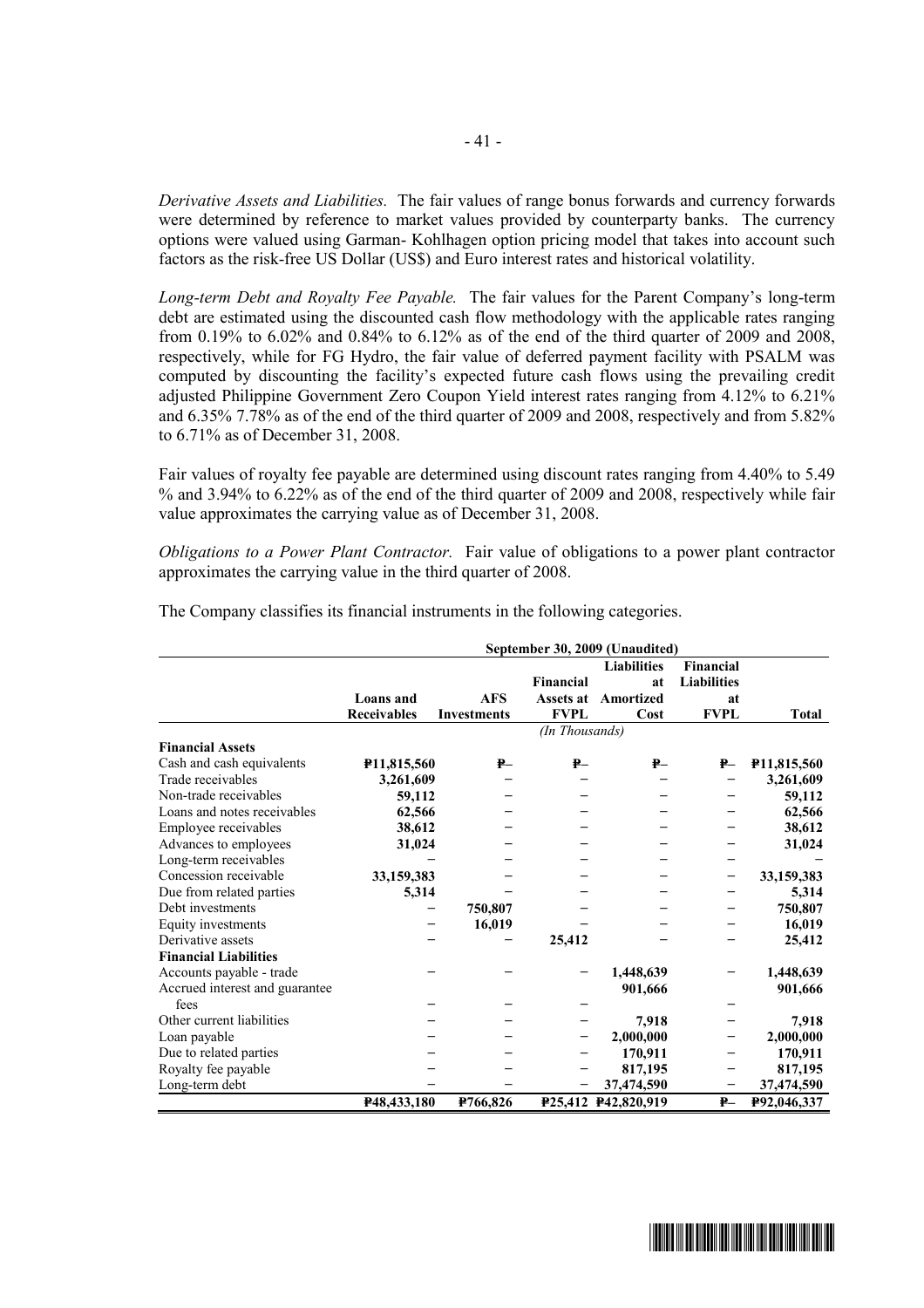|                                         | December 31, 2008 (Audited) |            |                   |                |                |             |  |
|-----------------------------------------|-----------------------------|------------|-------------------|----------------|----------------|-------------|--|
|                                         |                             |            | Financial         | Liabilities at | Financial      |             |  |
|                                         | Loans and                   |            | Assets at         | Amortized      | Liabilities at |             |  |
|                                         | Receivables                 | <b>AFS</b> | <b>FVPL</b>       | Cost           | <b>FVPL</b>    | Total       |  |
|                                         |                             |            | (In Thousands)    |                |                |             |  |
| <b>Financial Assets</b>                 |                             |            |                   |                |                |             |  |
| Cash and cash equivalents               | P957,088                    | $P-$       | P                 | P              | $P-$           | P957,088    |  |
| Trade receivables                       | 4,763,043                   |            |                   |                |                | 4,763,043   |  |
| Non-trade receivables                   | 237,513                     |            |                   |                | -              | 237,513     |  |
| Loans and notes receivables             | 60,351                      |            |                   |                |                | 60,351      |  |
| Employee receivables                    | 31,358                      |            |                   |                |                | 31,358      |  |
| Advances to employees                   | 26,724                      |            |                   |                |                | 26,724      |  |
| Long-term receivables                   | 819,861                     |            |                   |                | —              | 819,861     |  |
| Concession receivable                   | 34,695,434                  |            |                   |                | -              | 34,695,434  |  |
| Cash collateral on PCIR Bonds           | 3,519                       |            |                   |                | —              | 3,519       |  |
| Royalty fee chargeable to NPC           | 122,019                     |            |                   |                |                | 122,019     |  |
| AFS - debt investments                  | —                           | 674,494    |                   |                |                | 674,494     |  |
| AFS - equity investments                |                             | 13,597     |                   |                |                | 13,597      |  |
| Range bonus forwards                    |                             |            | 614,082           |                |                | 614,082     |  |
| Currency options                        |                             |            | 34,907            |                |                | 34,907      |  |
| <b>Financial Liabilities</b>            |                             |            |                   |                |                |             |  |
| Accounts payable - trade                |                             |            |                   | 1,645,574      |                | 1,645,574   |  |
| Accrued interest and guarantee fees     |                             |            |                   | 390,840        |                | 390,840     |  |
| Accrued premium on range bonus          |                             |            |                   |                |                |             |  |
| forwards                                |                             |            |                   | 175,116        |                | 175,116     |  |
| Other current liabilities               |                             |            |                   | 8,649          |                | 8,649       |  |
| Loan payable                            |                             |            |                   | 2,000,000      |                | 2,000,000   |  |
| Due to related parties                  |                             |            |                   | 110,921        |                | 110,921     |  |
| Royalty fee payable                     |                             |            |                   | 1,688,282      |                | 1,688,282   |  |
| Obligations to a power plant contractor |                             |            |                   | 112,187        | —              | 112,187     |  |
| Long-term debt                          |                             |            | $\qquad \qquad -$ | 32,229,455     |                | 32,229,455  |  |
| Derivative liabilities                  |                             |            |                   |                | 54,250         | 54,250      |  |
|                                         | P41.716.910                 | P688,091   | P648,989          | P38,361,024    | P54.250        | P81.469.264 |  |

|                                     |                         |            |                | September 30, 2008 (Unaudited) |             |                         |
|-------------------------------------|-------------------------|------------|----------------|--------------------------------|-------------|-------------------------|
|                                     |                         |            |                | Financial Liabilities at       | Financial   |                         |
|                                     | Loans and               |            | Assets         | Amortized                      | Liabilities |                         |
|                                     | Receivables             | <b>AFS</b> | at FVPL        | Cost                           | at FVPL     | Total                   |
|                                     |                         |            | (In Thousands) |                                |             |                         |
| <b>Financial Assets</b>             |                         |            |                |                                |             |                         |
| Cash and cash equivalents           | P <sub>4</sub> ,047,510 | ₽—         | ₽—             | ₽–                             | $P-$        | P <sub>4</sub> ,047,510 |
| Trade receivables                   | 5,420,055               |            |                |                                |             | 5,420,055               |
| Non-trade receivables               | 270,304                 |            |                |                                |             | 270,304                 |
| Loans and notes receivables         | 63,072                  |            |                |                                |             | 63,072                  |
| Employee receivables                | 29,634                  |            |                |                                |             | 29,634                  |
| Advances to employees               | 29,374                  |            |                |                                |             | 29,374                  |
| Long-term receivables               | 774,771                 |            |                |                                |             | 774,771                 |
| Concession receivable               | 35,257,842              |            |                |                                |             | 35,257,842              |
| Cash collateral on PCIR Bonds       | 3,067                   |            |                |                                |             | 3,067                   |
| Royalty fee chargeable to NPC       | 364,908                 |            |                |                                |             | 364,908                 |
| AFS - debt investments              |                         | 690,094    |                |                                |             | 690,094                 |
| AFS - equity investments            |                         | 20,779     |                |                                |             | 20,779                  |
| Derivative assets                   |                         |            | 45,835         |                                |             | 45,835                  |
| <b>Financial Liabilities</b>        |                         |            |                |                                |             |                         |
| Accounts payable - trade            |                         |            |                | 1,228,126                      |             | 1,228,126               |
| Accrued interest and guarantee fees |                         |            |                | 492,616                        |             | 492,616                 |
| Accrued premium on derivatives      |                         |            |                | 114,117                        |             | 114,117                 |
| Other current liabilities           |                         |            |                | 8,234                          |             | 8,234                   |
| Loan payable                        |                         |            |                | 84,000                         |             | 84,000                  |

(Forward)

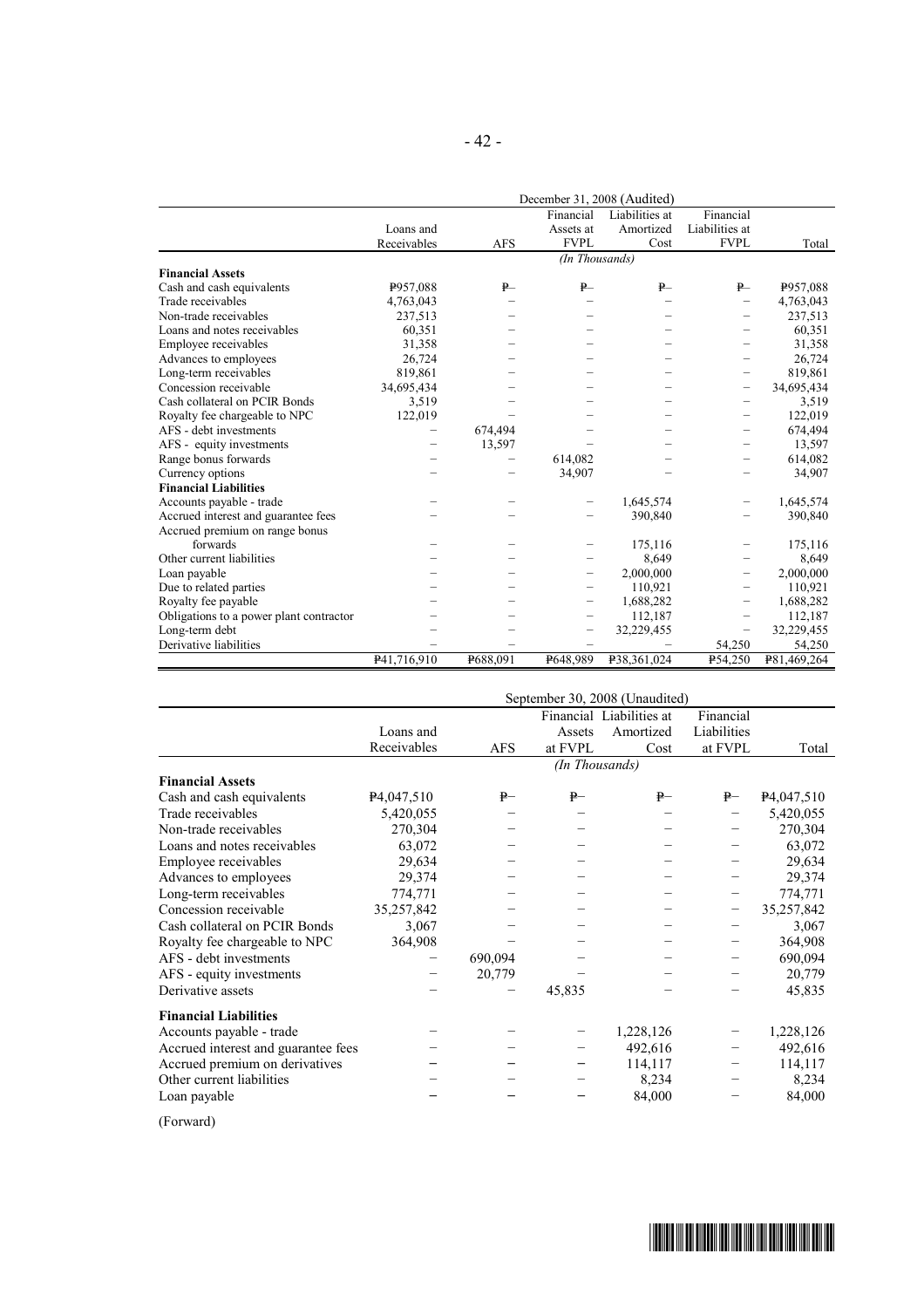|                              | September 30, 2008 (Unaudited) |                                       |                     |                        |             |                        |  |
|------------------------------|--------------------------------|---------------------------------------|---------------------|------------------------|-------------|------------------------|--|
|                              |                                | Financial Liabilities at<br>Financial |                     |                        |             |                        |  |
|                              | Loans and                      |                                       | Assets              | Amortized              | Liabilities |                        |  |
|                              | Receivables                    | <b>AFS</b>                            | at FVPL             | Cost                   | at FVPL     | Total                  |  |
| Due to related parties       | ₽–                             | $P-$                                  | ₽—                  | P <sub>4.129.911</sub> | ₽–          | P <sub>4.129.911</sub> |  |
| Royalty fee payable          |                                |                                       |                     | 1,714,004              |             | 1,714,004              |  |
| Obligations to a power plant |                                |                                       |                     |                        |             |                        |  |
| contractor                   |                                |                                       |                     | 170,628                |             | 170,628                |  |
| Long-term debt               |                                |                                       | -                   | 29,340,112             |             | 29,340,112             |  |
|                              | P <sub>46,260,537</sub>        | P <sub>710.873</sub>                  | P <sub>45.835</sub> | P37,281,748            |             | $P - P84,298,993$      |  |

The table below demonstrates the income, expense, gains or losses of the Company's financial instruments for the nine-month periods ended September 30, 2009 and 2008.

|                                          | 2009                  |                    |                 | 2008             |  |  |
|------------------------------------------|-----------------------|--------------------|-----------------|------------------|--|--|
|                                          | <b>Increase</b>       | <b>Increase</b>    | Increase        | Increase         |  |  |
|                                          | (Decrease)            | (Decrease)         | (Decrease)      | (Decrease)       |  |  |
|                                          | <b>Effect on</b>      | <b>Effect</b>      | Effect on       | Effect           |  |  |
|                                          | <b>Profit or Loss</b> | on Equity          | Profit or Loss  | on Equity        |  |  |
| Loans and receivables:                   |                       |                    |                 |                  |  |  |
| Interest income on cash in bank          | P796,713              | $P -$              | P747,134        | ₽                |  |  |
| Interest income on cash equivalents      | 244,118,525           |                    | 177,485,005     |                  |  |  |
| Interest income on trade receivables     | 57,877,183            |                    | 72,128,091      |                  |  |  |
| Interest income on concession            |                       |                    |                 |                  |  |  |
| receivables                              | 1,490,446,446         |                    | 1,593,291,884   |                  |  |  |
| "Day 1" loss on NPC receivables          |                       |                    | (189,790,628)   |                  |  |  |
| Equity investments:                      |                       |                    |                 |                  |  |  |
| Impairment loss of AFS                   |                       |                    |                 |                  |  |  |
| investments                              | (3,328,633)           |                    |                 |                  |  |  |
| Net loss removed from equity             |                       | 3,328,633          |                 |                  |  |  |
| Net gain (loss) recognized in            |                       |                    |                 |                  |  |  |
| equity                                   |                       | 5,750,295          |                 | 1,229,943        |  |  |
| Debt investments:                        |                       |                    |                 |                  |  |  |
| Gain on sale of AFS investments          |                       |                    | 46,323,392      |                  |  |  |
| Net gain removed from equity             |                       |                    |                 | (46,323,392)     |  |  |
| Net gain (loss) recognized in            |                       |                    |                 |                  |  |  |
| equity                                   |                       | 73,985,399         |                 | (261, 357, 021)  |  |  |
| Financial assets at FVPL:                |                       |                    |                 |                  |  |  |
| Fair value changes and premium           |                       |                    |                 |                  |  |  |
| on forward contracts                     | (175, 648, 625)       |                    | (98,614,606)    |                  |  |  |
| Unrealized gain (loss) on fair value     |                       |                    |                 |                  |  |  |
| changes on currency options              | (9,505,321)           |                    | 29,506,451      |                  |  |  |
| Financial liabilities at amortized cost: |                       |                    |                 |                  |  |  |
| Interest expense on long-term loans      | (1,664,591,742)       |                    | (1,374,018,667) |                  |  |  |
| Interest expense on short-term loans     | (124, 463, 798)       |                    | (635, 191)      |                  |  |  |
| Interest expense on royalty payable      | (54,003,763)          |                    | (169, 046, 214) |                  |  |  |
| "Day 1" gain on royalty payable          | 168,284,986           |                    |                 |                  |  |  |
|                                          | (F70, 018, 029)       | <b>P83,064,327</b> | P87,376,651     | (P306, 450, 470) |  |  |

#### Capital Management

The primary objective of the Company's capital management is to ensure that it maintains a healthy capital ratio in order to comply with its financial loan covenants and support its business operations.

The Company manages and makes adjustment to its capital structure as it deems necessary. To maintain or adjust its capital structure, the Company may increase the levels of capital contributions from its creditors and owners/shareholders through debt and new shares issuance, respectively.

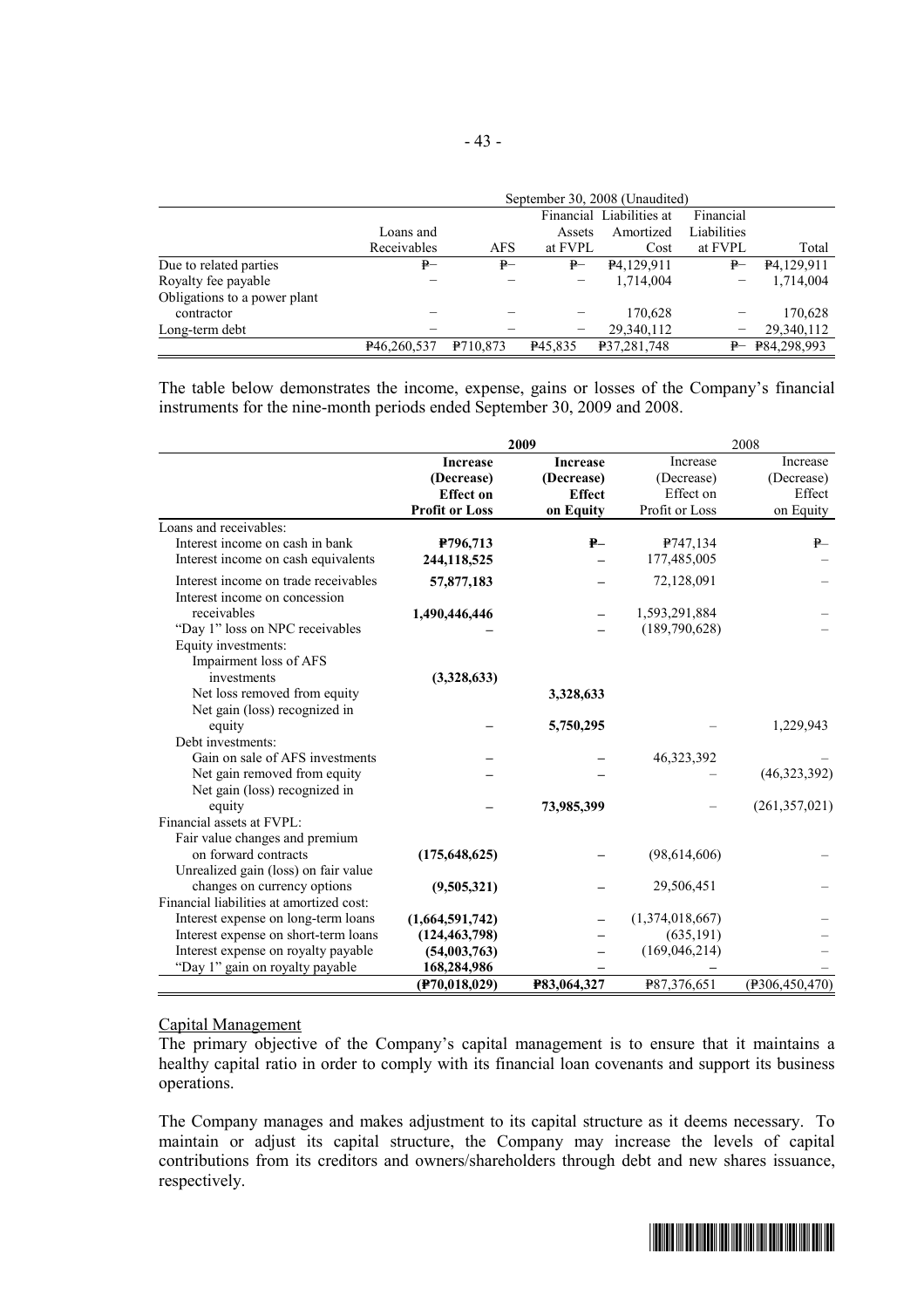The Company monitors capital using the debt ratio, which is long-term liabilities divided by longterm liabilities plus equity. The Company's policy is to keep the debt ratio not more than 70:30. The Company's long-term liabilities include both the current and long-term portions of obligations to a power plant contractor and long-term debt. Equity includes capital stock attributable to common and preferred shares, unrealized gains reserve and retained earnings.

Table below shows the Company's debt ratio as at September 30, 2009 and 2008 and December 31, 2008.

|                       | September 30,   | December 31.    | September 30.               |
|-----------------------|-----------------|-----------------|-----------------------------|
|                       | 2009            | 2008            | 2008                        |
| Long-term liabilities | P37,474,589,819 | P32.341.642.731 | P <sub>29,510,739,959</sub> |
| Equity                | 28,356,660,027  | 28,735,318,699  | 31,725,363,628              |
| Debt ratio            | 56.9%           | 53.0%           | 48.2%                       |

#### Derivative Financial Instruments

The Company's derivative financial instruments are accounted for as financial instruments at FVPL. The table below shows the fair value of derivative financial instruments reported as assets or liabilities as of September 30, 2009 and 2008 and December 31, 2008.

|                           | <b>September 30, 2009</b> | December 31, 2008 |             | September 30, 2008       |             |
|---------------------------|---------------------------|-------------------|-------------|--------------------------|-------------|
|                           | (Unaudited)               | (Audited)         |             | (Unaudited)              |             |
|                           | <b>Derivative</b>         | Derivative        | Derivative  | Derivative               | Derivative  |
|                           | <b>Assets</b>             | Assets            | Liabilities | Assets                   | Liabilities |
| Embedded derivatives -    |                           |                   |             |                          |             |
| currency options          | P25,412,438               | P34,907,195       | ₽—          | P30,332,273              | P           |
| Free standing derivatives |                           |                   |             |                          |             |
| Range bonus forwards      |                           | 614,081,623       |             | 15.502.310               |             |
| Currency forwards         |                           |                   | 54,250,018  |                          |             |
| Total derivatives         | P25,412,438               | P648,988,818      | P54,250,018 | P <sub>45</sub> ,834,583 | P           |
| Presented as:             |                           |                   |             |                          |             |
| Current                   | ₽—                        | P614,081,623      | P54.250.018 | P <sub>15,502,310</sub>  | ₽—          |
| Noncurrent                | P <sub>25</sub> ,412,438  | 34,907,195        |             | 30, 332, 273             |             |
| Total derivatives         | P25.412.438               | P648,988,818      | P54.250.018 | P45,834,583              | ₽—          |

*Freestanding Derivatives.* The Company enters into derivative transactions to hedge the foreign currency exposure arising from its foreign currency denominated loan contracts, particularly the maturing Miyazawa 1 loan. The Company had positions in the following types of freestanding derivatives to protect itself against foreign currency risk arising from the changes on the exchange rate of the peso in relation to the foreign currency. As of September 30, 2009, the Company has no outstanding derivatives due to the termination of its related contracts with counterparty banks last May 28, 2009.

*Foreign Currency Forward Contract.* Foreign currency forward contracts are contractual agreements to buy or sell a foreign currency at an agreed rate on a future date. These are contracts that are customized and transacted with a bank or financial institution.

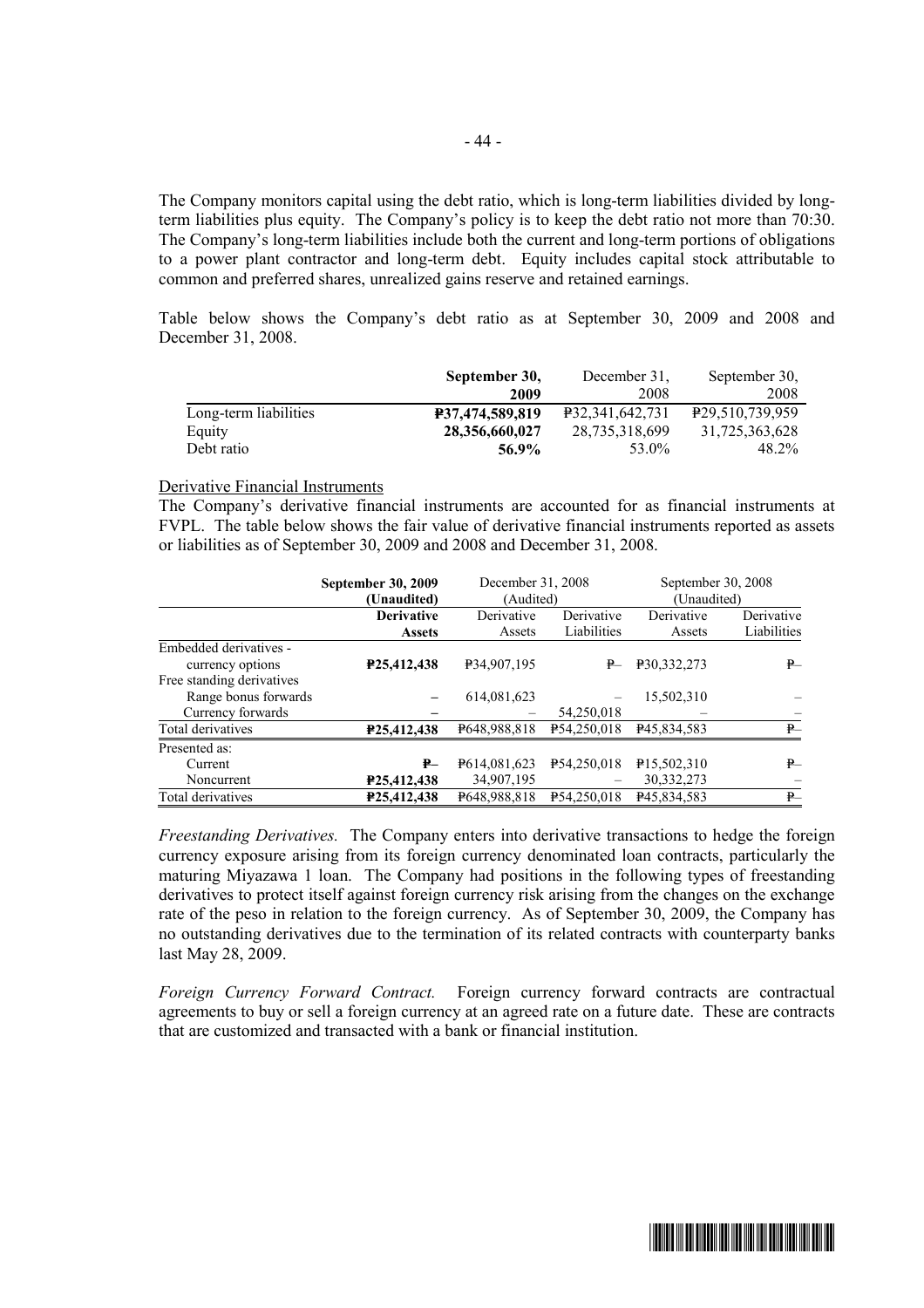The Company had a total of 14 foreign currency forward contracts with various counterparty banks, five of these were only instituted during the same year 2009 and all of these had already matured last May 28, 2009. The Company's deliverable buy Dollar and sell Peso and buy yen and sell dollar forward exchange contracts had an aggregate notional amount of \$118 million and Y4,000 million, respectively. The weighted average forward rates of these forward exchange contracts were  $\overline{P}48.59$  and  $\overline{Y}$  98.6 to US\$1. The net mark to market loss recognized in 2009 relative to the forward contracts was  $P10.6$  million.

*Range Bonus Forward Contract.* A Range Bonus forward contract is an agreement that provides protection against unfavorable exchange rate movement by setting an agreed rate at which an entity can exchange one currency for another. At the same time, it provides that for each day during the fixing period that the spot rate is outside the predetermined range, the Company will accrue a premium based on a specified formula, which is payable at maturity.

The following table shows the relevant data with the corresponding realized gain pertaining to the two range bonus forward contracts entered into by the Company for the Miyazawa 1 loan due on June 1, 2009:

| Notional Amount                                                                                                                                                 | JPY 5 Billion                       | JPY 3 Billion                          |
|-----------------------------------------------------------------------------------------------------------------------------------------------------------------|-------------------------------------|----------------------------------------|
| Trade date                                                                                                                                                      | April 30, 2008                      | May 2, 2008                            |
| Expiry date                                                                                                                                                     | May 26, 2009                        | May 26, 2009                           |
| Delivery date                                                                                                                                                   | May 28, 2009                        | May 28, 2009                           |
| Agreed rate                                                                                                                                                     | 110                                 | 110                                    |
| Premium formula<br>(where $n =$ number of days when<br>the spot rate is outside the<br>predetermined range during the fixing<br>period and $N =$ fixing period) | US\$47,846,890<br>$x 13.40\% x n/N$ | US\$28,571,428.57<br>$x 13.06\% x n/N$ |
| Predetermined range                                                                                                                                             | <b>JPY96-JPY106</b>                 | <b>JPY97-JPY107</b>                    |
| Fixing period (in days)                                                                                                                                         | 260                                 | 258                                    |
| Net Realized mark to market loss and<br>premium (from January 1, 2009 to<br>May 28, 2009)                                                                       | P102,325,462                        | P62,757,894                            |

The premium paid by the Company on May 28, 2009 for the JPY5 billion and JPY3 billion range bonus forward amounted to  $P168.5$  million and  $P93.4$  million, respectively. As of September 30, 2008, the accrued premium for the JPY5.0 billion and JPY3.0 billion range bonus forward which were represented under the "Trade and other payables" in the unaudited interim condensed consolidated statement of financial position were  $\overline{P79.3}$  million and P34.9 million, respectively.

*Embedded Derivatives*. The Company has financial and non-financial contracts with derivatives embedded in them. These embedded derivatives have the effect that some of the cash flows of the financial and non-financial contracts vary in a similar way to a freestanding derivative.

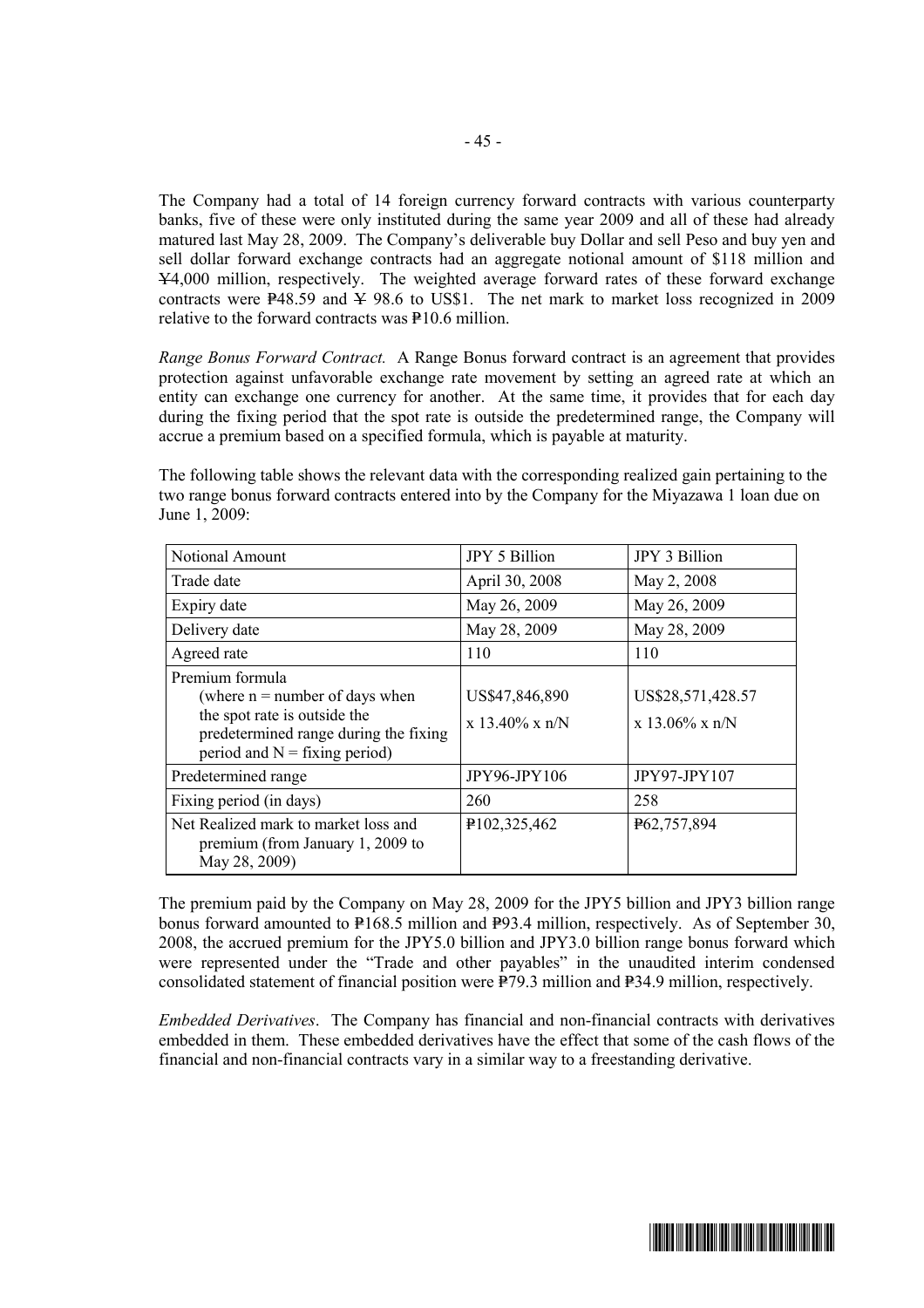*Currency Options.* The Company has embedded currency options in its Pantabangan Refurbishment and Upgrade Project Contract with VA TECH HYDRO, Gmbh Contractor. Under the PRUP Contract, the Company has the option to pay the Contractor in European Euro (Euro) or in U.S. Dollar at a strike rate of  $\epsilon$ 1.4691 to \$1.00 for the original contract and  $\epsilon$ 1.5549 to \$1.00 for the contract options availed during the year. The embedded currency options have a notional amount of  $\epsilon$ 10.6 million and  $\epsilon$ 23.2 million as of September 30, 2009 and 2008, respectively. The fair value of the outstanding embedded currency option as of September 30, 2009 and 2008 amounted to \$0.54 million ( $P25.4$  million) and \$0.64 million ( $P30.3$  million). The embedded currency options will mature on various dates until December 2010 or upon full payment and completion of the related host contract.

#### Fair Value Changes of Derivatives

The tables below summarize the net movement in fair values of the Company's derivatives as of September 30, 2009 and 2008 and December 31, 2008.

#### *Freestanding Derivatives*

|                              |                           |                   |                   |                 | September 30,           |
|------------------------------|---------------------------|-------------------|-------------------|-----------------|-------------------------|
|                              | <b>September 30, 2009</b> |                   | December 31, 2008 |                 | 2008                    |
|                              | (Unaudited)               |                   | (Audited)         |                 | (Unaudited)             |
|                              | <b>Derivative</b>         | <b>Derivative</b> | Derivative        | Derivative      | Derivative              |
|                              | Asset                     | Liability         | Asset             | Liability       | Asset                   |
| Range Bonus Forward          |                           |                   |                   |                 |                         |
| Balance at beginning of year | <b>P614,081,623</b>       | ₽–                | $P-$              | $P-$            | $P-$                    |
| Net changes in fair value    | (78,318,622)              |                   | 614,081,623       |                 | 15,502,310              |
| Settlement                   | (535,763,001)             |                   |                   |                 |                         |
| Balance at end of period     | $P-$                      | $P-$              | 614,081,623       | $P -$           | P15,502,310             |
| Currency Forwards            |                           |                   |                   |                 |                         |
| Balance at beginning of year | $P-$                      | (F54, 250, 018)   | ₽—                | $P-$            | ₽—                      |
| Net changes in fair value    | 68, 344, 713              | (78,909,982)      |                   | (54,250,018)    |                         |
| Settlement                   | (68, 344, 713)            | 133,160,000       | -                 |                 |                         |
| Balance at end of period     | $P-$                      | ₽–                | $P-$              | (F54, 250, 018) | $P-$                    |
|                              | ₽–                        | ₽–                | P614,081,623      | (F54, 250, 018) | P <sub>15,502,310</sub> |

#### *Embedded Derivatives*

|                                          | September 30, | December 31.            | September 30. |
|------------------------------------------|---------------|-------------------------|---------------|
| Derivative Assets                        | 2009          | 2008                    | 2008          |
| Balance at beginning of year             | P34,907,195   | ₽—                      | P             |
| Net changes in fair value of derivatives | (9,505,321)   | 35, 304, 331            | 29,506,451    |
| Fair value of settled derivatives        |               | (5,547,240)             | (5,547,241)   |
| Foreign exchange difference              | 10.564        | 5,150,104               | 6,373,062     |
| Balance at end of period                 | P25,412,438   | P <sub>34,907,195</sub> | P30,332,272   |

The net changes in fair value of the Company's derivative during the periods ending September 30, 2009 and 2008 amounting to  $P_{98.4}$  million loss and  $P_{45.0}$  million gain respectively, were taken into "Derivatives gain (loss)" account in the unaudited interim condensed consolidated statements of income, net of premium on range bonus forwards recognized during the periods ending September 30, 2009 and 2008 amounting to  $P_{6.8}$  million and  $P_{114.1}$  million respectively.